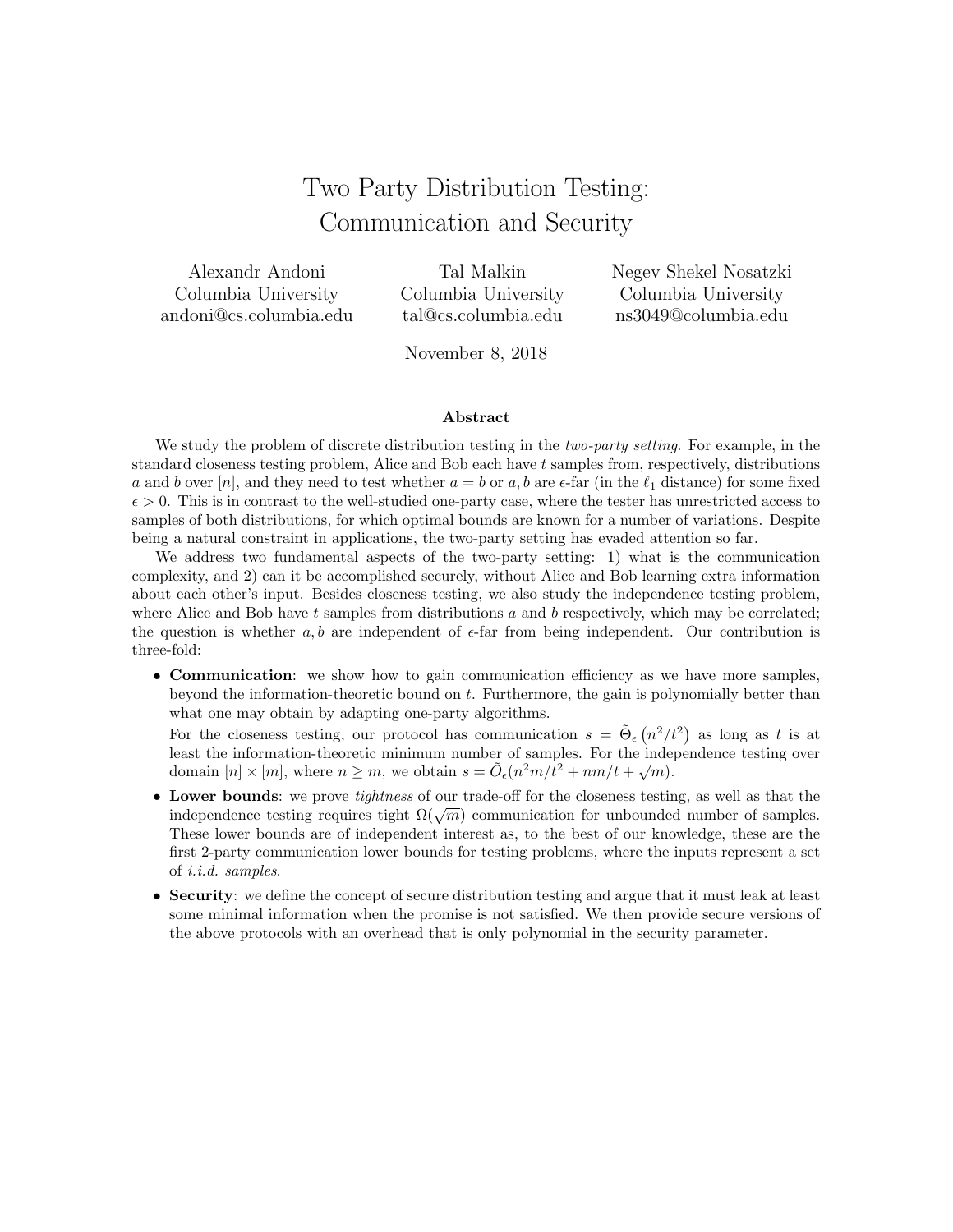# 1 Introduction

Distribution property testing is a sub-area of statistical hypothesis testing, which has enjoyed continuously growing interest in the theoretical computer science community, especially since the 2000 papers [\[GR00,](#page-34-0)  $BFR+00$  $BFR+00$ . One of the most basic problems is closeness testing, also known as the *homogeneity testing* or two sample problem; see [\[Gut89,](#page-35-0) [Sha11,](#page-36-0) [Unn12\]](#page-36-1). Here, given two distributions a, b and t samples from each of them, distinguish between the cases where  $a = b$  versus a and b are  $\epsilon$ -far, which usually means  $||a - b||_1 > \epsilon$  $||a - b||_1 > \epsilon$  $||a - b||_1 > \epsilon$ <sup>1</sup>. For this specific problem, the extensive research lead to algorithms with optimal sample complexity  $[BFR^+00, \text{Val}11, BFR^+13, CDVV14, DK16, DGPP16]$  $[BFR^+00, \text{Val}11, BFR^+13, CDVV14, DK16, DGPP16]$  $[BFR^+00, \text{Val}11, BFR^+13, CDVV14, DK16, DGPP16]$  $[BFR^+00, \text{Val}11, BFR^+13, CDVV14, DK16, DGPP16]$  $[BFR^+00, \text{Val}11, BFR^+13, CDVV14, DK16, DGPP16]$  $[BFR^+00, \text{Val}11, BFR^+13, CDVV14, DK16, DGPP16]$ , including when the number of samples from the two distributions is unequal [\[AJOS14,](#page-32-1) [BV15,](#page-33-2) [DK16\]](#page-34-1). Further research directions of interest include obtaining instance-optimal algorithms, which depend on further properties of the distributions  $a, b$  [\[ADJ](#page-32-2)+11, [ADJ](#page-32-3)+12, [DK16\]](#page-34-1), quantum algorithms [\[BHH11\]](#page-33-3), as well as algorithms whose output is differentially-private [\[DHS15,](#page-34-3) [CDK17,](#page-33-4) [ASZ17,](#page-32-4) [ADR17\]](#page-32-5). An even larger body of work studied numerous related problems such as independence testing, among many others. We refer the reader to the surveys [\[Gol17,](#page-34-4) [Can15,](#page-33-5) [Rub12,](#page-36-3) [Rub06\]](#page-36-4) for further references.

Focusing on testing two distributions, such as in the closeness problem, a very natural aspect has, surprisingly, evaded attention so far: that such a testing task would be often run by two players, each with access to their own distribution. Specifically, Alice has samples from the distribution  $a$ , Bob has samples from the distribution b, and they need to jointly solve a distribution testing problem on  $(a, b)$ . This is a natural setting that models many of the envisioned usage scenarios of distribution testing, where different parties wish to jointly perform a statistical hypothesis testing task on their distributions. For example, [\[Sha11\]](#page-36-0) describes the scenario where two distinct sensors need to test whether they sample from the same distribution ("noise") or not.

This 2-party setting raises the following standard theoretical challenges, neither of which has been previously studied in the context of distribution testing:

• What is the *communication complexity* of the testing problem? In particular, can we do better than the straightforward approach, where Alice sends her samples to Bob who then runs an offline algorithm? Can we prove matching communication lower bounds for such testing problems?

This aspect parallels the quest for low memory or communication usage for hypothesis testing on a single distribution, initiated in the statistics community [\[Cov69,](#page-34-5) [HC70\]](#page-35-1) and [\[AC86,](#page-31-0) [Han87,](#page-35-2)  $A^+$ [98\]](#page-31-1).

• Is it possible to design a distribution testing protocol that is secure, i.e., where Alice and Bob do not learn anything about each other's samples, besides the mere fact of whether their distributions are same or  $\epsilon$ -far?

While more modern, this question is highly relevant in today's push for doing statistics that is more privacy-respecting.

## 1.1 Our Contributions

In this paper, we initiate the study of testing problems in the two-party model, and design protocols which are both communication-efficient and secure. We do so for two basic problems on pairs of distributions (i.e., where the two-party setting is natural): 1) closeness testing, and 2) independence testing.

Our main finding is that, once the number of samples exceeds the information-theoretic minimum, we can obtain protocols with polynomially smaller communication than the naïve adaptation of existing algorithms. We complement our protocols with lower bounds on the communication complexity of such problems that are near-optimal for closeness testing, as well as for independence in an intriguing

<span id="page-1-0"></span><sup>&</sup>lt;sup>1</sup>This is equivalent to saying that the total variation distance is more than  $\epsilon/2$ .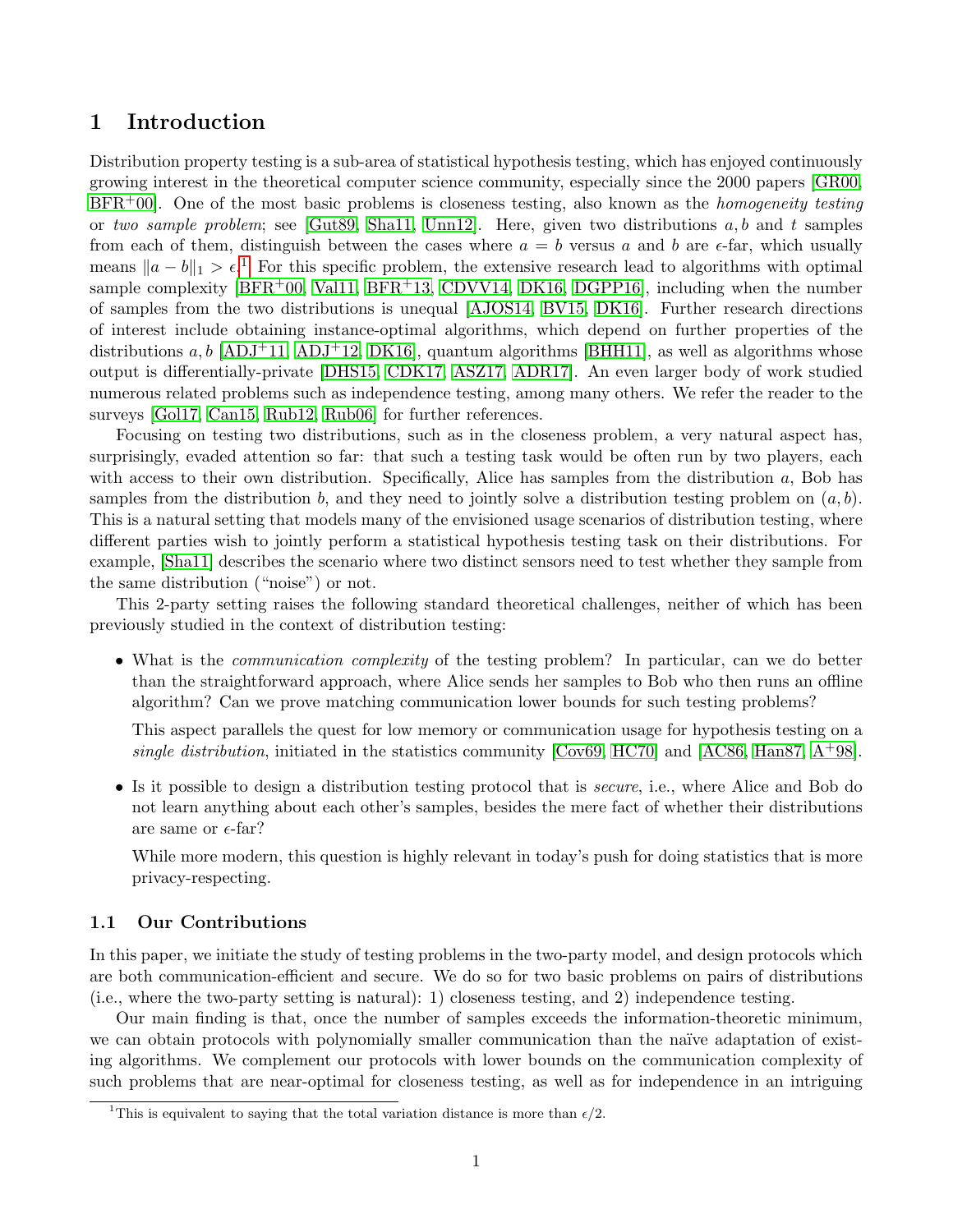parameter regime. Our upper and lower bounds on communication are novel even without any security considerations.

To argue security, we also put forth a definition for secure distribution testing in the multi-party model. Our definition differs from the standard secure computation setting due to two unique features of the considered setting. First, this is "testing" and not "computing"; second, the function of interest is defined with respect to distributions, but the inputs that the parties use in the computation are samples. These features do not come into play if the distributions satisfy the promise (e.g., they are either identical or  $\epsilon$ -far), in which case the security guarantee matches the standard cryptographic one (no information is leaked beyond the output). However, the crux is when the promise is not satisfied, in which case we need to allow for some information on the parties' samples to be leaked by the protocol. Our definition permits leakage of at most one bit in this case, and leaks nothing when the promise is satisfied. See the formal definition and discussion in Section [5.](#page-14-0)

**Closeness Testing.** In the 2-party closeness testing problem  $2PCT_{n,t,\epsilon}$ , Alice and Bob each have access to t samples from some distributions respectively  $a, b$  over alphabet  $[n]$ . Their goal is to distinguish between  $a = b$  and  $||a - b||_1 \geq \epsilon$  with probability  $\geq 2/3$ .

We first give a non-secure near-optimal communication protocol, and then show how to make it secure with only a small overhead (polynomial in the security parameter). Our secure version is based on the existence of a PRG that stretches from polylog $(m)$  bits to m bits, and of an OT protocol with polylog communication. We elaborate on these standard cryptographic assumptions in a later section. Overall, we prove the following theorem.

**Theorem** (Closeness, Secure; see Theorem [5.4\)](#page-18-0). Fix a security parameter  $k > 1$ . Fix  $n > 1$  and  $\epsilon \in (0, 2)$ , **Theorem** (Closeness, Secure, see Theorem 3.4). Further a security parameter  $\kappa > 1$ . Furth  $> 1$  and  $\epsilon \in (0, 2)$ ,<br>and let t be such that  $t \ge C \cdot k \cdot \max(n^{2/3} \cdot \epsilon^{-4/3}, \sqrt{n} \cdot \epsilon^{-2})$  for some (universal) constant  $C > 0$ . The assuming PRG and OT as above, there exists a secure distribution testing protocol for  $2PCT_{n,t,\epsilon}$  which uses  $\tilde{O}_k\left(\frac{n^2}{t^2\epsilon}\right)$  $\frac{n^2}{t^2\epsilon^4}+1$  communication.

To contrast the communication bounds of our protocol to the classic 1-party setting, consider what happens in the extreme settings of the parameters  $s, t$ , for a fixed  $\epsilon$ . When  $t \approx \Theta(n^{2/3})$ , the communication is  $\tilde{O}(n^{2/3})$  as well, i.e., Alice may as well just send all the samples over to Bob. However the communication decreases as the players have more samples. This may not be surprising given the testing results with decreases as the players have more samples. This may not be surprising given the testing results with<br>unequal number of samples [\[BV15,](#page-33-2) [DK16\]](#page-34-1): indeed, Alice can send  $\approx$  max $\{n/\sqrt{t}, \sqrt{n}\}$  samples to Bob, and Bob can run the tester. In contrast, our protocol obtains a *polynomially smaller* complexity,  $\approx$  $n^2/t^2$ , whenever  $t \gg n^{2/3}$ . Intuitively, considering the extreme of  $t \gg n$ , we can obtain near-constant communication: with so many samples, we can *learn* the distribution, and then use *sketching* tools, such as the  $\ell_1$  sketching algorithm of [\[AMS99,](#page-32-6) [Ind06\]](#page-35-3).

We prove a *near-tight* lower bound on the above communication complexity trade-off (even without security considerations) in Section [4.](#page-11-0) We note that this lower bound differs from standard communication complexity lower bounds as the players' inputs are i.i.d. samples and not worst-case.

**Theorem** (Closeness lower bound; see Theorem [4.1\)](#page-11-1). Any two-way communication protocol for  $2PCT_{n,t,1/2}$ requires  $s = \tilde{\Omega} \left( \frac{n^2}{l^2} \right)$  $\frac{n^2}{t^2}$  communication.

Independence Testing. The second problem we consider is the independence testing problem in the 2-party model, denoted  $2PT_{n,m,t,\epsilon}$ . Let  $p = (a, b)$  be some joint distribution over  $[n] \times [m]$ , where  $n \geq m$ , and for  $i \in [t]$ , let  $\zeta_i$  be a sample drawn from p. Now we provide Alice with the first coordinates of  $\zeta_i$ 's and Bob with the second coordinates. Alice and Bob's goal is to test whether  $p$  is a product distribution or  $\epsilon$ -far from any product distribution. We prove the following: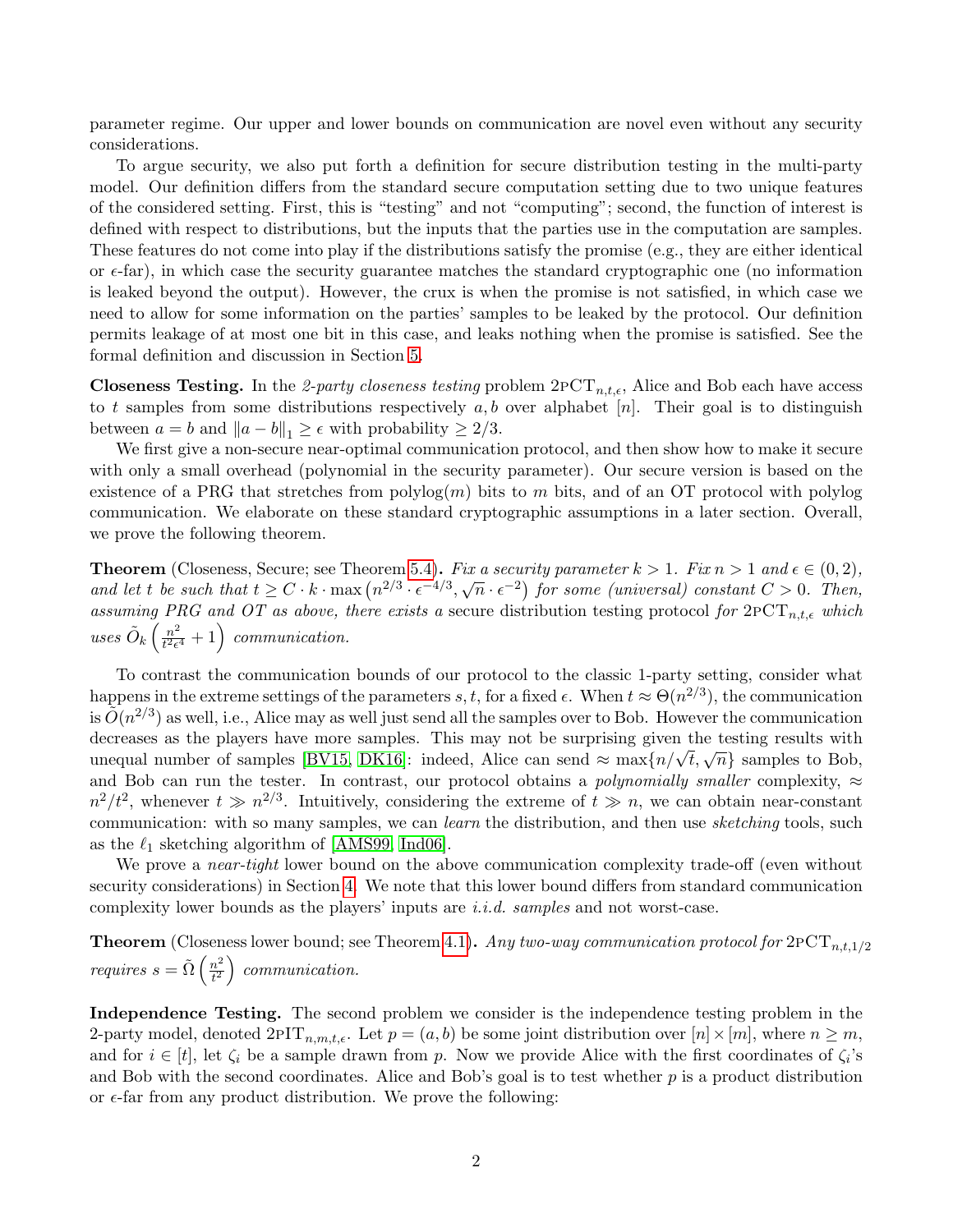**Theorem** (Independence, Secure; see Theorem [6.1\)](#page-24-0). Fix a security parameter  $k > 1$ . Fix  $\epsilon \in (0, 2)$ ,  $1 \leq$ **Theorem** (independence, secure, see Theorem 6.1). Furthermorphononumeter  $\kappa > 1$ . Furthermorphononum  $\lambda > 1$ ,  $\mu \geq 0$ ,  $\mu \geq m$ assuming OT, there is a secure distribution testing protocol for  $2PT_{n,m,t,\epsilon}$  using  $\tilde{O}_k\left(\frac{n^2\cdot m}{t^2\epsilon^4}\right)$  $\frac{n^2 \cdot m}{t^2 \epsilon^4} + \frac{n \cdot m}{t \epsilon^4} +$ √ m  $\sqrt{\frac{m}{\epsilon^3}}$ bits of communication.

We note that the lower bound on  $t$  from the above theorem is necessary as it is the informationtheoretic bound, as proven in [\[DK16\]](#page-34-1).

An important qualitative aspect of the communication complexity for 2pIT is that, when the number of samples  $t \to \infty$ , the protocol uses  $\tilde{\Theta}_{\epsilon}(\sqrt{m})$  bits communication. This is in contrast to 2PCT, where of samples  $t \to \infty$ , the protocol uses  $\Theta_{\epsilon}(\sqrt{m})$  but communication. This is in contrast to  $2PCT$ , where the communication becomes poly-logarithmic for  $t \to \infty$ . Indeed, we show that  $\Omega(\sqrt{m})$  communication is necessary for one-way communication for 2pIT. Since our non-secure protocol can be made one-way (see Remark [6.6\)](#page-27-0), this lower bound is tight for one-way protocols. We conjecture that the bound on s from the above theorem is near-tight in  $n, m, t$  for 2-way communication protocols, even without security.

**Theorem** (Independence lower bound; see Theorem [7.1\)](#page-30-0). For  $n, t \in \mathbb{N}$ , any one-way protocol for **THEOTEIN** (Independence lower bound, see The  $2PIT_{n,n,t,1}$  requires  $\Omega(\sqrt{n})$  bits of communication.

## 1.2 Related work

Our work bridges three separate areas and models: distribution testing, streaming/sketching, and secure computation. There's a large body of work in each of these areas, and we mention the branches most relevant to us.

Distribution Testing. The most basic problem for distribution testing is identity testing: where one distribution (say,  $a$ ) is fixed/universal (e.g., uniform). There is a large body of work on this problem for general a, starting with  $[BFF+01]$ ; see surveys  $[Gol17, Can15, Rub12]$  $[Gol17, Can15, Rub12]$  $[Gol17, Can15, Rub12]$ . As this problem is fundamentally about one unknown distribution a, we do not consider it in the 2-party model.

For the closeness testing problem, in addition to the aforementioned references, we highlight the result of [\[DK16\]](#page-34-1) (see also [\[Gol16\]](#page-34-6)), whose techniques are the starting point of our protocols. That result introduces a clean framework for testing, by reducing  $\ell_1$  testing to  $\ell_2$  testing and checking if two distributions are the same or  $\epsilon$ -far from each other with respect to the  $\ell_2$  norm.

The independence testing problem has been studied in [\[BFF](#page-32-7)+01, [LRR13,](#page-35-4) [ADK15,](#page-32-8) [DK16\]](#page-34-1). In the standard setting (1 party) the problem is defined as: given samples from a distribution  $\pi$  over pairs with marginals a, b, determine whether a, b are independent  $(\pi = a \times b)$  or  $\pi$  is  $\epsilon$ -far from being a product distribution. This line of work culminated in the work of [\[DK16\]](#page-34-1), who show the tight sample complexity of  $\Theta(\sqrt{nm}/\epsilon^2 + n^{2/3}m^{1/3}/\epsilon^{4/3})$ , where  $n \geq m$  are the cardinalities of the two sets.

Other related questions include: testing over d-tuples of distributions [\[LRR13,](#page-35-4) [LRR14,](#page-35-5) [ADK15,](#page-32-8) [DK16\]](#page-34-1), testing independence of monotone distributions [\[BKR04\]](#page-33-6), and testing k-wise independence  $[AAK^+07,$ [RX10,](#page-36-5) [RX13\]](#page-36-6). To what extent the samples–communication trade-off from this paper extend to these problems is an interesting open question.

Connection to communication and sketching. As already alluded to, our 2-party testing setup turns out to be connected to sketching. In particular, for the closeness problem, when the number of samples is  $t \approx n$ , Alice and Bob can approximate respectively a, b (up to small  $\ell_1$  distance), and then just estimate  $||a - b||_1$  using  $\ell_1$  sketching such as [\[Ind06\]](#page-35-3), using *constant* communication.

More generally, the 2-party communication model is intimately connected to the *streaming model*, where the input is streamed over, while keeping small extra space for computation. Most relevant here is the work where the input is randomized in some way — this is similar to our setting, where the input consists of samples from a distribution. This includes the recent work on stochastic streaming [\[CMVW16\]](#page-33-7), where the input is generated from a distribution. In particular, [\[CMVW16\]](#page-33-7) analyze the space complexity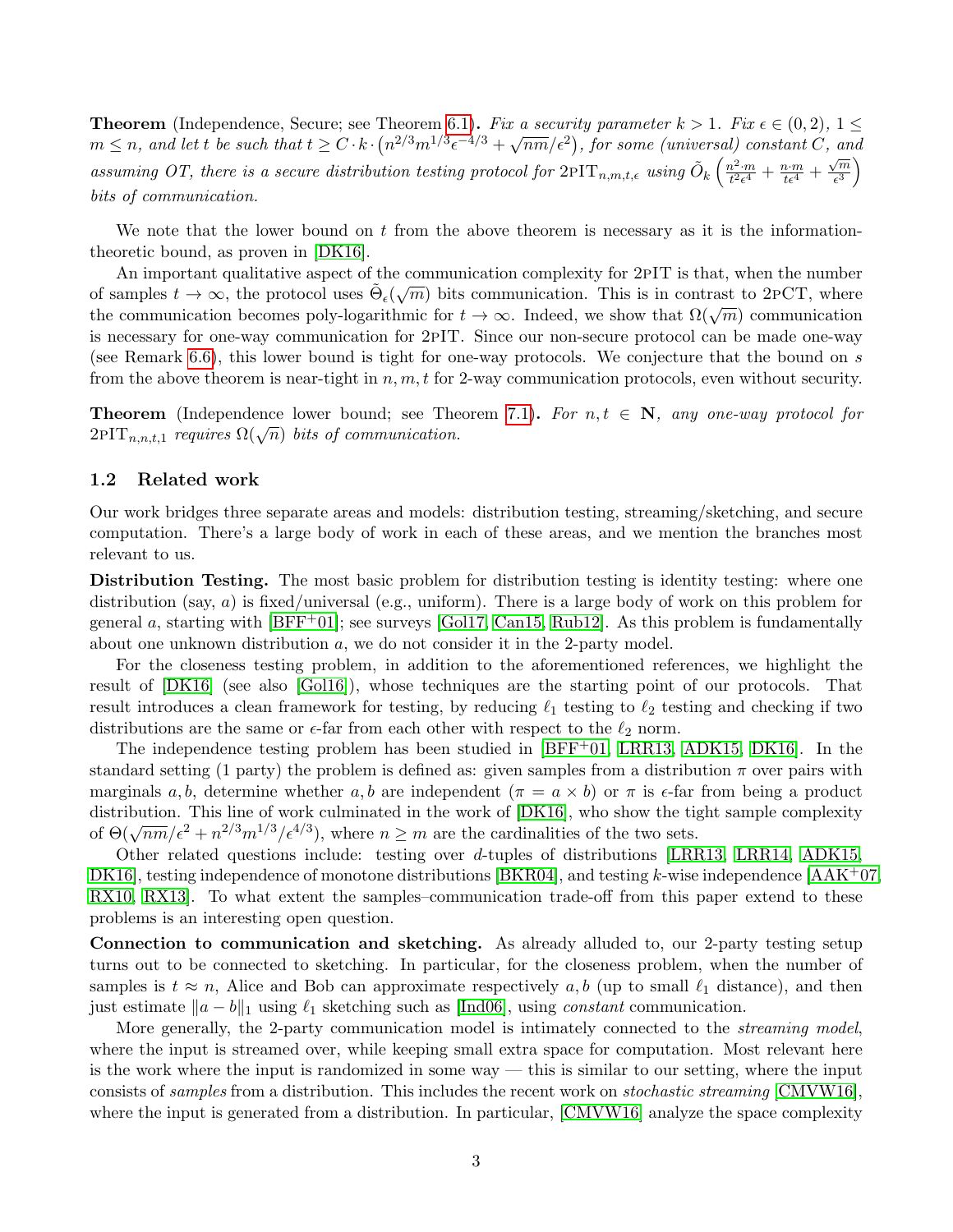for estimating the  $\ell_2$  norm of a probability distribution a given t samples presented as a stream. They show a trade-off between space s and number of samples  $t \geq \sqrt{n}$  of  $s \cdot t = \tilde{O}_{\epsilon}(n)$ . They also show this is tight under a likely conjecture on the space complexity of estimating frequency moments in the random order streaming model.

For the independence problem, two variants were studied in the streaming model in [\[IM08,](#page-35-6) [BO10\]](#page-33-8). In the first variant, termed *centralized model*, we stream over pairs  $\zeta = (x, y)$ , which implicitly define a joint distribution  $(a, b)$ , and need to compute the distance between the joint distribution and the product-ofthe-marginals distribution. Space complexity of this version is  $(\log n)^{O(1)}$  [\[BO10\]](#page-33-8). The second variant, termed *distributed model*, is more similar to ours: we stream over items  $(t, i, p)$ , where t is the time (index) of a sample  $(x_t, y_t) \sim (a, b)$  and  $i \in [n]$  is either  $x_t$  (if  $p = 1$ ) or  $y_t$  (if  $p = 2$ ), and the goal is again to estimate the distance between  $(a, b)$  and product distribution. For the latter problem, [\[IM08\]](#page-35-6) show the complexity is between  $\Omega(n)$  and  $\tilde{O}_{\epsilon}(n^2)$ .

In the context of connections between communication complexity and property testing, we also mention the work of [\[BBM12,](#page-32-9) [BCG16\]](#page-32-10). They use communication tools to prove lower bounds on the sample complexity of testing problems. Their techniques however do not readily apply to proving communication complexity of (distribution) testing problems as we do here.

Testing and learning in distributed and streaming models. Communication lower bounds are also often related to those in the streaming and distributed models, which have received recent focus in the context of testing and learning questions. In particular, streaming (as a memory constraint) was considered as early as in [\[Cov69,](#page-34-5) [HC70\]](#page-35-1), for distribution (hypothesis) testing of one distribution. In recent years, a lot of attention has been drawn to streaming (memory) lower bounds for learning problems, such as parity learning [\[Raz16,](#page-36-7) [Raz17,](#page-36-8) [KRT17,](#page-35-7) [MM17,](#page-35-8) [GRT18\]](#page-34-7). These results also show a trade-off between number of samples and space complexity.

Another recent avenue is to study such problems in the distributed model, where there are many symmetric players, each with a number of i.i.d. samples from the same distribution. For learning problems (e.g., parameter or density estimation), see, e.g.,  $[BGM<sup>+</sup>16, DGL<sup>+</sup>17, DS18]$  $[BGM<sup>+</sup>16, DGL<sup>+</sup>17, DS18]$  $[BGM<sup>+</sup>16, DGL<sup>+</sup>17, DS18]$  $[BGM<sup>+</sup>16, DGL<sup>+</sup>17, DS18]$ . We note that since learning is a much harder problem, typically proving lower bounds is easier (e.g., as shown in  $[{\rm DGL^+17}]$ , merely communicating the output requires  $\Omega(n)$  communication). In contrast, for testing problems, the output is just one bit. For testing problems, see the recent (independent) manuscript [\[ACT18\]](#page-32-11), who studies testing of one distribution, and focuses on reducing the communication per sample (from a max of  $O(\log n)$ ).

None of the lower bounds from the above papers seem to be relevant here as they become vacuous for a 2-party setting. Indeed, when two players have two set of samples from the *same* distribution, then purely doubling the sample set of a player trivializes the question (she can solve it without communication).

Secure approximations. Our results on secure distribution testing can also be seen in the context of the area of secure computation of approximations. This is a framework introduced by  $[FIN^+06]$ , allowing to combine the benefits of approximation algorithms and secure computation. This was considered in different settings [\[FIM](#page-34-10)+06, [HKKN01,](#page-35-9) [BCNW08,](#page-32-12) [IW06,](#page-35-10) [BHN09,](#page-33-10) [IMSW09,](#page-35-11) [KMSZ08\]](#page-35-12), but the most relevant to us is private approximation of distance between two input vectors. In particular, for  $\ell_2$ distance, Alice and Bob each have a vector  $a, b \in \mathbb{R}^n$  and want to estimate  $||a-b||_2$ , without revealing any information that does not follow from the  $\ell_2$  distance itself. For this problem, [\[IW06\]](#page-35-10) show that secure protocols are possible with only poly-logarithmic communication complexity. They also specifically look into the private near-neighbor problem and its approximation. We use some of their techniques in our secure protocols.

Approximation and testing have a similar flavor in that they both trade accuracy for efficiency, in different ways (computing an estimate of the solution in the former case, and computing the correct output bit if the promise is satisfied in the latter). The security goals are also similar (prevent leakage beyond the intended output). One important difference is that the intended output in secure testing is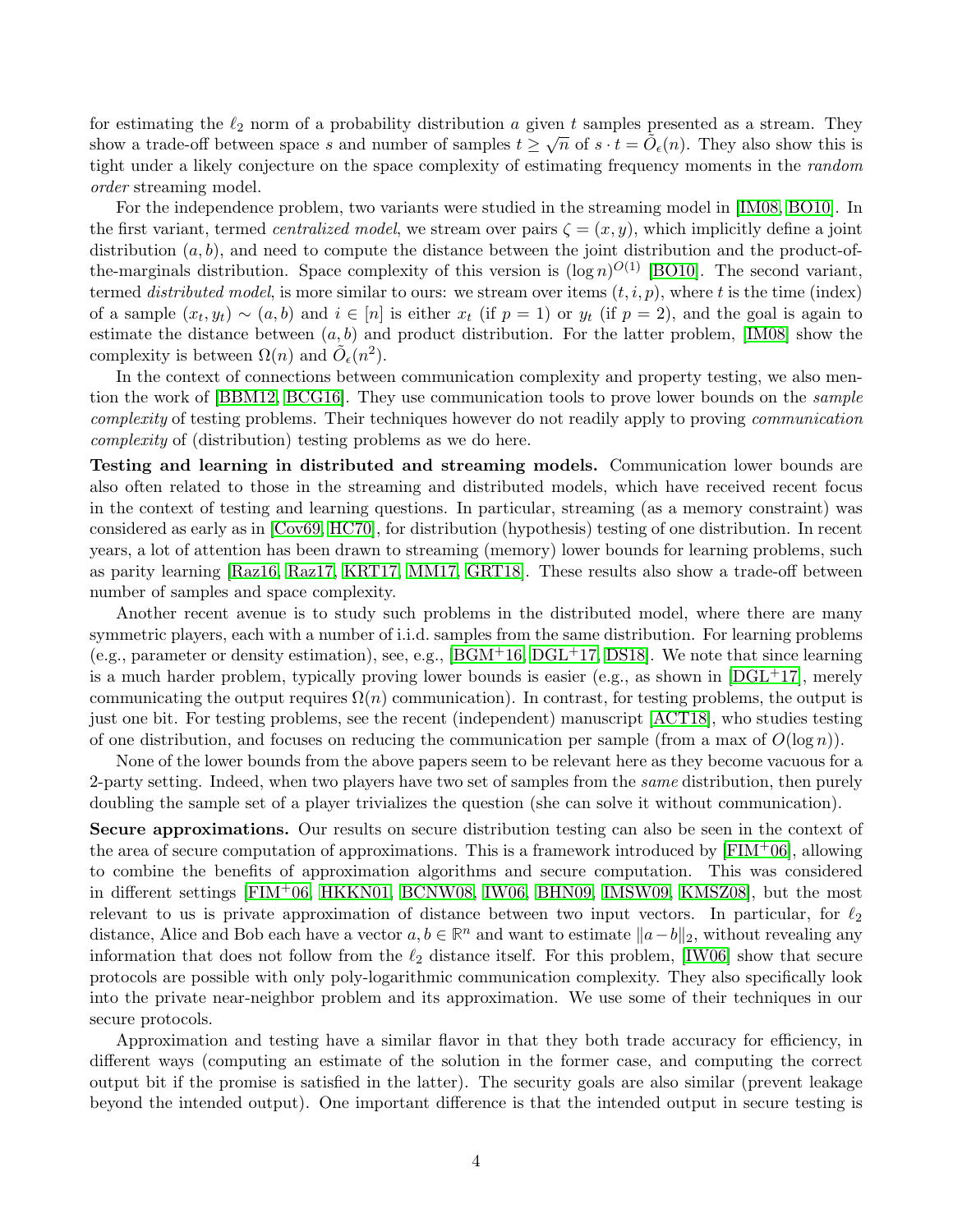just the single bit of whether or not the test passed. Thus, for example, when approximating a distance function, even a secure protocol can leak any information that follows from the distance. In contrast, when testing for closeness, if the inputs are either identical or far, the protocol may only reveal this fact, but no other information about what the distance is.

Security and privacy of testing. While we are not aware of any work on secure testing, several recent papers address *differentially-private distribution testing* [\[DHS15,](#page-34-3) [CDK17,](#page-33-4) [ASZ17,](#page-32-4) [ADR17\]](#page-32-5). Here the privacy guarantee relates to the value of the output after the computation is concluded, requiring it to be differentially-private with respect to the inputs. Our notion of security for distribution testing is different, in the same way that secure computation is different from differentially private computation. While differential privacy (DP) is concerned with what the intended output may leak about the inputs (even if the input came from a single party or the computation is done by a trusted curator), secure 2 party computation is concerned with how to compute an intended output without leaking any information beyond what the output itself reveals. The difference in goals also results in the difference that DP testing privacy guarantees are typically statistical in nature and provide a non-negligible adversarial advantage, while secure testing protocols rely on cryptographic assumptions and provide negligible advantage.

More recently, a more stringent model of Locally Differentially Private Testing was proposed [\[She18,](#page-36-9) [ACFT18\]](#page-32-13). This model provides a stronger notion of differential privacy, where users send noisy samples to an untrusted curator, and the goal is to allow the curator to test the distribution of user inputs (for some property) without learning "too much" about the individual samples. For LDP, the main goal is to optimize the sample complexity as a function of the privacy guarantees. While this notion of privacy also incorporates some privacy of the individual inputs, it is much closer to DP than to our security notion. In addition, both DP and LDP does not provide sub-linear communication (in the sample size). In fact, their goal is to allow  $O(1)$  communication per sample, with minimal sample overhead. In contrast, our protocols provide security "nearly for free" while allowing for faster communication with more samples. Finally, in the case of independence testing, our work assumes samples are distributed between the parties who need to test the joint distribution, while in the aforementioned work, each data point contains full sample information.

We also mention the work of [\[MNS11\]](#page-35-13) on *sketching in adversarial environments*, which considers another threat model: here the two parties performing the computation are honest (and trust each other), but their (large) input arrives in a streaming fashion chosen adversarially, and they may only maintain a sketch of the inputs.

#### 1.3 Our Techniques

We now outline the techniques used to establish our main results. Since our overall contribution is painting a big picture of the 2-party complexity of distribution testing problems, we appeal to a number of diverse tools. First, we design communication-efficient protocols whose communication improves as we have more samples. Second, we show that some of the established trade-offs are near-optimal by proving communication complexity lower bounds on the considered problems, which are near-tight in some of the parameter regimes. Third, we show how to transform our protocols into secure protocols, under standard cryptographic assumptions, without further loss in efficiency. All three of these contributions are independently first-of-a-kind, to the best of our knowledge.

Communication-efficient protocols. We start by noting that we can reduce the testing problem under the  $\ell_1$  distance (total variation distance) to the same problem under the  $\ell_2$  distance, using now-standard methods of [\[DK16,](#page-34-1) [CDVV14\]](#page-33-1). Although this reduction introduces a few complications to deal with, our main challenge is actually testing under the  $\ell_2$  distance.

Closeness testing (2PCT) is technically the simpler problem, but it already illustrates some phenom-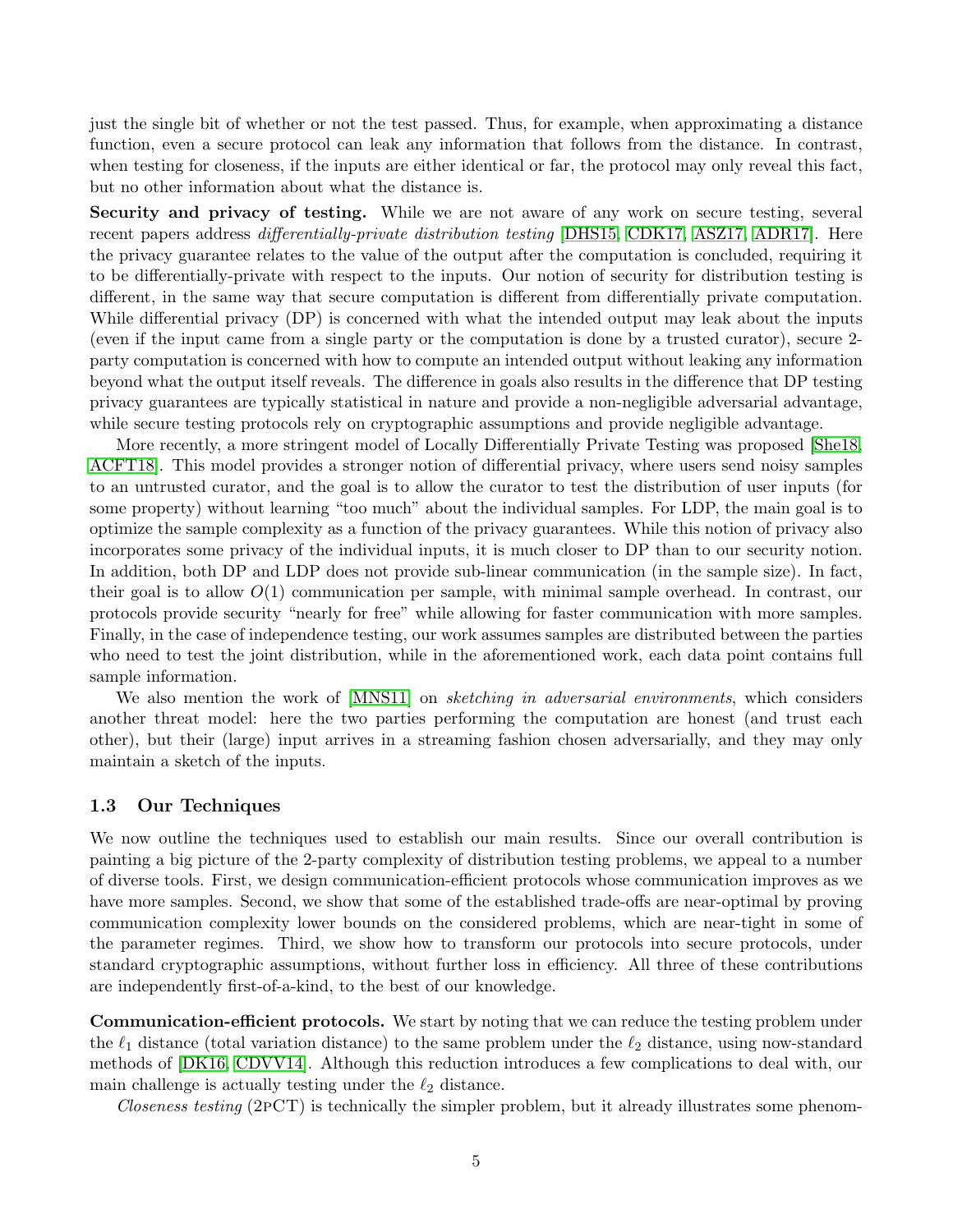ena, in particular, how to leverage a larger number of samples to improve communication. To estimate the  $\ell_2$  distance between the 2 unknown distributions, we compute the  $\ell_2$  distance approximation between the given samples of these distributions. In order to approximate the latter in the 2-party setting, we use the  $\ell_2$  sketching tools [\[AMS99\]](#page-32-6). The crux is to show that we can tolerate a cruder  $\ell_2$  approximation if we are given a larger sample size. Since the complexity of  $(1+\alpha)$ -approximating the  $\ell_2$  distance is  $\Theta(1/\alpha^2)$ , we obtain an improvement in communication that is quadratic in the number of samples.

Independence Testing (2PIT) is more challenging since any distance approximation would need to be established based on the distribution(s) implicitly defined via the *joint samples*, split between Alice and Bob, and hence our approximation techniques above is not sufficient. Instead, we develop a reduction from a large,  $[n] \times [m]$ , alphabet problem, to a smaller alphabet problem, which can be efficiently solved by communicating fewer samples. This is accomplished by sampling a rectangle of the joint alphabet, and showing that such a process, when combined with the *split-set* technique from [\[DK16\]](#page-34-1), generates sub-distributions (defined later) which satisfy some nice properties. We then show one can test the original distribution  $p = (a, b)$  over a "large" domain of size  $[n] \times [m]$  for independence by distinguishing closeness of 2 simulated distributions  $\hat{p}, \hat{q}$ , defined on a smaller domain of size  $[l] \times [m]$ , where  $l =$  $\tilde{\Theta}_{\epsilon}(n^3m/t^3 + n^2m/t^2 + 1)$ . We show it is possible for Alice and Bob to simulate joint samples from  $\hat{p}$  and  $\hat{q}$  using  $O(1)$  communication per sample, after they have down-sampled letters from one of the marginals.

The trade-off on communication–vs–samples emerges from two compounding effects: 1) balancing the size of the target rectangle with the expected number of available samples over such rectangle; and 2) the additional advantage from a tighter bound on the  $\ell_2$  norm of  $\hat{q}$ . Each of the above independently generates linear improvement in communication with more samples. The latter advantage, however, is helpful only while  $t = O(n)$ , and therefore we benefit from quadratic improvement in that regime, and linear improvement thereafter.

Lower bounds on communication. We note that the lower bounds on communication of testing problems present a particular technical challenge: for testing problems, the inputs are i.i.d. samples from some distributions. This is more akin to the average-case complexity setup, as opposed to "worst case" complexity as is standard for communication complexity lower bounds.

We manage to prove such testing lower bounds for the *Closeness Testing* problem (2pCT). While our lower bound is, at its core, a reduction from some "hard 2-party communication problem", our main contribution is dealing with the above challenge. One may observe that a "hard 2-party communication problem" is hard under a certain input distribution (by Yao's minimax theorem), and hence a reduction algorithm would also produce a hard distribution on the inputs to our problem. However, apriori, it is hard to ensure that the resulting input distribution resembles anything like a set of samples from distributions  $a, b$ . For example, the inputs may have statistical quirks that actually depend on whether it is a "close" or " $\epsilon$ -far" instance, which a reduction is not able to generate without knowing the output. Indeed, this is the major technical challenge to overcome in our reduction.

At a high level, the role of the "hard problem" is played by a variant of the well-known two-way Gap Hamming Distance (GHD) problem [\[CR12,](#page-34-11) [She12\]](#page-36-10). The known GHD lower-bound variants are insufficient for us precisely because of the above challenge—we need a better control over the actual hard distribution, and in particular, for the  $a = b$  instance, we need the GHD input vectors to be at some fixed distance. Therefore, we study the following *Exact GHD* variant: given  $x, y \in \{0, 1\}^n$ , with  $||x||_1 = ||y||_1 = n/2$ , distinguish between  $||x - y||_1 = n/2$  versus  $||x - y||_1 \in [n/2 + \beta, n/2 + 2\beta]$ . We  $||u||_1 = ||y||_1 = h/2$ , distinguish between  $||u - y||_1 = h/2$  versus  $||u - y||_1 \in [h/2 + \beta, h/2 + 2\beta]$ . We show there exists some  $\beta \in [\Omega(\sqrt{n}), O(\sqrt{n \log n})]$  for which communication complexity must be  $\tilde{\Omega}(n)$ , by adapting the proof of [\[She12\]](#page-36-10). We note that such a lower bound is far from apparent even in the 1-way communication model (in contrast to the standard GHD, whose 1-way lower bound follows immediately from the Indexing problem).

Using one instance of *Exact GHD*, our reduction performs a careful embedding of this hard instance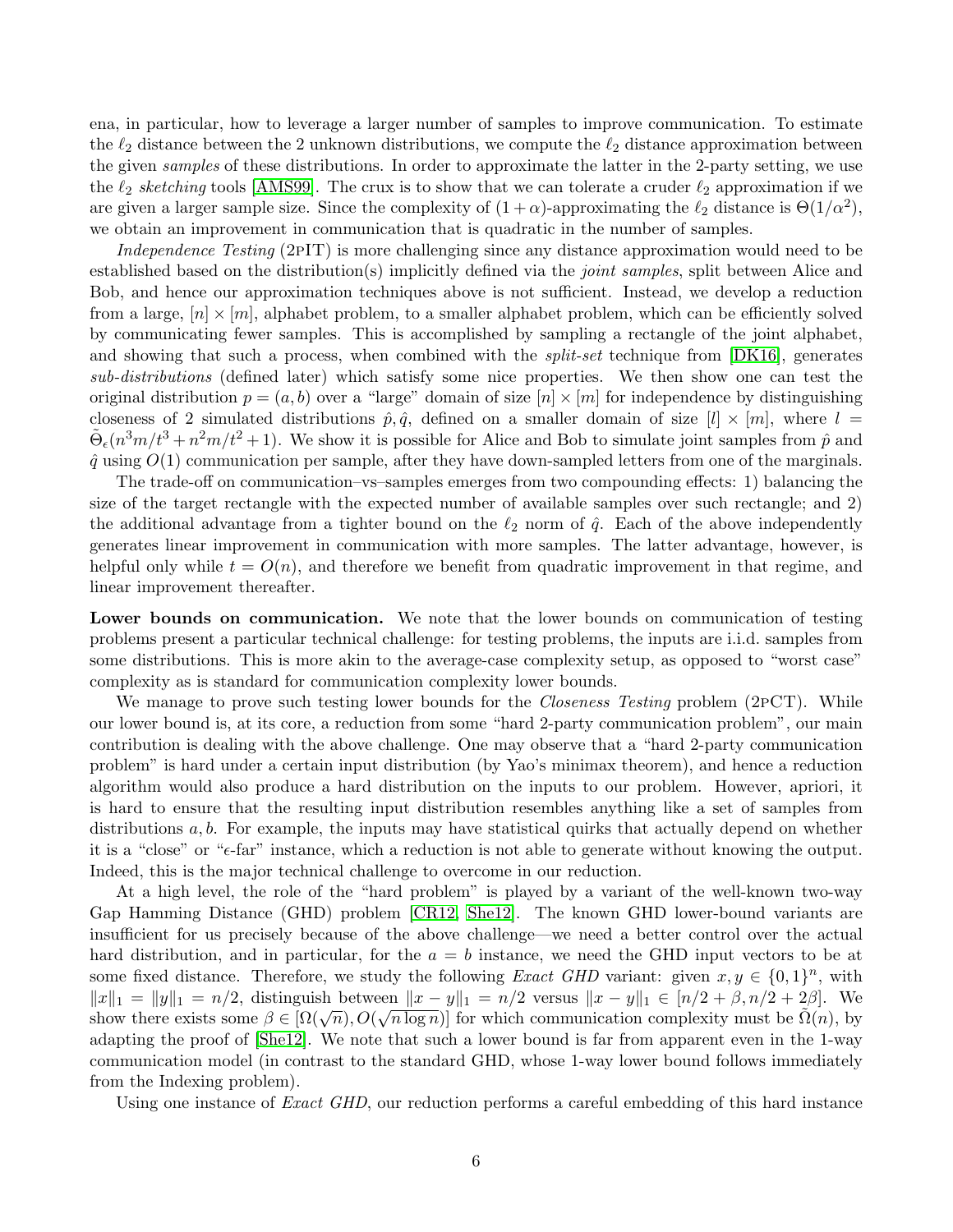into the samples from distributions  $a, b$ , while patching the set of samples to look like i.i.d. samples from the two distributions. While we don't manage to get the output of the reduction to look precisely like i.i.d. samples from  $a, b$ , our reduction produces two sets of size Poi(t) whose distribution is within a small statistical distance from the distribution of two set of samples that would be drawn from two distributions a and b which are either "equal" (when  $||x - y||_1 = n/2$ ) or "far" (when  $||x - y||_1 \in [n/2 + \beta, n/2 + 2\beta]$ ).

We note that an immediate corollary of our lower bound is an alternative proof that  $\tilde{\Omega}(n^{2/3})$  samples are necessary to solve closeness testing (in the vanilla testing setting), albeit the resulting bound is off by polylogarithmic factors from the best known ones [\[CDVV14,](#page-33-1) [DK16\]](#page-34-1).

For *Independence testing* (2PIT), we focus on the lower bound for unbounded number of samples, which is a bit simpler to deal with as it becomes a "worst-case problem" (worst-case input joint distribuwhich is a bit simpler to dear with as it becomes a worst-case problem (worst-case input joint distribu-<br>tions  $(a, b)$ ). We are able to show such a hardness result under one-way communication only. Our  $\Omega(\sqrt{m})$ lower bound uses the Boolean Hidden Hypermatching (BHH) problem [\[VY11\]](#page-36-11). From a single BHH hard instance, we generate an unbounded number of sample pairs  $(A_i, B_i)$ , where the samples are drawn from some joint distribution  $p = (a, b)$ . Depending on the BHH instance, p is either exactly product or far from product distribution.

We conjecture that our entire trade-off for the Independence problem is tight. The proof of this conjecture would have to overcome the above challenge of lower bounds for statistical inputs, for finite  $t$ .

Securing the communication protocols. Once low-communication insecure protocols have been designed, one may try to convert the protocols to secure ones using generic cryptographic techniques. The latter includes various techniques for secure two-party computation ([\[Yao82\]](#page-36-12) and followup work), fully homomorphic encryption([\[Gen09\]](#page-34-12) and followup work), or homomorphic secret sharing([\[BGI16,](#page-33-11) BGI17). However, a naïve application of such techniques will blow up the communication bounds to be at least linear in the input size (which is prohibitive in our context), as well as possibly requiring strong assumptions, a high computation complexity, or not being applicable to arbitrary computations. The constraint of low-overhead, combined with other considerations, requires design of custom secure protocols.

Our starting point is a technique that falls into the latter category: secure circuits with ROM [\[NN01\]](#page-35-14), a technique that can transform an insecure 2-party protocol to a secure one with a minimal blow-up in communication, and uses a weak assumption only (OT). In order to obtain an efficient protocol, however, it only applies to computations expressible via a very small circuit, whose size is proportional to the target communication, with access to a larger read-only-memory (ROM) table. Thus, the main challenge becomes to design two-party testing protocols that fit this required format.

For *Closeness Testing* (2PCT), we begin with our low-communication non-secure protocol, and adapt it to be secure by designing a small circuit. One of the main difficulties in designing such a circuit is that, in the  $\ell_1$ - to  $\ell_2$ -testing reduction, Alice and Bob need to agree on an alphabet, which depends on their inputs, without compromising the inputs themselves. To bypass this, and other issues, we allow Alice and Bob to perform some off-line work and prepare some polynomial-size inputs (in ROM). First, we devise a method for Alice and Bob to generate a combined split set S (discussed later) by having each of Alice and Bob contribute sampled letters to  $S$ . Second, we securely approximate the  $\ell_2$  distance of Alice and Bob's original, un-splitted samples using techniques from [\[IW06\]](#page-35-10). Finally, we adjust our approximation by accounting for some small number of letters which differ from the original alphabet or which cannot be approximated efficiently. To allow for such adjustment to be easily accessible by a bounded-size circuit, Alice and Bob prepare inputs for all possible scenarios. The main focus of our analysis goes into proving our construction adds only poly-logarithmic factors in communication over the non-secure protocol. Our adapted secure algorithm turns out to deviate significantly from the simpler, non-secure 2pCT algorithm; hence we present the two protocols separately.

For *Independence Testing* (2pIT), the main challenge is in designing the communication-efficient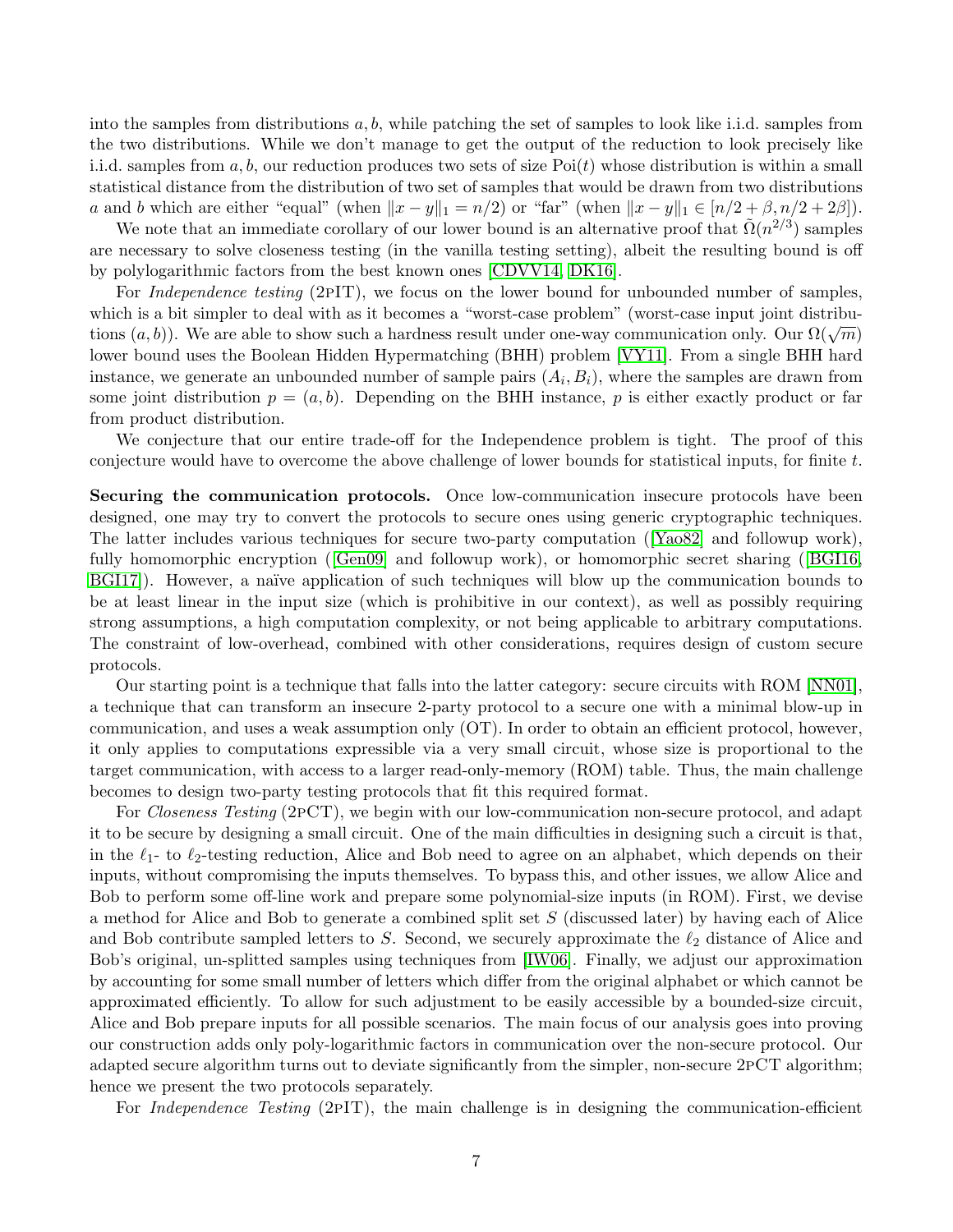(insecure) protocol, while adapting it to a secure one is somewhat simpler. One challenge is to securely accomplish the aforementioned alphabet reduction (as the randomness, together with the final output, might compromise Bob's input). We address this issue by having the entire process of sampling a subdistribution and pairing of samples to be done over a secure circuit. The sampled alphabet, however, might be too large to communicate, and to overcome this obstacle, we devise a method for sampling from the non-empty letters of Alice in a way that is distributed as if we would be sampling directly over the entire alphabet. For this problem, the insecure and secure protocol are more similar, and therefore we directly describe the secure version.

# 2 Preliminaries

Notation. Throughout this paper we denote distributions in small letters, and distribution samples in capital letters. Unless stated otherwise, any distribution is on alphabet  $[n]$ , and domain elements of  $[n]$ are addressed as letters. In addition, whenever discussing secure protocols, we denote distributions as a, b, and for generic settings as  $p, q$ . Similarly, secure vectors of distribution samples are denoted as  $A, B$ while generic ones are denoted as  $X, Y$ .

We also denote any multiplicative error arising from approximation as  $1+\alpha$ , and any error or distance of/between distributions as  $\epsilon$ . Unless stated otherwise, distance and norms are referring to the Euclidean distance and  $\ell_2$  norms.

Split Distributions. We use the concept of split distributions from [\[DK16\]](#page-34-1) to essentially reduce testing under  $\ell_1$  distance to testing under  $\ell_2$  distance.

<span id="page-8-0"></span>**Definition 2.1.** Given a probability distribution p on  $[n]$  and a multiset S of items from  $[n]$ , define the split distribution  $p_S$  on  $[n+|S|]$  as follows. For  $i \in [n]$ , let  $a_i$  be equal to 1 plus the number of occurrences of i in S; note that  $\sum_{i=1}^{n} a_i = n + |S|$ . We associate the elements of  $[n + |S|]$  to elements of the set E =  $\{(i,j): i \in [n], 1 \leq j \leq a_i\}$ . Now the distribution ps has support E and a random draw  $(i,j)$  from ps is sampled by picking i randomly from  $p$  and  $j$  uniformly at random from  $[a_i]$ .

Recall from  $[DK16]$  that split distributions are used to upper bound the  $\ell_2$  norm of an underlying distribution while maintaining its  $\ell_1$  distance to other distributions:

<span id="page-8-3"></span>**Fact 2.2** ([\[DK16\]](#page-34-1)). Let p and q be probability distributions on [n], and S a given multiset of [n]. Then

- We can simulate a sample from  $p_S$  or  $q_S$  by taking a single sample from p or q, respectively.
- $\|p_S q_S\|_1 = \|p q\|_1.$

<span id="page-8-1"></span>**Lemma 2.3** ([\[DK16\]](#page-34-1)). Let p be a distribution on [n]. Then: (i) For any multisets  $S \subseteq S'$  of  $[n], ||p_{S'}||_2 \leq$  $\|p_S\|_2$ , and (ii) If S is obtained by taking  $Poi(m)$  samples from p, then  $\mathbb{E}[\|p_S\|_2^2]$  $\binom{2}{2} \leq 1/m$ .

We provide further preliminaries needed for the secure versions of our protocols in Section [5.1.](#page-14-1)

# <span id="page-8-2"></span>3 Closeness Testing: Communication-Efficient Protocol

In this section we consider the closeness testing problem 2pCT, focusing first on the 2-party communication complexity only. In Section [5,](#page-14-0) we modify the protocol to make it secure.

As mentioned in the introduction, one way to obtain a protocol is to use unequal-size closeness testing, where Alice has s samples and Bob has t samples: Alice just sends her s samples to Bob, and Bob invokes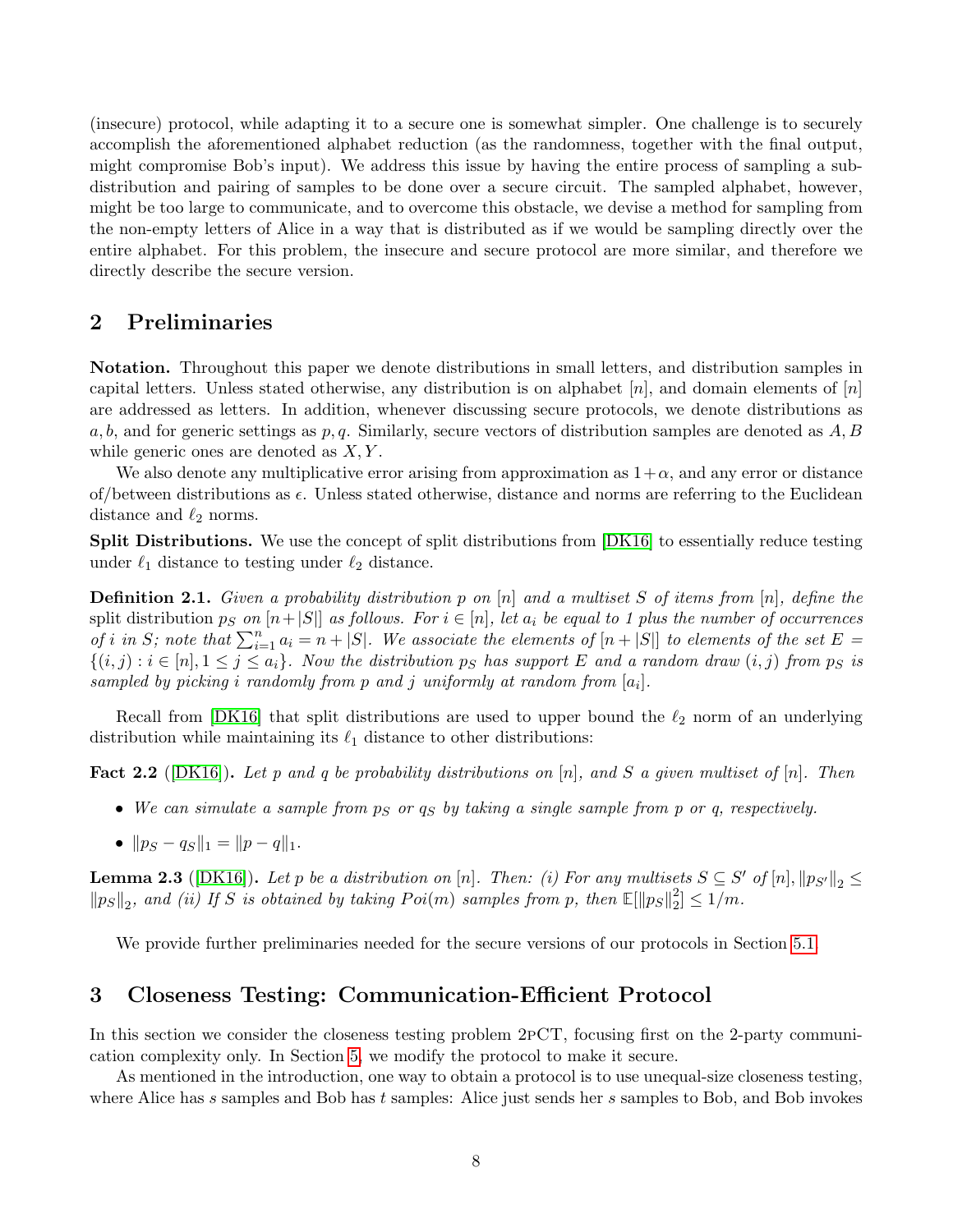a standard algorithm for closeness testing. Using the optimal bounds from, say, [\[DK16\]](#page-34-1), we get the a standard algorithm for closeness testing. Using the optimal bounds from,<br>following trade-off for fixed  $\epsilon$ :  $s = \tilde{O}(n/\sqrt{t})$ , with the condition that  $s, t \geq \sqrt{n}$ .

Here we obtain a *polynomially smaller* communication complexity,  $s = \tilde{O}_{\epsilon}(n^2/t^2)$ , whenever t is above the information-theoretic minimum on the number of samples. In Section [4,](#page-11-0) we show a nearly-matching lower bound.

#### 3.1 Tool: approximation via occurrence vectors

Our protocol uses the framework introduced in [\[DK16\]](#page-34-1), allowing us to focus on the  $\ell_2$  testing problem. For  $\ell_2$  testing, we show that, for two discrete distributions p, q, we can approximate their  $\ell_2$  distance by approximating the  $\ell_2$  distance of their respective sample occurrence vectors, defined as follows.

**Definition 3.1.** Given t samples of some distribution p over [n], we define the occurrence vector  $X \in [t]^n$ such that  $X_i$  represent the number of occurrences of element  $i \in [n]$  in the sample set.

The following lemma bounds how well we need to estimate the  $\ell_2$  distance between occurrence vectors in order to distinguish between  $p = q$  vs.  $||p - q||_1 \geq \epsilon$ . Overall it shows that the more samples we have, the less accurate the  $\ell_2$  estimation needs to be. Using the framework from  $[DK16]$ , for now it is enough to assume that the  $\ell_2$  norm of both p and q is bounded by  $U < 1$ .

<span id="page-9-0"></span>**Lemma 3.2.** Let  $p, q$  be distributions over  $[n]$  with  $||p||_2$ ,  $||q||_2 \le U$  for some  $U < 1$ . There exists a constant  $C > 0$ , such that for  $t = O(U \cdot n \cdot \epsilon^{-2})$ , and  $\alpha = \Omega(U)$ , given  $\Delta$  which is  $(1 \pm \alpha)$ -factor approximation of  $||X - Y||_2^2$  where  $X, Y$  represent the occurrence vectors of t samples drawn from p, q respectively, then, using  $\Delta$ , it is possible to distinguish whether  $p = q$  versus  $||p - q||_1 > \epsilon$  with 0.8 probability.

The actual distinguishing algorithm is simple: for fixed  $\alpha = \Omega(U)$ , we merely compare  $\Delta$  to some fixed threshold  $\tau$  (fixed in the proof below). The intuition is that for a given number of samples, we have some gap between the range of possible distances  $||X - Y||_2^2$  $\frac{2}{2}$  for each of the cases. If the number of samples is close to the information-theoretic minimum [\[CDVV14\]](#page-33-1), then the gap is minimal and we need to calculate almost exactly the distance, hence approximating the distance between occurrence vectors doesn't help. However, as the number t of samples increases, so does gap between the ranges, and we can afford a looser distance approximation.

*Proof of Lemma [3.2.](#page-9-0)* Given  $t = O(U/\epsilon'^2)$  samples from each p, q, according to [\[CDVV14,](#page-33-1) Proposition *Proof of Lemma 3.2.* Given  $t = O(U$ <br>3.1], the estimator  $\frac{\sqrt{\sum_i (X_i - Y_i)^2 - X_i - Y_i}}{t}$  $\frac{dY_i}{dt} = X_i - Y_i$  is a max $\{\epsilon', \|p - q\|_2 / 8\}$  additive approximation of  $\|p - q\|_2$  with 0.9 probability. Setting  $\epsilon' = \epsilon/8\sqrt{n}$ , we get that:

$$
||p - q||_2 = 0 \Rightarrow ||X - Y||_2^2 \le \frac{\epsilon^2 t^2}{4n} + 2t
$$
  

$$
||p - q||_2 > \epsilon/\sqrt{n} \Rightarrow ||X - Y||_2^2 \ge \frac{3\epsilon^2 t^2}{4n} + 2t
$$

Suppose  $\Delta$  is such that  $\frac{\Delta}{\|X-Y\|_2^2} \in (1-\alpha, 1+\alpha)$ . If  $||p-q||_1 = 0$ , then  $||p-q||_2 = 0$  and hence

$$
\Delta \le (1+\alpha)\left(\frac{\epsilon^2 t^2}{4n} + 2t\right) \le t\left(\frac{\epsilon^2 t}{4n} + 2 + 2\alpha + \frac{\alpha \epsilon^2 t}{4n}\right);
$$

and if  $||p - q||_1 > \epsilon$ , then  $||p - q||_2 > \epsilon / \sqrt{n}$  and hence

$$
\Delta \ge (1 - \alpha) \left( \frac{3\epsilon^2 t^2}{4n} + 2t \right) \ge t \left( \frac{3\epsilon^2 t}{4n} + 2 - 2\alpha - \frac{3\alpha \epsilon^2 t}{4n} \right).
$$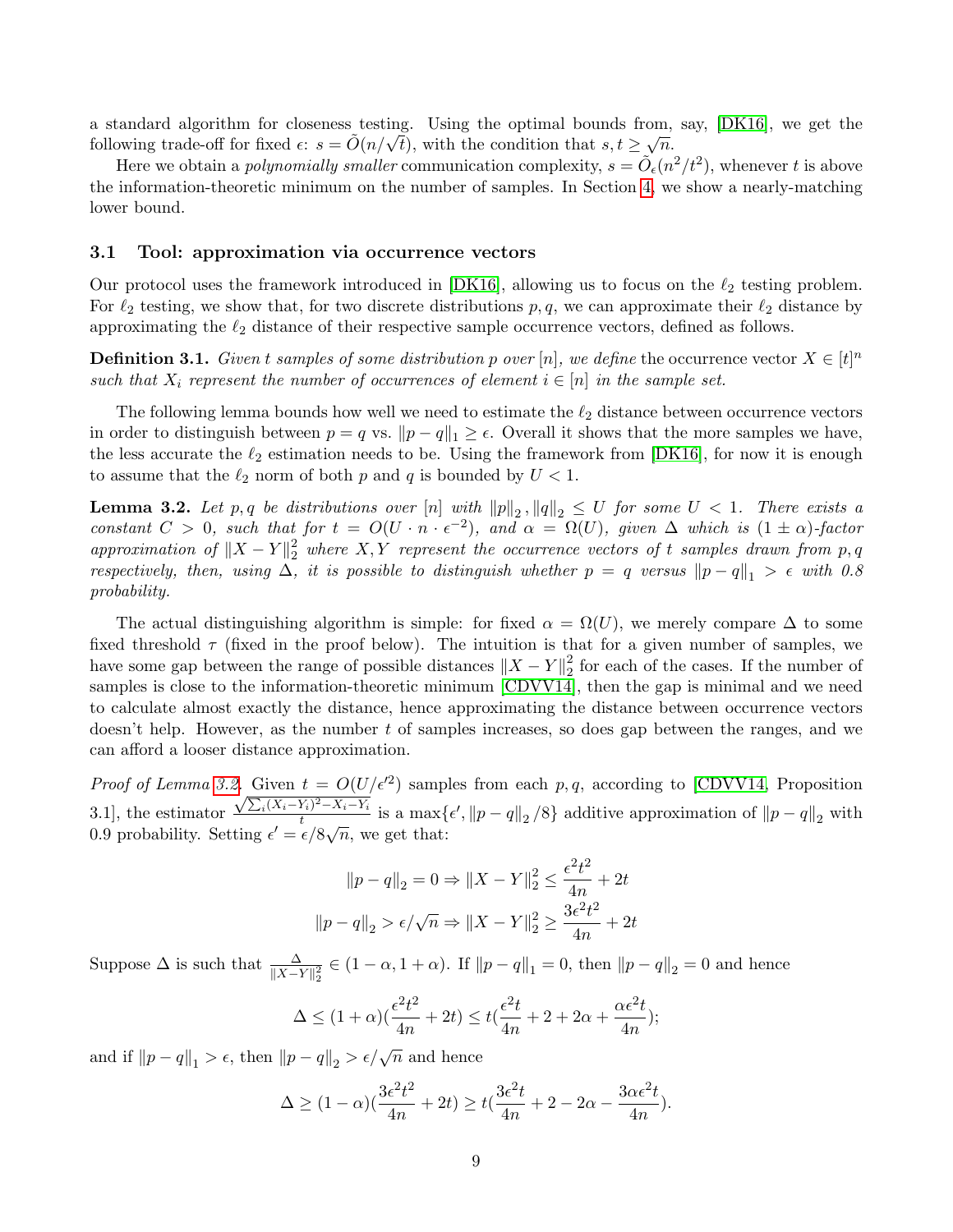We distinguish the two cases, by comparing  $\Delta$  to  $\tau = \frac{\epsilon^2 t^2}{2n} + 2t$ : namely  $p = q$  iff  $\Delta \leq \tau$ . Hence we just need to ensure that

$$
t(\frac{3\epsilon^2t}{4n}+2-2\alpha-\frac{3\alpha\epsilon^2t}{4n})-\tau\geq \tau-t(\frac{\epsilon^2t}{4n}+2+2\alpha+\frac{\alpha\epsilon^2t}{4n})
$$

Hence we need that  $\frac{\epsilon^2 t}{4n} - 2\alpha - \frac{3\alpha \epsilon^2 t}{4n} \geq 0$ , or  $\alpha \leq \frac{\epsilon^2 t}{4n \cdot (2 + 3\epsilon)}$  $\frac{\epsilon^2 t}{4n \cdot (2 + 3\epsilon^2 t/4n)}$ . Since  $t = O(Un\epsilon^{-2})$ , the conclusion follows.  $\Box$ 

## 3.2 Communication vs number of samples

We now provide a (non-secure) protocol for  $2pCT$  with a trade-off between communication and number of samples.

<span id="page-10-0"></span>**Theorem 3.3** (Closeness, insecure). Fix  $n > 1$  and  $\epsilon \leq 2$ . There exists some constant  $C > 0$  such that for all  $t \geq C \cdot \max(n^{2/3} \cdot \epsilon^{-4/3}, \sqrt{n} \cdot \epsilon^{-2})$ , the problem  $2PCT_{n,t,\epsilon}$  can be solved using  $\tilde{O}(\frac{n^2}{t^2\epsilon})$  $\frac{n^2}{t^2\epsilon^4}+1\Big)$  bits of communication.

The protocol uses Lemma [3.2](#page-9-0) as the main algorithmic tool and proceeds as follows. Bob generates multi-set  $S$  using samples from  $b$  and sends  $S$  to Alice. Then, Alice and Bob each simulates samples from  $a<sub>S</sub>$  and  $b<sub>S</sub>$  respectively, and they together approximate the  $\ell_2$  difference of the resulting occurrence vectors using sketching methods [\[AMS99\]](#page-32-6).

Non-Secure  $2pCT(a, b, t)$ Alice's input:  $t$  samples from  $a$ 

Bob's input:  $t$  samples from  $b$ 

- 1. Fix  $\alpha = \Omega(t \cdot \epsilon^2/n)$ .
- 2. Bob generates multi-set S using  $Poi(\frac{n^2}{l^2\epsilon})$  $\frac{n^2}{t^2 \epsilon^4}$ ) samples from b.
- 3. Bob sends S to Alice.
- 4. Alice and Bob recast their samples as being from distributions  $a_S, b_S$  (see Def. [2.1\)](#page-8-0), and set  $A_S, B_S$  to be the respective occurrence vectors.
- <span id="page-10-1"></span>5. Alice and Bob each estimate  $\|a_S\|_2$  and  $\|b_S\|_2$  up to factor 2; if the two estimates are not within factor 4, output " $\epsilon$ -FAR";
- 6. Alice and Bob approximate  $\Delta = \|A_S B_S\|_2^2$  $\frac{2}{2}$  up to  $(1+\alpha)$  factor, using, say, [\[AMS99\]](#page-32-6).
- 7. If  $\Delta$  is less than  $\tau = \frac{\epsilon^2 t^2}{2n} + 2t$  output "SAME", and, otherwise, output " $\epsilon$ -FAR".

*Proof of Theorem [3.3.](#page-10-0)* We note that, according to Lemma [2.3,](#page-8-1)  $\mathbb{E}[\|b_S\|_2^2]$  $\binom{2}{2} = t^2 \epsilon^4 / n^2$  and hence  $||b_S||_2^2 =$  $O(t^2 \epsilon^4/n^2)$  with at least 90% probability. Furthermore, since  $t = \Omega(\sqrt{n}/\epsilon^2)$ , we have that  $|S| = O(n)$ with high probability. From now on, we condition on these two events.

If  $||a_S||_2 \neq \Theta(||b_S||_2)$  then distributions are different and we output " $\epsilon$ -far" is step [5.](#page-10-1) Otherwise, we have that  $||a_S||_2^2 = O(||b_S||_2^2) = O(t^2 \epsilon^4/n^2)$ . Hence we can use Lemma [3.2,](#page-9-0) where  $U = O(t \epsilon^2/n)$  and  $\alpha = \Omega(U)$ , to claim the correctness of the protocol.

We now analyze the communication used by the protocol: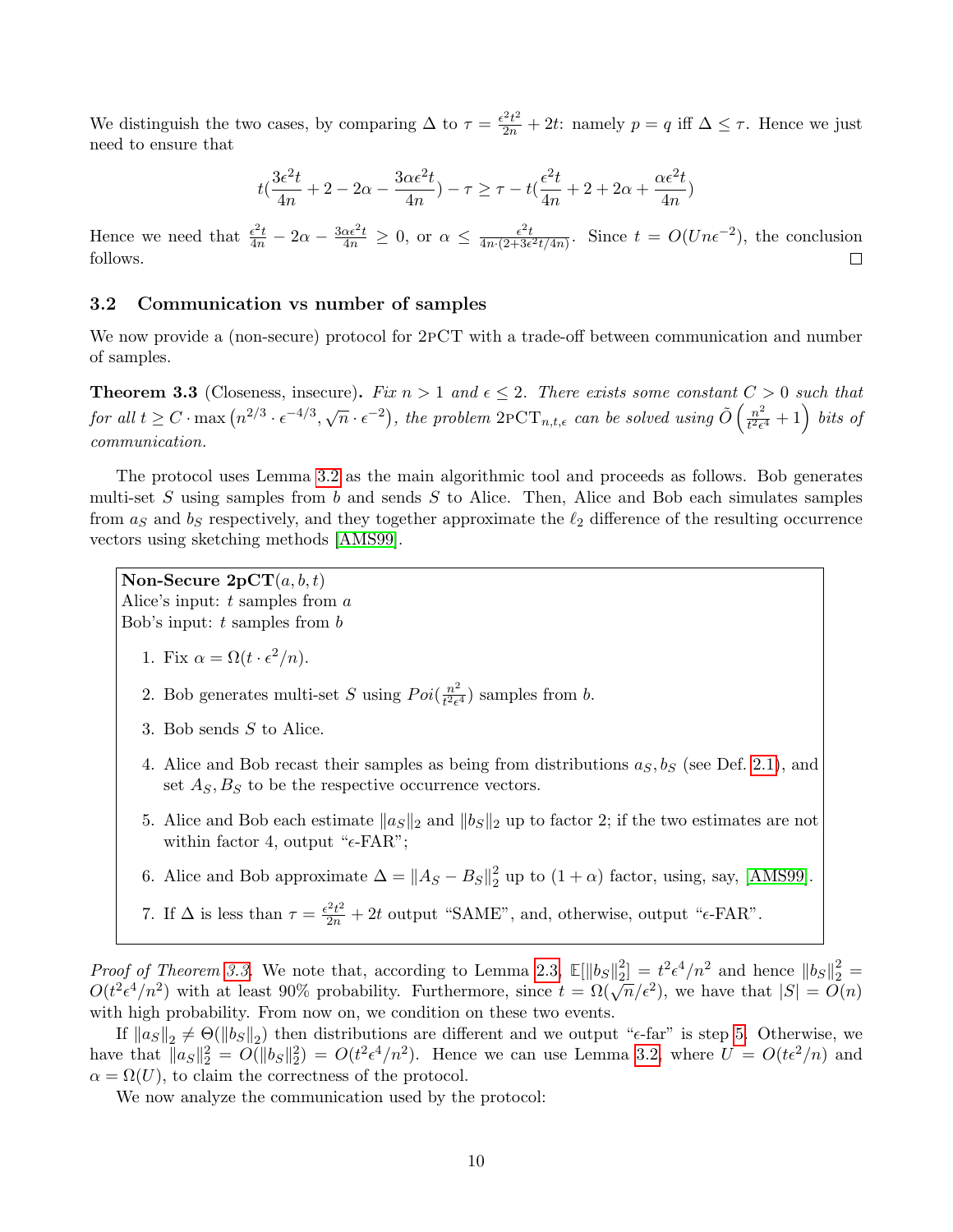- 1. communicating S takes  $|S| \log n = \tilde{O}(n^2/t^2 \epsilon^4)$  bits with high probability.
- 2. estimating  $\Delta$  up to approximation  $1 + \alpha$  takes  $\tilde{O}(1/\alpha^2) = \tilde{O}(n^2/t^2 \epsilon^4)$  bits, using standard  $\ell_2$ estimation algorithms [\[AMS99,](#page-32-6) [KOR00\]](#page-35-15).

 $\Box$ 

**Remark 3.4.** Another application of this protocol is that it can be simulated by a single party to obtain space-bound steaming algorithm with the same space/sample trade-offs. While we are not formalizing this argument in this paper, this can essentially be done by storing S and sketching  $||A_S - B_S||_2^2$  $\frac{2}{2}$ .

## <span id="page-11-0"></span>4 Closeness Testing: Communication Lower Bounds

We now prove that the protocol for  $2pCT$  from Section [3](#page-8-2) is near-tight, showing the following theorem:

<span id="page-11-1"></span>**Theorem 4.1.** Let a, b be some distributions over alphabet [n], where Alice and Bob each receive  $\text{Poi}(t)$ samples from a, b respectively, for  $t \leq n/\log^c n$  for some large enough  $c > 1$ . Then any (two-way) communication protocol  $\Pi$  that distinguishes between  $a = b$  and  $||a - b||_1 \geq 1/2$  requires  $s = \tilde{\Omega}(n^2/t^2)$ communication.

Intuitively, our proof formalizes the concept that in testing distributions for closeness, "collisions is all that matters", even in the communication model. This is similar to the intuition from the "canonical tester" from [\[Val11\]](#page-36-2), which shows a similar principle when all the samples are accessible. Our result can be seen to extending it to saying that the canonical tester is still the best even if we have more-thanstrictly-necessary number of samples that we could potentially compress in a communication protocol.

To prove the theorem, we rely on the following communication complexity lower bound, which is a variant of the GapHamming lower bound [\[CR12,](#page-34-11) [She12\]](#page-36-10). A somewhat surprising aspect of this GapHamming variant is that, unlike for the standard GapHamming, we are not aware of a lower bound for one-way communication that would be simpler than the two-way proof from the lemma below.

<span id="page-11-2"></span>**Lemma 4.2.** Let  $n \geq 1$  be even. There exists some  $\beta = \beta(n) \in [\Theta(\sqrt{n}), \Theta(\sqrt{n \log n})]$ , satisfying the following. Consider a two-way communication protocol A that, with probability at least 0.9, for  $x, y \in \{0, 1\}^n$  with  $||x||_1 = ||y||_1 = n/2$ , can distinguish between the case when  $||x - y||_1 = n/2$  versus  $||x-y||_1 - n/2 \in [\beta, 2\beta]$ . Then A must exchange at least  $\Omega(\frac{n}{\log n \cdot \log \log \log n})$  bits of communication.

The proof of this lemma is presented in Appendix [A.](#page-36-13)

Now the idea is to reduce an instance of the GapHamming input from Lemma [4.2](#page-11-2) to an instance of closeness testing by carefully molding the input  $(x, y)$  into a couple of related occurrence vectors  $(A, B)$ . We use the following estimate on the statistical distance between Multinomial and Poisson random variables.

**Definition 4.3.** Consider  $n, k \geq 1$ , as well as a vector  $\vec{p} \in \mathbb{R}^k_+$ , where  $\sum_{i=1}^k p_i \leq 1$ . Then let  $(M_1, \ldots, M_k) = \text{Mult}_{-0}(n; \vec{p})$  be the k-dimensional random variable obtained by drawing a Multinomial random variable with parameters n and probability vector  $(1 - \sum_{i=1}^{k} p_i, \vec{p})$ , and dropping the first coordinate.

<span id="page-11-3"></span>**Theorem 4.4** ([\[Bar88\]](#page-32-14)). Let  $n, k \ge 1$ , as well as a vector  $\vec{p} \in \mathbb{R}^k_+$ , where  $p = \sum_{i=1}^k p_i \le 1$ . Consider the random variable  $(M_1, \ldots M_k)$  to drawn from the Multinomial Mult<sub>-0</sub> $(n; \vec{p})$ . Also consider the Poisson random variable  $P = (P_1, \ldots, P_k)$  where  $P_i \sim \text{Poi}(np_i)$ . Then the variables  $M = (M_1, \ldots, M_k)$  and  $(P_1, \ldots, P_k)$  are at a statistical distance of  $O(p \log n)$ .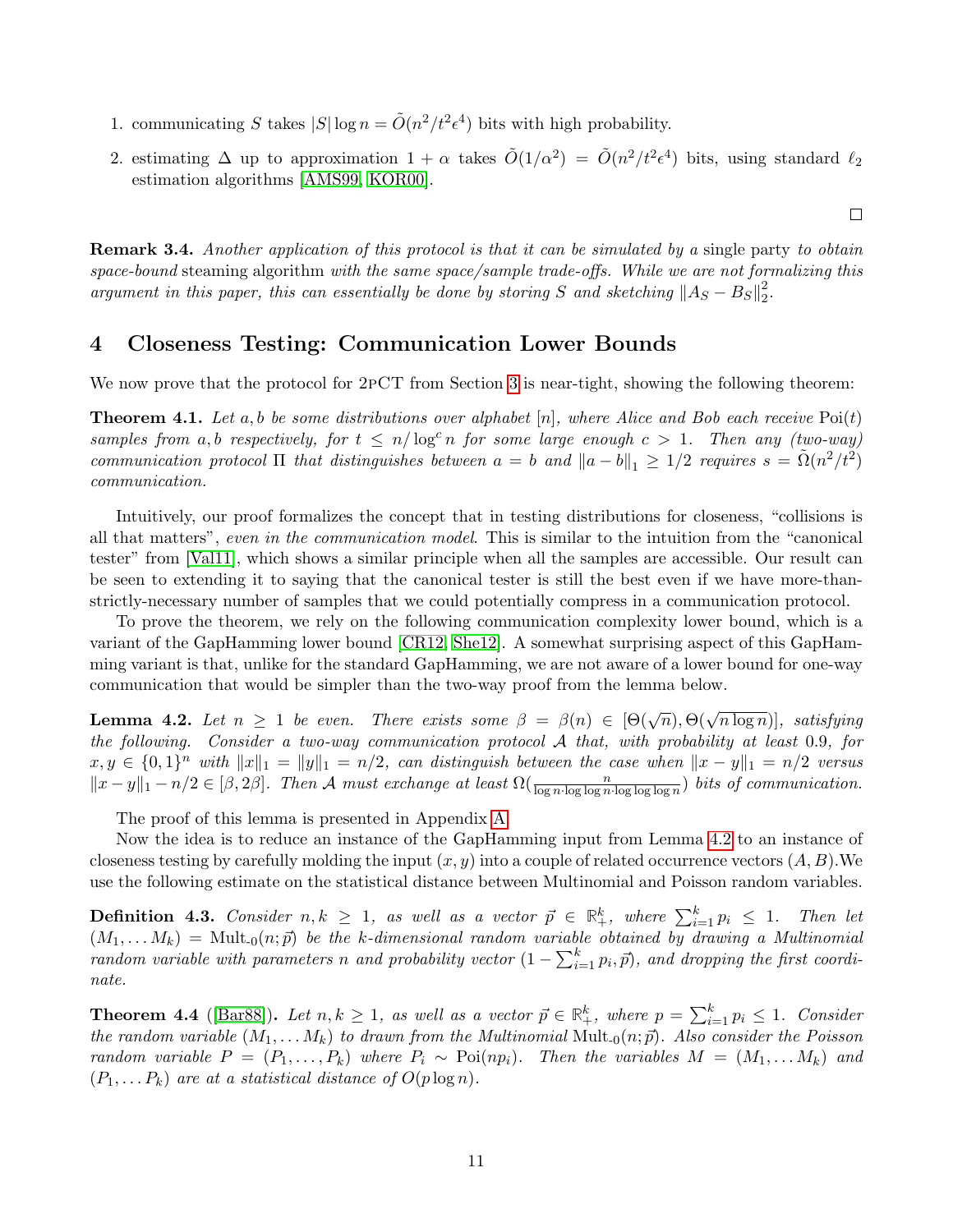*Proof of Theorem [4.1.](#page-11-1)* Consider some input vectors x, y, of length  $m = \frac{n^2}{t^2 \log n}$  $\frac{n^2}{t^2 \log^3 n}$ , to the GapHamming problem from above. Let  $\Delta = \beta(m) = \Omega(\sqrt{m})$ , and  $\delta = \frac{1}{2}$  $\frac{1}{2}(\|x-y\|_1 - m/2) \in \{0\} \cup [\Delta/2, \Delta]$ . The case of  $\delta = 0$  will correspond to "same" case (i.e.  $a = b$ ), and  $\delta \in [\Delta/2, \Delta]$  — to "far" case (i.e.  $||a - b||_1 \in [1/2, 1].$ 

Fix  $d = n/10$  and  $l = C \cdot t \cdot \log n$  (where C is some constant that we shall fix later), which have the following meaning: each distribution  $a, b$  has half mass over [d] items uniformly (called *dense items*), and the other half on [l] items uniformly (called *large items*). When  $a = b$ , these are the same items, and when  $a \neq b$ , the large items are the same while the dense items have supports with a large difference. In particular, the dense items are supported on sets  $S_A$ ,  $S_B$  respectively, with  $|S_A| = |S_B| = d$ , and  $S_A \cap S_B = d \cdot \frac{\Delta - \delta}{\Delta}$  $\frac{\Delta \Delta}{\Delta}$ ; we hence also have that  $|S_A \setminus S_B| = d \cdot \frac{\delta}{\Delta}$  $\frac{\delta}{\Delta}$ .

Now for  $i \geq 0$ , let  $D(i) = Pr[ $Poi(t/2d) = i]$ , i.e., probability that a dense number is sampled i$ times. For simplicity, we write  $D(i, j) = D(i) \cdot D(j)$ . Similarly we define  $L(i) = Pr[ $Poi(t/2i) = i]$  and$  $L(i, j) = L(i) \cdot L(j)$ . We also set  $k = \Theta(\log n)$ , which should be thought of as an upper bound on the count of any fixed item (with high probability).

The algorithm constructs the occurrence vectors A, B iteratively as follows. We note that all random variables are chosen using shared randomness. Let  $m_c = m/4 - \Delta$ .

- 1. For each  $i, j \in \{1, \ldots k\}$ , and for each letter  $c \in [n]$ , we generate  $\text{Poi}(\frac{d}{\Delta} \cdot D(i, j))$  copies of letter  $c$ : Alice replaces 1 with  $i$  and Bob replaces 1 with  $j$  (both leaving 0s intact);
- 2. For each  $i \in \{1, \ldots k\}$ , generate Poi $(d \cdot D(i, 0))$  pairs  $(i, 0)$ , and similarly-distributed number of pairs  $(0, i);$
- 3. For each  $i, j \in \{1, \ldots k\}$ , generate Poi $(l \cdot L(i, j) m_c \cdot \frac{d}{\Delta} D(i, j))$  pairs  $(i, j)$ ;
- 4. For each  $i \in \{1, \ldots k\}$ , generate  $Poi(l \cdot L(i, 0) \frac{m}{4})$  $\frac{m}{4} \cdot \frac{d}{\Delta}$  $\frac{d}{\Delta} \sum_{j=1}^{k} D(i, j)$  pairs  $(i, 0)$ , and similarlydistributed number of pairs  $(0, i)$ .
- 5. Fill in the required number of  $(0, 0)$  pairs so that A, B have length precisely n;
- 6. Randomly permute the letters of  $A, B$  (using shared randomness).

Claim 4.5. All the Poisson random variables from above are properly defined—in particular, they have positive argument.

*Proof.* We only need to prove this for steps 3 and 4 as the other ones are obvious. Indeed, for  $i, j \geq 1$ :

$$
l \cdot L(i,j) = t \log n \cdot (\Omega(1/\log n))^{i+j} = t/\log n \cdot (\Omega(1/\log n))^{i+j-2},
$$

whereas,

$$
m_c \cdot \frac{d}{\Delta}D(i,j) = O(\sqrt{m} \cdot n \cdot (t/2d)^{i+j}) \le \frac{n^2}{t \log^{1.5} n} \cdot O(t^2/n^2) \cdot (O(t/n))^{i+j-2} \le \frac{t}{\log^{1.5} n} (O(t/n))^{i+j-2}.
$$

Thus  $l \cdot L(i, j) - m_c \cdot \frac{d}{\Delta} D(i, j) \ge 0$  for all  $i, j \ge 1$ .

Similarly, for step 5, for  $i \geq 1$ , we have:

$$
l \cdot L(i,0) = \Omega(t \cdot (O(1/\log n))^{i-1}),
$$

whereas,

$$
m/4 \cdot \tfrac{d}{\Delta} \sum_{j \geq 1} D(i,j) \leq O(\sqrt{m} \cdot n \cdot \sum_{j \geq 1} (O(t/n))^{i+j}) \leq O(\tfrac{n^2}{t \log^{1.5} n} \cdot (O(t/n))^{i+1}) \leq O(\tfrac{t}{\log^{1.5} n} \cdot (O(t/n))^{i-1}).
$$

We again have  $l \cdot L(i,0) - m/4 \cdot \frac{d}{\Delta}$  $\frac{d}{\Delta} \sum_{j\geq 1} D(i, j) \geq 0$  as required.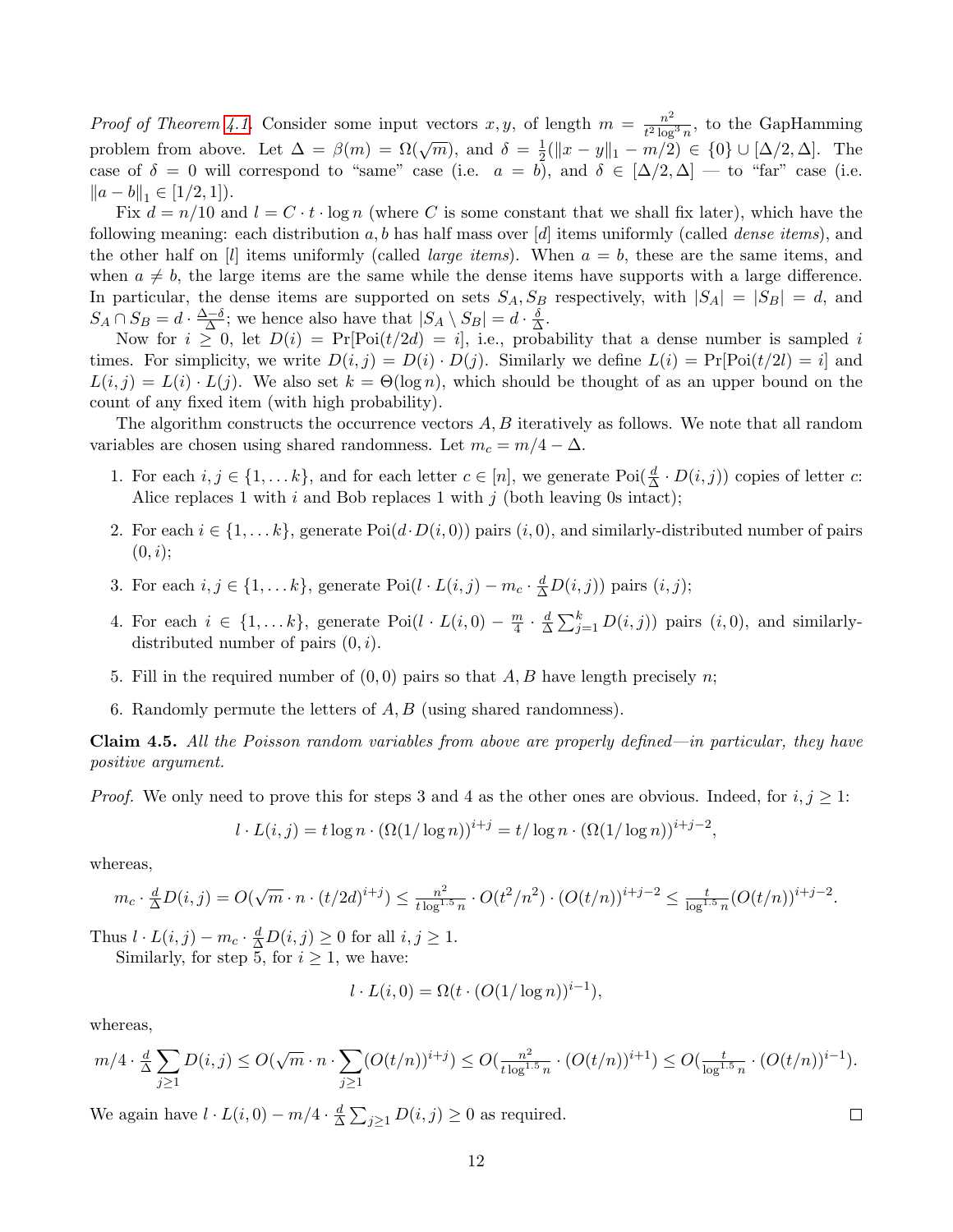We now prove the core of the reduction: that the distribution of  $(A, B)$  is close to occurrence vectors of Poi(t) i.i.d. samples from  $(a, b)$ , such that  $a = b$  if  $||x - y||_1 = m/2$ , and similarly,  $||a - b||_1 \ge 1/2$  when  $||x-y||_1 \geq m/2 + \beta$ . We will prove that, for distribution of (co-)occurrences of large items is nearly same in the two instances; and similarly for the dense items.

We partition the coordinates of  $(x, y)$  in the following four groups, each corresponding to either occurrences of dense or large items:

- large:  $m_c = m/4 \Delta$  coordinates for each of  $(1,1)$  and  $(0,0)$  coordinate pairs (i.e., coordinates  $i \in [m]$  where  $(x_i, y_i) = (1, 1)$  or  $(x_i, y_i) = (0, 0)$ ;
- large:  $m/4$  coordinates for each of  $(1,0)$  and  $(0,1)$  pairs;
- dense:  $\Delta \delta$  coordinates for each of (1, 1) and (0,0) pairs;
- dense:  $\delta$  coordinates for each of  $(1, 0)$  and  $(0, 1)$  pairs.

Note that this accounts for all coordinates for a pair x, y such that  $||x - y||_1 = m/2 + \delta$ .

We now analyze the distribution of occurrences/collisions for each of large and dense items in the generated vectors  $(A, B)$ , and show that, for each of large/dense items, the distribution is same as if these are occurrences of items coming from distributions  $a, b$  defined above. In particular, for, say, large items, we consider the distribution of counts  $c_{i,j}$ , where  $i + j > 0$ , where  $c_{i,j}$  is the number of large items which where sampled i times on Alice's side and j times on the Bob's side; we will refer to them as  $(i, j)$  occurrence pairs. We then show that, the distribution of  $(c_{i,j})_{i+j>0}$  in  $(A, B)$  is Poisson-distributed, whereas, if it were the occurrence pairs vector of samples drawn from  $a, b$ , then the distribution is a Multinomial. We then use Theorem [4.4](#page-11-3) to conclude that the two distributions are statistically close. Note that the identify of items is not important, as the items are randomly permuted inside the domain, for both  $A, B$  as well as in distributions  $a, b$ .

**Large items in**  $(A, B)$ . We analyze the large items first. We use the fact that sum of Poisson distributions is again Poisson. For any  $i, j \in \{1, \ldots k\}$ , the number of large  $(i, j)$  pairs is distributed as:  $Poi(m_c \cdot \frac{d}{\Delta}D(i,j))$  (from the first step: there are  $m_c$  coordinate pairs  $(1,1)$ ), plus  $Poi(l \cdot L(i,j) - m_c \cdot \frac{d}{\Delta}D(i,j))$  $\frac{d}{\Delta}$  .  $D(i, j)$  (from the third step). Thus the number of large  $(i, j)$  pairs is distributed as Poi $(l \cdot L(i, j))$ .

Similarly, say, considering occurrence pair  $(i, 0)$  (a symmetric argument applies for  $(0, i)$ ), the number of large  $(i,0)$  pairs is distributed as  $Poi(m/4, \frac{d}{\Delta})$  $\frac{d}{\Delta}\sum_{j=1}^k D(i,j))$  (from the first step: there are  $m/4$  coordinate pairs  $(1,0)$ ), plus Poi $(l \cdot L(i,0) - m/4 \cdot \frac{d}{\Delta}$  $\frac{d}{\Delta} \sum_{j=1}^{k} D(i, j)$  (from step 4). This again amounts to Poi $(l \cdot L(i, 0))$ .

Large items in  $(a, b)$ . Let us now contrast these counts to the one would get from the "real counts" of the large items in the distribution  $(a, b)$  defined as above. The latter is a Multinomial  $M<sup>L</sup>$ Mult<sub>-0</sub>(l;  $\vec{p}_L$ ) where  $\vec{p}_L = (L(i, j))_{i,j \geq 0; i+j>0} = (L(1, 0), L(0, 1), L(1, 1), L(2, 0), L(2, 1), \ldots)$ . We now can use Theorem [4.4,](#page-11-3) to conclude that the the TV-distance between  $M^L$  and the distribution Poi $(l \cdot \vec{p}_L)$ is bounded by:  $O(\log n) \cdot \sum_{i,j \geq 0; i+j>0} L(i,j) \leq O(\log n) \cdot \sum_{i,j \geq 0; i+j>0} (t/2l)^{i+j} \leq O(1)/C \leq 0.01$  (by choosing  $C$  to be a large enough constant).

**Dense items in**  $(A, B)$ . Let's analyze the distribution of dense items now. For  $i, j \geq 1$ , the distribution of the number of  $(i, j)$  dense occurrence pairs is Poi $((\Delta - \delta) \cdot \frac{d}{\Delta}D(i, j))$  as there are  $\Delta - \delta$ coordinate pairs (1, 1). Now consider the case of  $(i, 0)$  occurrence pairs of dense items, for  $i \in [k]$ . Their count is distributed as: Poi $(\delta \cdot \frac{d}{\Delta})$  $\frac{d}{\Delta} \sum_{j=1}^{k} D(i, j)$  (from the first step: there are  $\delta$  coordinate pairs  $(1, 0)$ ), plus  $Poi(d \cdot D(i, 0))$  (from the second step). This amounts to:

$$
Poi(d \cdot \frac{\delta}{\Delta} \sum_{j=1}^{k} D(i, j) + d \cdot D(i, 0)).
$$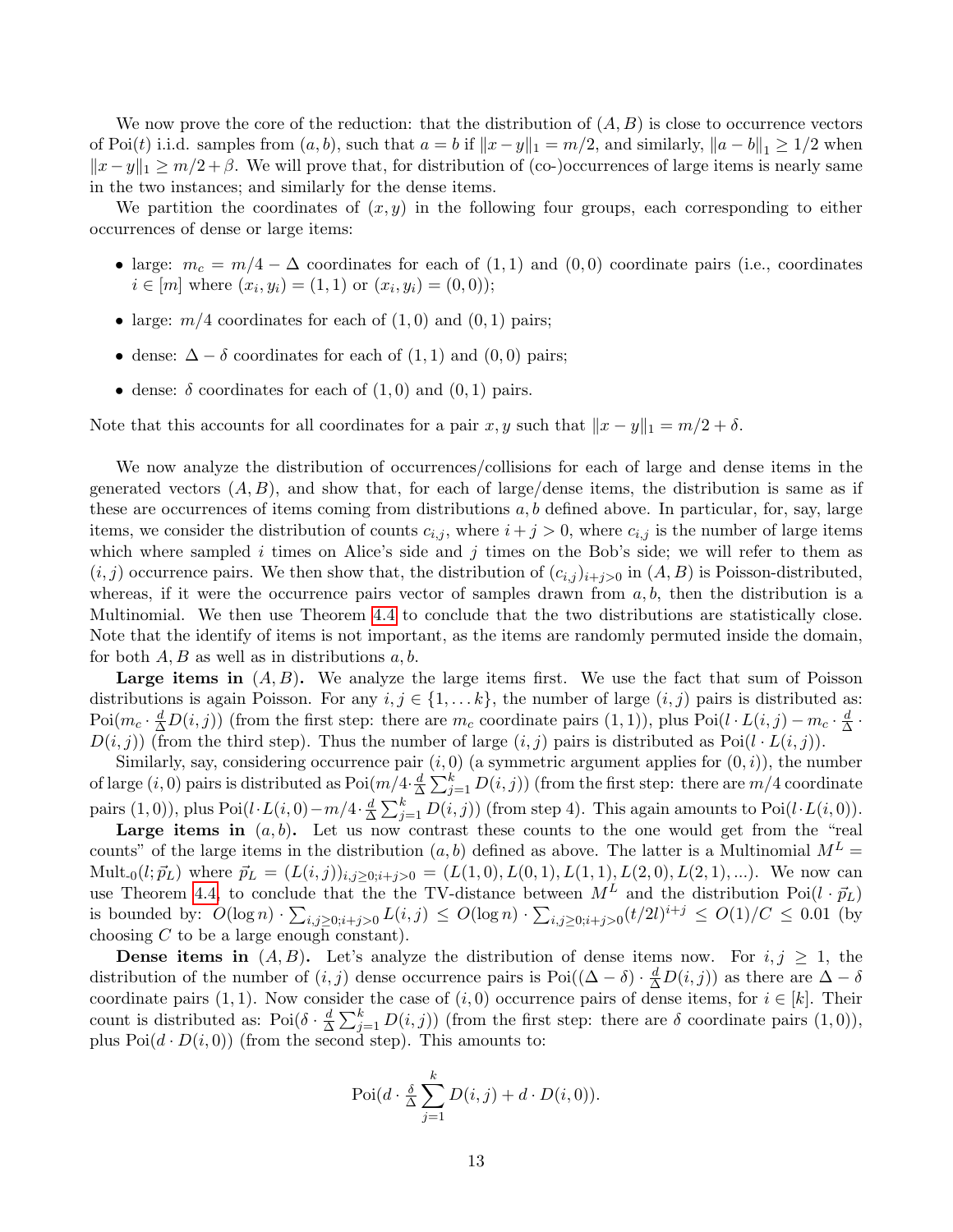**Dense items in**  $(a, b)$ . Again, let's compare these counts to the "real counts" that would occur for the distributions  $(a, b)$ . The latter distribution can be thought of as three distributions: corresponding to items in  $S_A \cap S_B$ , to items in  $S_A \setminus S_B$ , and items in  $S_B \setminus S_A$ . The occurrence counts for items in  $S_A \cap S_B$ are distributed as a Multinomial  $M^{D,i}$  with parameters  $|S_A \cap S_B| = d \cdot \frac{\Delta - \delta}{\Delta}$  $\frac{\Delta^{-\delta}}{\Delta}$  and probability vector  $\vec{p}_D =$  $(D(i, j))_{i,j \geq 0; i+j > 0}$ . By Theorem [4.4,](#page-11-3) the TV-distance between  $M^{D,i}$  and the distribution Poi $(d \cdot \frac{\Delta - \delta}{\Delta})$  $\frac{\Delta-\delta}{\Delta}\cdot\vec{p}_D)$ is bounded by:  $O(\log n) \cdot \sum_{i,j \geq 0; i+j>0} D(i,j) \leq O(\log n) \cdot \sum_{i,j \geq 0; i+j>0} (t/2d)^{i+j} \leq O(1/\log n)$ .

Note that the counts for  $i, j \geq 1$  correspond to  $(1,1)$  pairs generating dense items in A, B above. It remains to analyze the case of  $j = 0$  or  $i = 0$ . Wlog, consider  $j = 0$  and  $i > 0$  (ie, items that are only in Alice's distribution). For the distributions  $a, b$ , the occurrence pairs  $(i, 0)$  are distributed as a Multinomial  $M^{D,a} = \text{Mult}_{-0}(|S_A \setminus S_B|; \vec{p}_{DA})$ , where  $\vec{p}_{DA} = (D(i))_{i \geq 1}$ . By Theorem [4.4,](#page-11-3) the TV-distance between  $M^{D,a}$  and  $Poi(d \cdot \frac{\delta}{\Delta})$  $\frac{\delta}{\Delta} \cdot \vec{p}_{DA}$ ) is at most  $O(\log n) \cdot \sum_{i \geq 1} D(i) \leq O(1/\log n)$ . Summing up with the above, and focusing on  $(i, 0)$  pairs, their distribution in  $(a, b)$  is at small distance to the distribution where each pair  $(i, 0)$  is distributed as:

$$
\mathrm{Poi}(d\cdot \frac{\Delta-\delta}{\Delta}\cdot D(i,0) + d\cdot \frac{\delta}{\Delta}\cdot D(i)) = \mathrm{Poi}(d\frac{\Delta-\delta}{\Delta}\cdot D(i,0) + d\frac{\delta}{\Delta}\cdot (D(i,0) + \sum_{j=1}^k D(i,j))) = \mathrm{Poi}(d\cdot \frac{\delta}{\Delta}\cdot \sum_{j=1}^k D(i,j) + d\cdot D(i,0)).
$$

Thus we conclude that the distribution of occurrence pairs of the dense items in vectors  $A, B$  matches, up to a small total variation distance, the distribution for  $a, b$  as described above.

This completes the proof of the lower bound.

# <span id="page-14-0"></span>5 Closeness Testing: Secure Communication-Efficient Protocols

The protocol from Section [3](#page-8-2) is clearly not secure (for example, Bob sends Alice his multi-set S, which reveals information about his input). In this section we show how to modify the protocol to make it secure, relying on standard cryptographic assumptions. Before proceeding, we provide some preliminaries, followed by our general definition for secure computation of distribution testing.

#### <span id="page-14-1"></span>5.1 Cryptographic Tools and Preliminaries

We briefly review cryptographic tools and assumptions that we use. We keep the discussion largely informal, and focus on the aspects most relevant to our results. We refer the reader to, e.g., [\[Gol01,](#page-34-13) [Gol04\]](#page-34-14) for more details and formal definitions of standard primitives.

PRG, OT, and Our Assumptions. A pseudorandom generator (PRG) is a deterministic function G that stretches its input length, such that if the input is selected uniformly at random, the output is indistinguishable from uniform for an appropriate class of distinguishers.

In particular, the first cryptographic assumption that our secure protocols rely on, is that there exists a PRG G that can stretch polylog $(m)$  bits to m bits, and fools poly $(m)$ -sized circuits. By default, this is what we mean when we refer to "PRG" in the rest of the paper.

A 1-out-of-m Oblivious Transfer (OT) protocol, allows one party holding input  $i \in [m]$  and another party holding  $s \in \{0,1\}^m$ , to engage in a protocol where the first party obtains as output the bit  $s_i$ , the other party obtains no output, and no further information about s or i is leaked to the parties.

The second cryptographic assumption that our secure protocols rely on, is that there exists a 1-outof-m OT protocol with communication complexity polylog $(m)$ . By default, this is what we mean when we refer to "OT" in the rest of the paper.

We note that it is easy to extend a 1-out-of-m  $\overline{OT}$  protocol operating on bits (as we defined above) to one that operates on words of size r (namely, with  $s \in \{0,1\}^r\}^m$ ), paying a communication overhead that

 $\Box$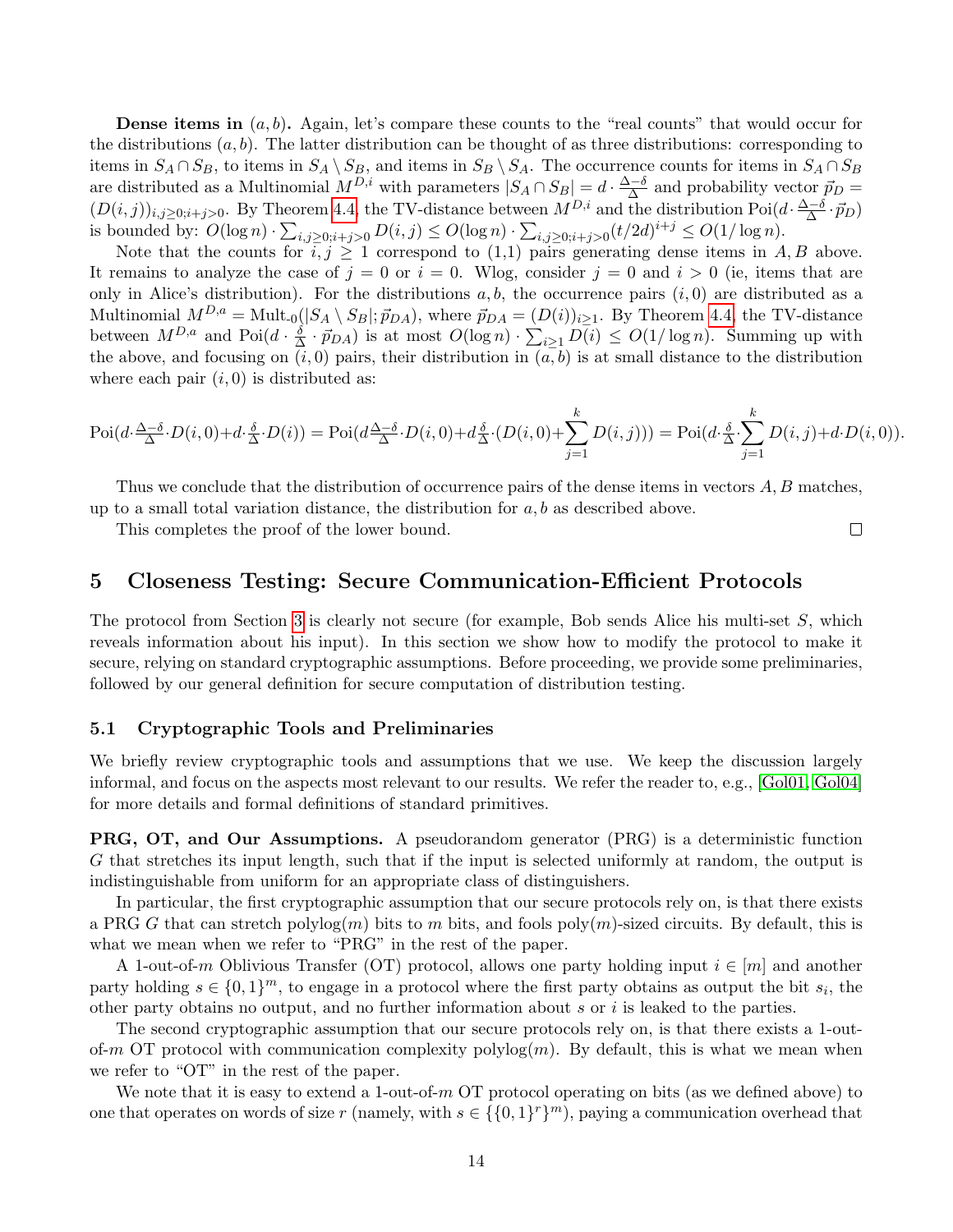is linear in  $r$ . Hence, under our OT assumption, there is such a protocol with communication complexity that is polylogarithmic in  $m$  and linear in  $r$ .

PRG and OT are both standard cryptographic primitives, that can be instantiated from various concrete number theoretic assumptions. The fact that we require super polynomial stretch for the PRG means that we need to assume subexponential hardness (and this is also the reason that we don't use the OT assumption to generically obtain PRG, as we only need OT with polynomial hardness).

We note that if we wish to weaken the assumptions, we may assume polynomial-stretch PRG (from input of size  $m<sup>δ</sup>$  to output of size m for a constant  $\delta$ ) and sublinear-communication OT (1-out-of-m OT with communication complexity  $m<sup>δ</sup>$ ). Under these weaker assumptions, our secure protocols may incur higher communication complexity, but would still provide meaningful results (and remain secure). Specifically, under a weaker PRG assumption, our protocols would remain sub-linear always and would in fact keep the same complexity for part of the trade-off range. Under a weaker OT assumption, our protocols would remain sub-linear at least for some range of  $\delta$  and t (the number of samples).

Secure Computation. Intuitively, secure computation allows two or more parties to evaluate some function of their inputs, such that no additional information is revealed to any party (or group of parties) beyond what follows from their own inputs and outputs.

DEFINING SECURITY: SIMULATION PARADIGM. Secure computation has been studied in many different settings. The idea underlying the security definition in all these settings, is trying to enforce that whatever the adversary can do in the real-world, can also be achieved in an ideal world, where the parties simply give their input to a trusted party, who hands them the output. Defining this formally is complex and various issues arise in different settings.

In this paper we focus on the simplest setting of a semi-honest (or "honest-but-curious") adversary, where the parties follow the protocol faithfully, but try to use their transcripts to glean more information than intended. Our defintions and protocols can be adapted to malicious adversary using standard techniques [\[GMW86,](#page-34-15) [NN01,](#page-35-14) [Gol04\]](#page-34-14).

In our setting, if semi-honest Alice and Bob want to compute a function  $f: \{0,1\}^* \times \{0,1\}^* \to \{0,1\}$ , the definition of security boils down to requiring the existence of an efficient simulator for each party, which can simulate the view of the party (their input and transcript), from just the party's input, random input, and output.

Modular Composition. At times it is convenient to design a protocol in a modular way, where the computation of a function f may invoke a call to another function g. We will denote by  $\Pi_f^g$  a protocol computing  $f$ , with oracle gates to the function  $g$ . A composition theorem [\[Can00,](#page-33-13) [Gol04\]](#page-34-14) proves that if the protocol  $\Pi_f^g$  is a secure protocol for f, and  $\Pi_g$  is a secure protocol for g, then taking  $\Pi_f^g$  and replacing the oracle calls to g with an execution of  $\Pi_g$  results in a secure protocol  $\Pi_f$  for f (which doesn't make any oracle calls).

Feasibility Results. Starting with [\[Yao82\]](#page-36-12), a large body of work has shown that any function that can be computed, can be computed securely in various settings. In particular, two parties holding inputs x and y can securely evaluate any circuit  $C(x, y)$  with communication  $O_k(|C|)$  (where k is the security parameter), under mild cryptographic assumptions. Note that this communication complexity is at least linear (since the circuit size is at least as large as the size of input and output), while we will need sublinear communication protocols. Other general techniques for secure function evaluation, where communication does not depend on the circuit size, include fully-homomorphic encryption (FHE) ([\[Gen09\]](#page-34-12) and follow up work, see [\[Bra18\]](#page-33-14) for a survey), and homomorphic secret sharing (HSS) [\[BGI16,](#page-33-11) [BGI17\]](#page-33-12). However, these transformations still require communication that is linear in the length of input and output (prohibitive in our context). They also require stronger assumptions, and (for FHE) require a high computational overhead, or (for HSS) only apply for restricted classes of circuits. Naor and Nissim [\[NN01\]](#page-35-14) showed a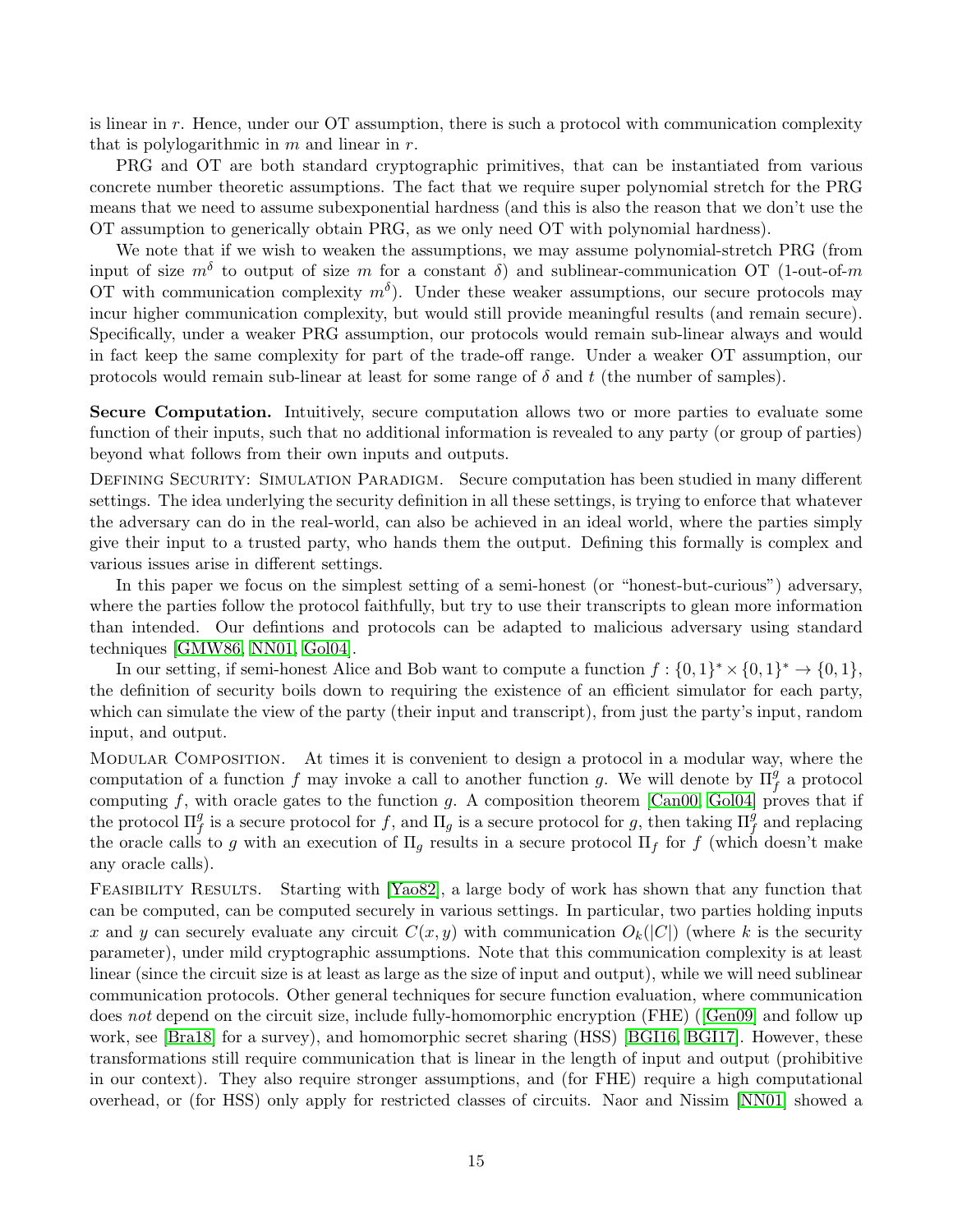general way to transform insecure protocols to secure ones, while preserving communication. However, in general this may introduce an exponential blowup in computation, which again will not be sufficient for our needs.

While a naive application of these generic methods doesn't directly work for us, we will make use of another result by Naor and Nissim, adapting secure two party computation techniques to allow for communication-efficient protocols whenever the computation can be expressed as a (small) circuits with (large) ROM.

SECURE CIRCUIT WITH ROM. Consider the setting where each party has a table  $R \in (\{0,1\}^r)^m$  (that is, m entries of size r each). Now consider a circuit C that, in addition to usual gates, has lookup gates which allow to access any of the parties' ROM tables (on input  $i \in [m]$  the gate will return the r-bit record at the requested party's  $R(i)$ .

<span id="page-16-1"></span>**Theorem 5.1.** [\[NN01\]](#page-35-14) If C is a circuit with ROM, then it can be securely computed with  $\tilde{O}(|C| \cdot T(r, m))$ communication, where  $T(r, m)$  is the communication of 1-out-of-m OT on words of size r.

Thus, under our OT assumption, a circuit with ROM can be securely evaluated with communication complexity that is linear in  $|C|$  and  $|r|$ , but polylogarithmic in m. We will rely on this theorem in both of our secure distribution testing constructions. Note that the main remaining challenge is to design the protocol that can be expressed in a form where this theorem can be applied.

SAMPLING AN ORTHONORMAL MATRIX. We will use the following fact from [\[IW06\]](#page-35-10), proven in the context of providing a secure approximation of the  $\ell_2$  distance.

<span id="page-16-0"></span>**Theorem 5.2.** [\[IW06\]](#page-35-10) Suppose we sample a random orthonormal  $n \times n$  matrix R (from a distribution defined by the Haar measure) but instead generate our randomness using a PRG G, rounding its entries to the nearest multiple of  $2^{\Theta(K)}$ , where  $K = \Theta(k)$ . Then we have for all  $x \in [t]^n$ .

$$
\Pr\left[\left(1-2^{-K}\right) \cdot \|x\|_2^2 \le \|Rx\|_2 \text{ and } \forall i (Rx)_i^2 < \frac{\|x\|_2^2}{n} \right] > 1 - neg(k).
$$

We note that the only place where we use a PRG in our constructions, is in order to be able to apply this theorem (in order to be able to obtain shared randomness with low communication, our parties will share a seed of a PRG that they will expand and use to sample).

## 5.2 Defining Secure Computation for Distribution Testing

Defining security for a distribution testing protocol requires some care, due to two new features that do not come up in the standard setting of secure computation of a function: first, this is "testing" and not "computing", and, second, the function of interest is defined with respect to distributions, but the inputs that the parties use in the computation are samples. Before providing our formal definition, we discuss these issues and our choices.

A testing problem can be described as a partial boolean function q, with the goal of computing  $g(x)$ whenever g is defined on the given input  $x$  (e.g, when the input consists of two distributions that are either identical or  $\epsilon$ -far). If the input x is such that  $q(x)$  is not defined (we will refer to this as an *input* in the gray zone), the property testing definition (and literature) does not care about whether the output is 0 or 1. Indeed, this flexibility of having a gray zone with no correctness requirement imposed on it is precisely what allows for more efficient testing algorithms.

In contrast, for security purposes, we must care about what the protocol outputs when the input is in the gray zone, as this may reveal information about the inputs. Specifically, standard secure computation notions require that each party learns nothing beyond what follows from their own input and output.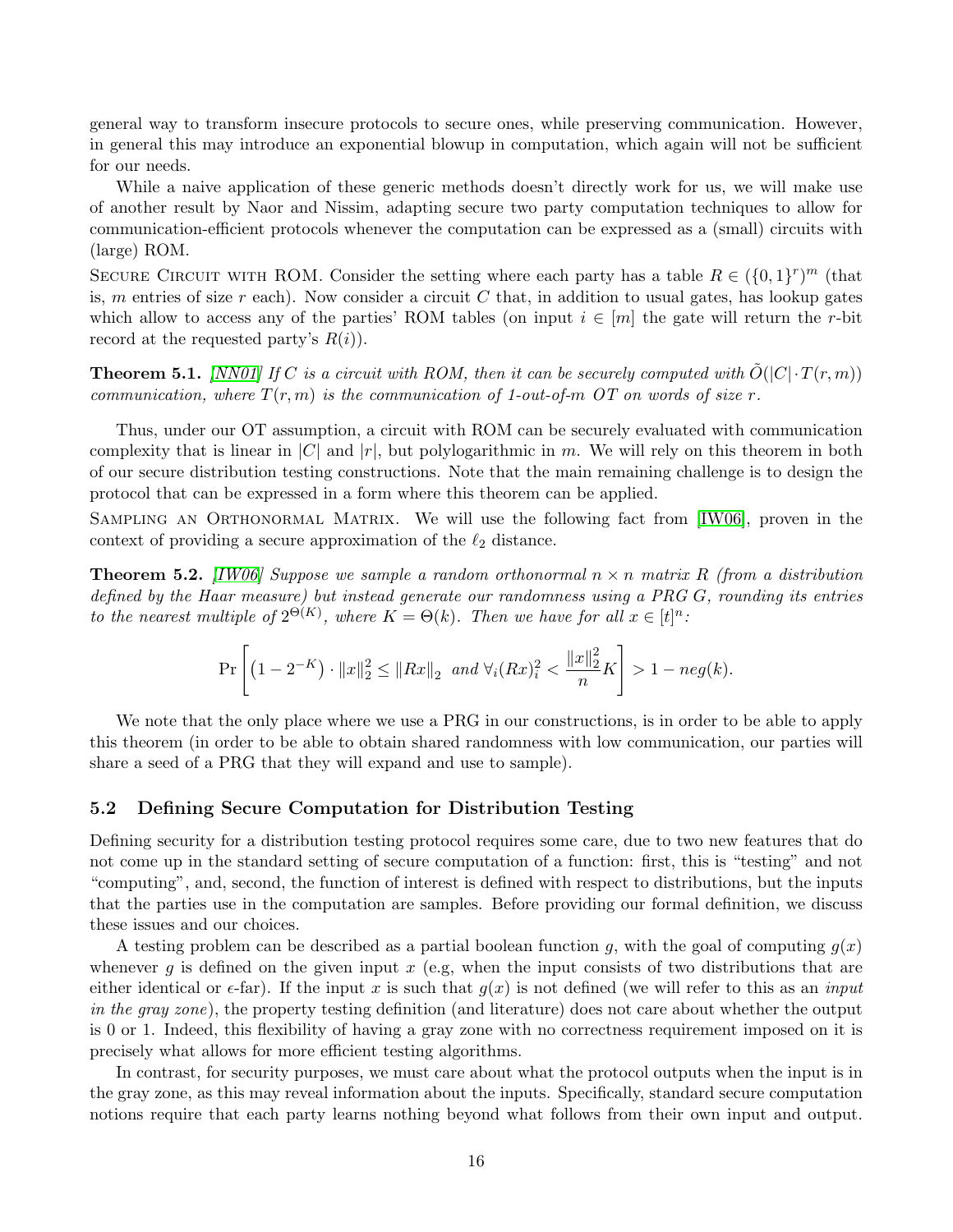For a protocol testing some property, when the output  $g(x)$  is defined, we can (and will) follow this paradigm. When the input is in the gray zone and  $g$  is not defined, it is tempting to require that the protocol reveals this fact and no other information about the input. However, it's easy to see that such a protocol in fact is a secure computation of a complete function (where for each input x the protocol outputs whether  $q(x) = 0$ ,  $q(x) = 1$ , or  $q(x)$  is undefined). We could instead require that for inputs in the gray zone, the output of the protocol is some distribution over  $\{0, 1\}$ , independent of the input. But such a protocol again is in fact computing some complete function of the input, which intuitively defeats the point of using testing (versus computing) to gain efficiency. This intuition suggests that secure testing of any property (namely, secure computation of a partial function) cannot be achieved with better efficiency than secure computation of a (very related) complete function. We do not attempt to formalize (or refute) this intuition here.

Instead, we show that, for our more special case of secure *distribution* testing, some information must be leaked in the gray zone, even if one disregards efficiency considerations. Indeed, consider a closeness testing setting where Alice and Bob inputs are t samples from a and b (respectively) over  $[n]$  which are either  $(a, b) = (a_0, a_0)$ , or  $(a, b) = (a_0, b_\epsilon)$  for some distributions  $a_0, b_\epsilon$  with  $\|a_0 - b_\epsilon\|_1 = \epsilon$ . Any correct protocols must have different outputs on such instances with, say, probability 0.99. Now define  $\hat{a} = \delta \cdot a' + (1 - \delta) \cdot a$  for  $\delta = 0.0001/t$ , where a' is a defined on a new, unique set of letters; Clearly, the distribution of t-sample inputs from  $(a, b)$  and  $(\hat{a}, b)$  are the same (for each instance), except with 0.0001 probability, and therefore the distribution over Alice and Bob views (and in particular, the output) in the latter case must be statistically close to the first one, and hence differ with at least 0.98 probability. However  $(\hat{a}, b)$  in both  $(a_0, a_0)$  and  $(a_0, b_\epsilon)$  instances are in the gray zone. It is therefore not possible to simulate Alice's view of Π in any statistically significant manner without additional information (besides the mere fact the distance is in the grey zone).

Following the above, we define a protocol to be a secure computation of a testing task (or partial function)  $g(x)$ , if it is a secure computation of some (complete, possibly randomized) function  $f(x)$ , where  $f(x) = g(x)$  whenever  $g(x)$  is defined; when  $g(x)$  is not defined,  $f(x)$  is some function of the input x. Thus, each party learns nothing beyond what follows from their own input and the output  $f(x)$  (which means there's some leakage  $f(x)$  in the gray zone, but no leakage beyond the testing output when the testing promise holds). We will require f to be a boolean function, so that the leakage in the gray zone is at most one bit of information about the input (we will also mention other possible generalizations of this definition). Finally, we note that for distribution testing, the function  $g$  is defined on the distributions, but the actual inputs of the parties are samples. This is not a major distinction for correctness, as with sufficiently many samples we can typically obtain the correct result with high probability. However, for security, the leakage f necessarily applies to the samples (our only access to the distributions), and not the distributions themselves.

We are now ready to provide our definition of secure computation of distribution testing.

**Definition 5.3.** Let D be a set of input distributions over  $\chi_{i=1}^d[n_i]$ , and let  $g: D \to \{0,1\}$  be a partial boolean function, defined on a subset  $P \subseteq D$  (with  $g(p) = \bot$  whenever  $p \in D \setminus P$ ).

Let  $\pi$  be a d-party protocol, and let k be a security parameter. We say that  $\pi$  is a t-sample secure distribution testing protocol (for the testing task defined by  $g$ ), if there exists a boolean function  $f$ :  $\{\times_{i=1}^d [n_i]\}^t \rightarrow \{0,1\}$  such that the following holds:

Correctness: for any  $p \in P$ ,

$$
\Pr_{\zeta_1...\zeta_t \sim_{i.i.d} p} [f(\zeta) = g(p)] = 1 - neg(k)
$$

Security: For any  $\zeta \in \{\times_{i=1}^d [n_i]\}^t$ , if we give each player  $i \in [d]$  the input  $(1^k, \zeta_1(i), \ldots, \zeta_t(i))$ , then protocol  $\pi$  is a secure computation of the function  $f(\zeta)$ .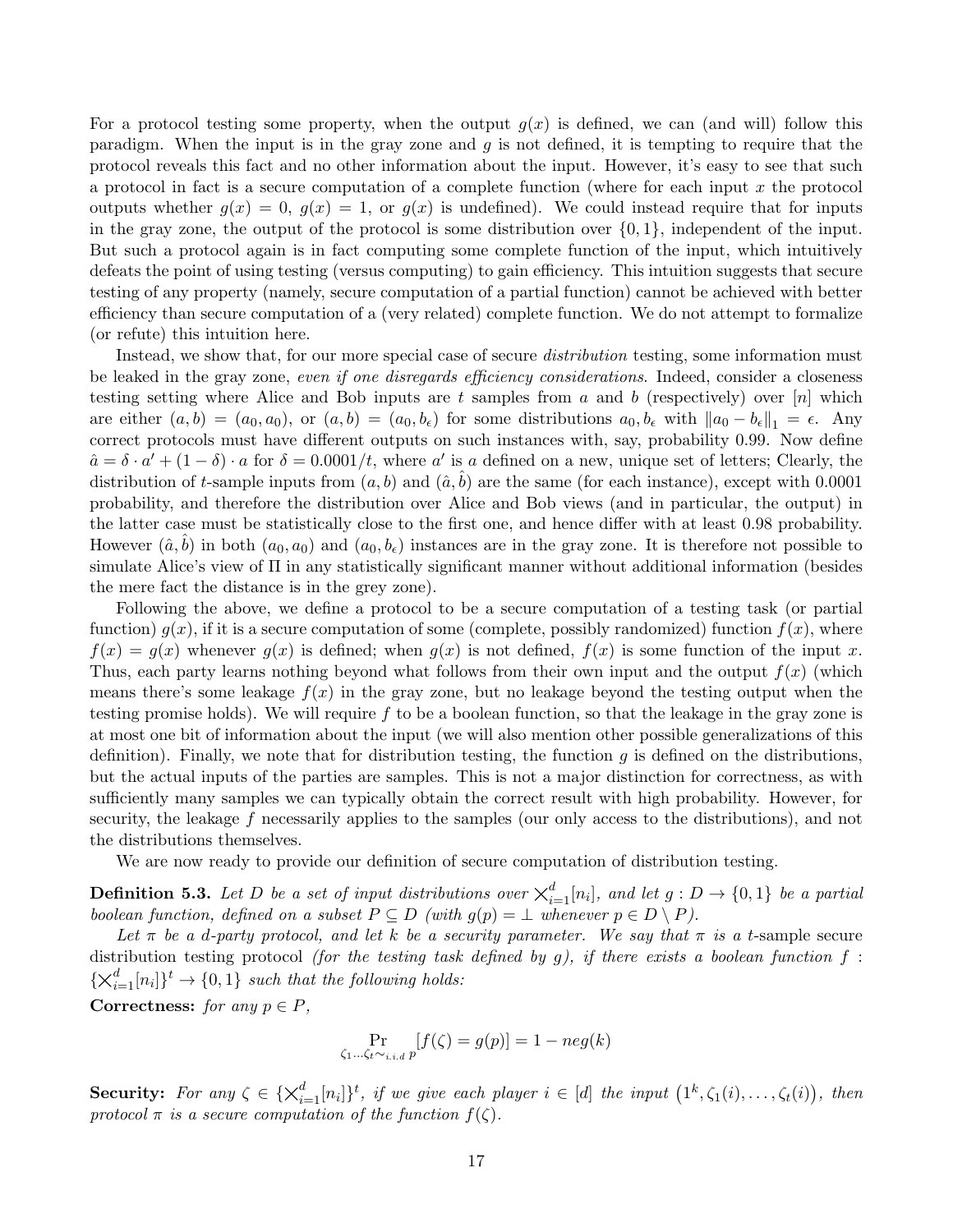We note that the security condition can be instantiated with any standard secure computation notion. In this paper we focus on the semi-honest model, although malicious security can be obtained by a standard transformation with low communication overhead.

More General Variants of Secure Distribution Testing. The definition can be naturally extended in various ways. We may allow non-boolean f (more bits of leakage), relax the requirement that  $f = g$ whenever q is defined (allowing additional leakage even if the promise holds), or impose restrictions on f based on which leakage is deemed more or less reasonable.<sup>[2](#page-18-1)</sup> We may also generalize the scope of distribution testing tasks modeled by the definition (e.g., we may allow one party to get more samples than the other, or give one party a complete description of a distribution rather than samples). For simplicity and ease of exposition, we do not develop these extensions here, and stick with the simpler definition above.

## 5.3 Secure Closeness Testing Protocol

We now describe a secure distribution testing protocol that achieves the same communication complexity as the insecure protocol from Section [3,](#page-8-2) up to poly-logarithmic factors. Specifically, we show the following theorem:

<span id="page-18-0"></span>**Theorem 5.4** (Closeness, Secure). Fix a security parameter  $k > 1$ . Fix  $n > 1, \epsilon \in (0, 2)$ , and let t be **Theorem 3.4** (Coseness, Secure). Put a security parameter  $\kappa > 1$ . Put  $n > 1$ ,  $\epsilon \in (0, 2)$ , and let t be such that  $t \ge C \cdot k \cdot \max(n^{2/3} \cdot \epsilon^{-4/3}, \sqrt{n} \cdot \epsilon^{-2})$  for some (universal) constant  $C > 0$ . Then, assuming PRG and OT, there exists a secure distribution testing protocol for  $2pCT_{n,t,\epsilon}$  which uses  $\tilde{O}_k\left(\frac{n^2}{t^2\epsilon}\right)$  $\frac{n^2}{t^2\epsilon^4}+1\Big)$ communication.

The high level approach is similar to that of the previous protocol, in that we also estimate the squared  $\ell_2$  distance between samples drawn from split distributions  $a_S$  and  $b_S$ , for some split-distribution set S, to distinguish between  $a = b$  and  $||a - b||_1 \ge \epsilon$ . One challenge in securing the protocol is that we would like Alice and Bob to agree on an alphabet (and specifically, use the same split-distribution set  $S$ ) without compromising their inputs. To address this, Alice and Bob will run a secure computation over a circuit of size  $\tilde{O}_{k,\epsilon}(n^2/t^2+1)$  which simulates samples from the split distribution instead of communicating the set S.

The main idea is to approximate the distance of the unsplitted occurrences vectors  $A$  and  $B$  (representing samples drawn from  $a$  and  $b$ ), and "manually" add the difference between the unsplitted and the splitted distance for each  $i \in S$ . That means, the protocols will:

- 1. Approximate  $||A B||_2^2$  $\frac{2}{2}$
- 2. Add exactly  $||A_S B_S||_2^2 ||A B||_2^2$  $\frac{2}{2}$

There is however an issue with this approach:  $||A - B||_2^2$  might be much larger than  $||A_S - B_S||_2^2$  $2^2$ , and therefore the summation of (1) + (2) above might not be a good enough approximation of  $||A_S - B_S||_2^2$ 2 . To overcome this issue, we first define the notion of "capped" vectors as follows:

**Definition 5.5** (Capped Vectors). For  $X \in \mathbb{R}^n$ , we define  $X' \in \mathbb{R}^n$  to be the 'capped vector of X with threshold  $L'$  iff  $\forall i \in [n], X'_i = \min(L, X_i)$ .

Now, instead of approximating  $||A - B||_2^2$  $_2^2$ , we will approximate "capped" versions of  $A, B$  for some carefully chosen threshold L termed  $A', B'$ , and show the capped distance is a good–enough approximation to the splitted distance  $||A_S - B_S||_2^2$  $\frac{2}{2}$ . Our revised plan is therefore:

<span id="page-18-1"></span><sup>2</sup>Such restrictions would likely be application-dependent and subjective, as a general theory comparing which leakage functions are qualitatively "better" is an open research area in cryptography.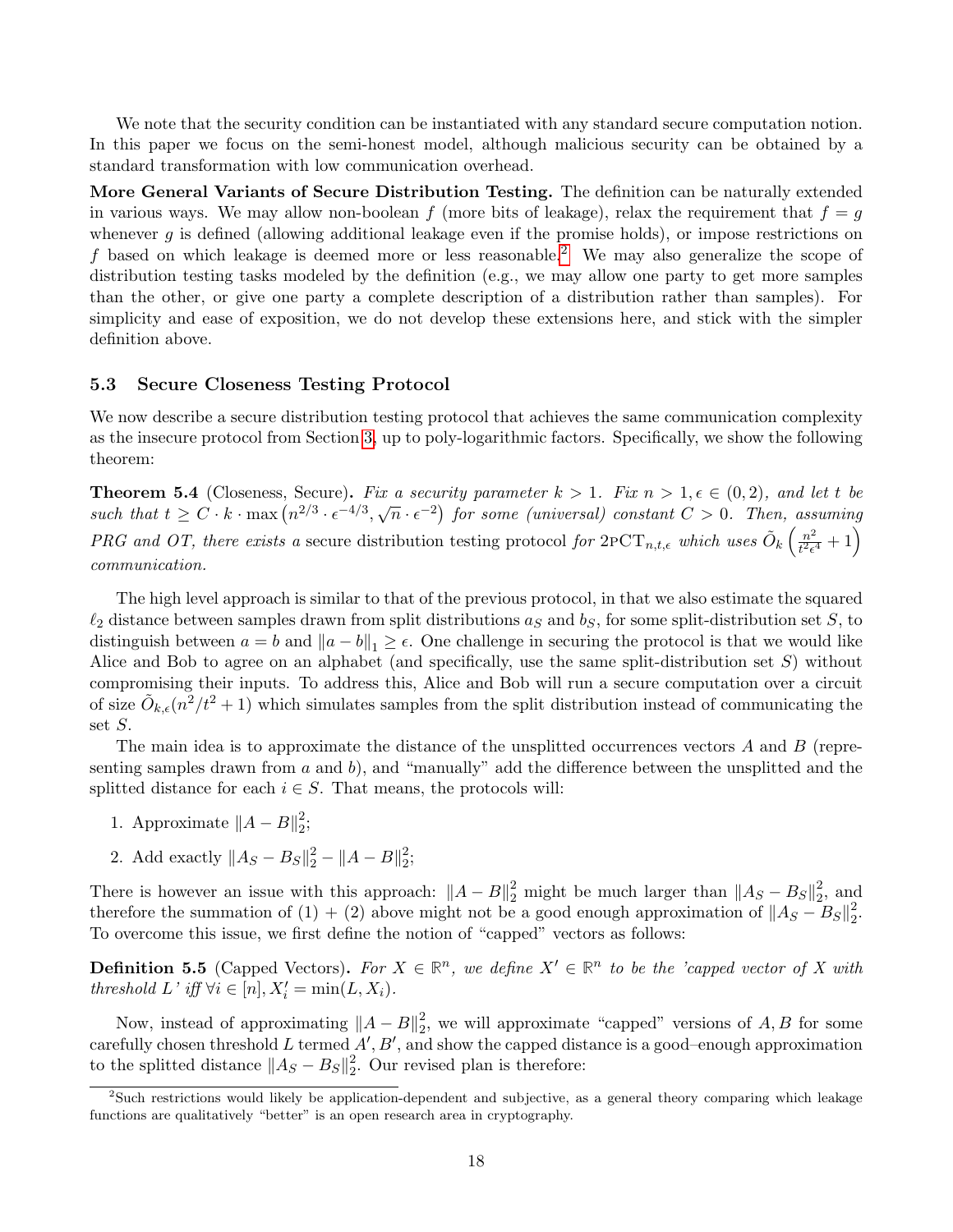- 1. Approximate  $||A' B'||_2^2$  $\frac{2}{2}$
- 2. Add exactly  $||A_S B_S||_2^2 ||A' B'||_2^2$  $\frac{2}{2}$

Securely Approximating  $||A' - B'||_2^2$  $\frac{2}{2}$ . For this task, we will use the techniques of [\[IW06\]](#page-35-10). Recall the  $\ell$ 2 − Approx protocol from [\[IW06\]](#page-35-10) samples an orthonormal matrix with rounded entries R as per Theorem [5.2,](#page-16-0) and samples sufficient coordinates from  $Rx$ . To ensure the protocol works correctly, efficiently and securely for all distances, it scans all possible distance magnitudes (termed T) starting with the largest possible one and dividing by 2 each time, each time with a new circuit. In our case, however, we need only to distinguish if an approximation is more than some threshold, so it suffices to run one ROM sub-circuit with T preselected for such threshold.

**Choosing a set S.** We also take a slightly different approach for splitting the samples. While in [\[DK16\]](#page-34-1) and Section [3,](#page-8-2) we split the distributions using samples from b only, and show it suffices to upper bound the  $\ell_2$  norm for only one of the distributions we test by comparing a and b second moment approximations, here we will upper bound both  $a<sub>S</sub>$ ,  $b<sub>S</sub>$  second moments by constructing 2 multisets:  $S<sub>a</sub>$ from a and  $S_b$  from b and setting  $S \triangleq S_a \oplus S_b$  (where  $\oplus$  denotes the sum of multiplicities of each element in  $S_a$  and  $S_b$ ). While not necessary for correctness, this new technique turns out to both simplify our protocol and improve its security guarantees.

We now show that  $||A' - B'||_2^2 = \tilde{O}(||A_S - B_S||_2^2)$  $_{2}^{2}$ ):

<span id="page-19-0"></span>**Lemma 5.6.** Let p be distribution on [n], and let X, Y be the occurrence vectors of  $t_1, t_2$  samples drawn from p where  $t_2 \geq t_1$ , then with high probability, we have that for all  $i \in [n]$ ,  $X_i \leq 50 \ln(n) \cdot \max(1, \frac{t_1}{t_2})$  $\frac{t_1}{t_2}Y_i$ .

*Proof.* By the Chernoff bound, for each  $i \in [n]$  we have either:

- 1.  $p_i \leq 1/t_1$ , and then  $Pr[X_i > 10 \ln(n)] \leq 1/100n^2$ ; or
- 2.  $p_i > 1/t_1$ , and then  $Pr[X_i > 10 \ln(n)t_1p_i] \le 1/100n$  and  $Pr[Y_i < t_2p_i/5] \le 1/100n^2$ .

so the claim follows the union bound over all coordinates.

<span id="page-19-1"></span>**Corollary 5.7.** Let  $A, B$  be the occurrence vectors of t independent samples drawn from each  $a, b$ . Let  $A', B'$  be capped vectors of A, B with threshold  $L \in [t]$ . Let  $S_a, S_b$  be multisets of independent samples drawn from a, b of size t/L. Finally, for  $S \triangleq S_a \oplus S_b$ , we define  $A_S, B_S$  to be the occurrence vectors of the t samples encoded into  $A, B$ , recasted as being drawn from  $a_S, b_S$ . Then, with high probability:  $||A' - B'||_2^2 \le 100 \ln(n) \cdot ||A_S - B_S||_2^2$ 2 .

 $\Box$ 

*Proof.* For each letter  $i \in [n]$ , if both  $A_i$  and  $B_i$  are larger than L, then LHS is 0. Hence, we will now assume that  $B_i < L$  w.l.o.g..

By Lemma [5.6,](#page-19-0) we have with high probability for all  $i \in [n]$ :

- 1. {*i* multiplicity in  $S_b$ }  $\leq 50 \ln(n)$ .
- 2. {*i* multiplicity in  $S_a$ }  $\leq 50 \ln(n) \max(1, A_i/L)$ .

Note that on one hand, since  $B_i' = B_i$  and  $A_i' = \min(A_i, L)$  we have  $\frac{(A_i' - B_i')^2}{(A_i - B_i)^2}$  $\frac{(A_i'-B_i')^2}{(A_i-B_i)^2} \leq \frac{(A_i')^2}{(A_i)^2}$  $\frac{(A_i')^2}{(A_i)^2} \leq \frac{L}{A_i}$  $\frac{L}{A_i}$ , and on the other hand, we have that  $||A_S(i, \cdot) - B_S(i, \cdot)||_2^2$  $\frac{2}{2} \cdot \{i \text{ multiplicity in } S\} \geq (A_i - B_i)^2$ . By combining both inequalities we obtain that with high probability, all letters satisfy the equation  $(A_i - B_i')^2 \leq$  $100 \ln(n) \cdot \|A_S(i, \cdot) - B_S(i, \cdot)\|_2^2$  $\frac{2}{2}$  and the corollary follows the summing over all letters.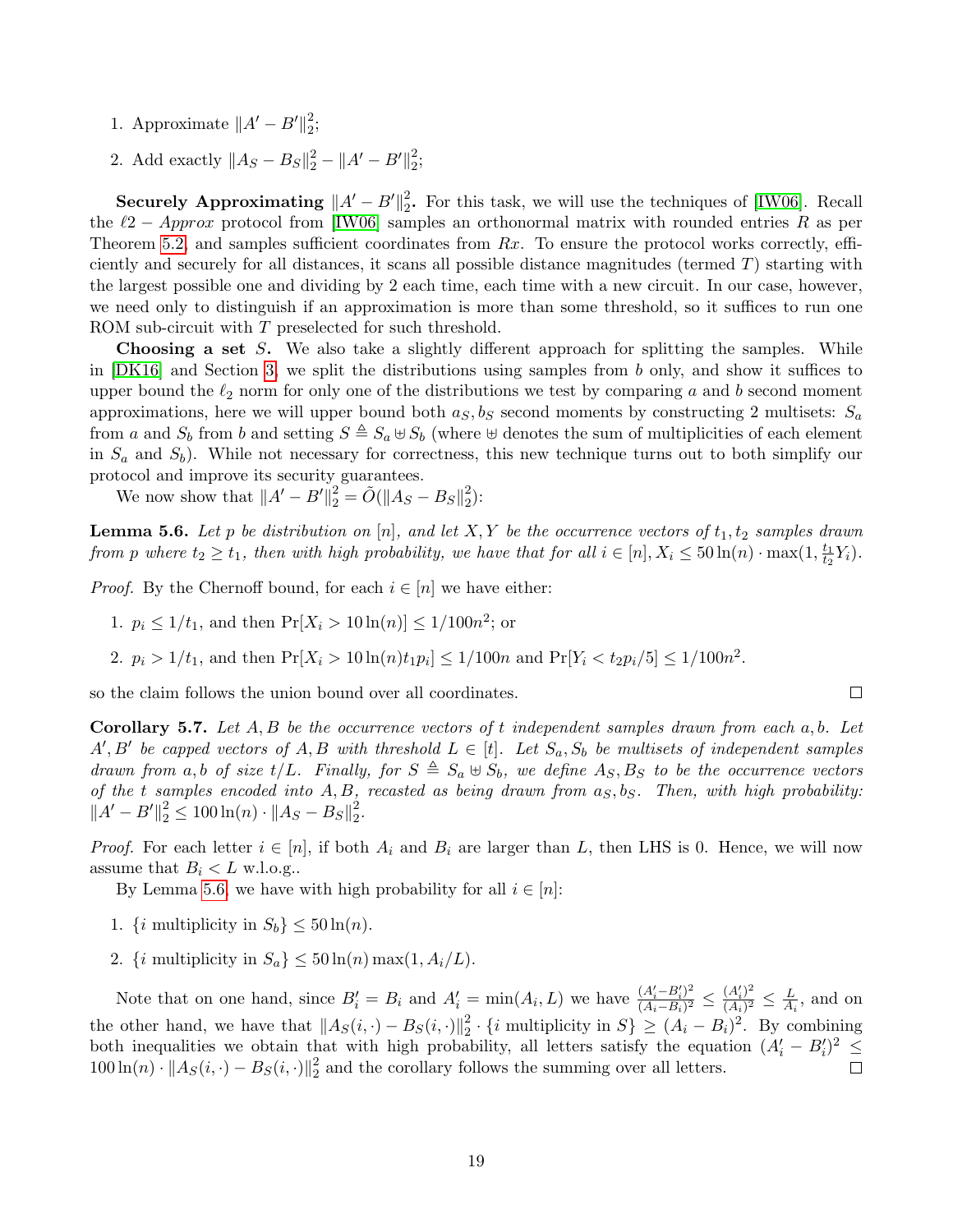$\mathbf{Adding \; \; } \| A_S - B_S \|_2^2 - \| A' - B' \|_2^2$ <sup>2</sup>/<sub>2</sub>. We note that simulating the splitted samples in  $A<sub>S</sub>$  and  $B<sub>S</sub>$ can be done independently for each letter  $i \in [n]$ , as  $A_S(i, \cdot)$  and  $B_S(i, \cdot)$  are (random) functions of the number of occurrences of the letter  $i$  in  $S$ ,  $A$  and  $B$ , independently of the other letters. Furthermore, the vectors  $A_S - B_S$  and  $A' - B'$  differ in only  $O(|S|)$ , plus  $O(t/L) = O(|S|)$ , coordinates. This fact allows Alice and Bob to prepare simulated samples for all possible multisets in polynomial offline time, and the secure circuit can look up the correct simulation of  $A_S(i, \cdot)$  and  $B_S(i, \cdot)$  for each  $i \in S$  and calculate  $||A_S - B_S||_2^2 - ||A' - B'||_2^2$  $2\over 2$  using  $O(|S|)$  such lookups.

We define a method for Alice and Bob to prepare a look-up table of simulated samples from split distributions  $a<sub>S</sub>$  and  $b<sub>S</sub>$  for all possible multisets S of size at most t.

**Definition 5.8.** Given some occurrences vector  $X \in [t]^n$ , we will define the 3D Split Occurrences Matrix  $X^{SM} \in [t]^{n \times t \times t}$  as the following random process: for any  $i \in [n], j \in [t]$ , we will split  $X_i$  into j buckets  $X^{SM}(i, j, 1), ..., X^{SM}(i, j, j)$  by recasting each sample to a random bucket uniformly.

We present our protocol next.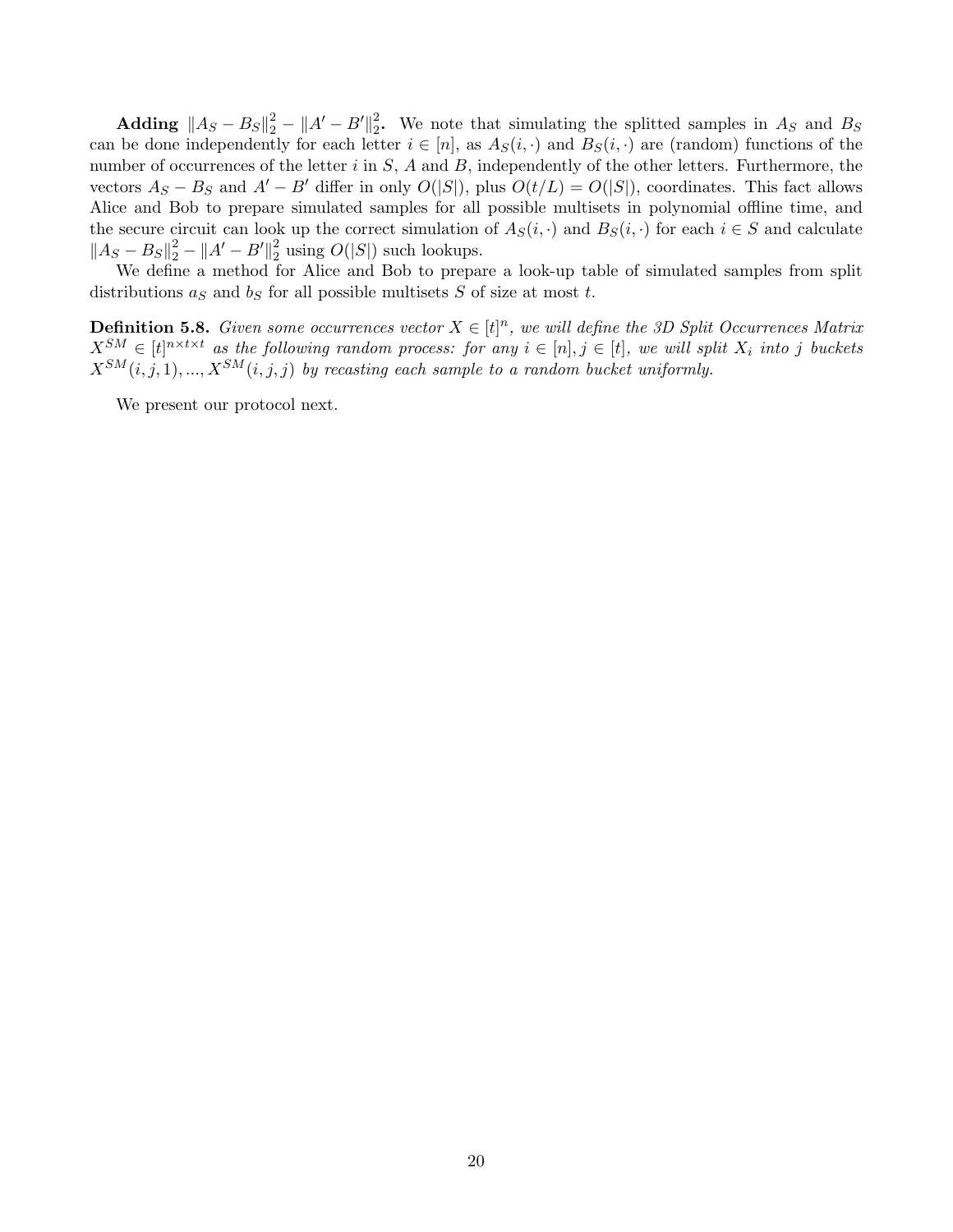## Secure protocol Π for the 2pCT problem

Let  $\zeta$  be i.i.d. samples from the product distribution  $p = a \times b$ . Alice's Input:  $1^k$ , first coordinates of  $\zeta_1, \ldots, \zeta_t$ Bob's Input:  $1^k$ , second coordinates of  $\zeta_1, \ldots, \zeta_t$ 

*Output:* 1 if  $a = b$  and 0 if  $||a - b||_1 \ge \epsilon$ 

- 1. Let  $K = \Theta(k)$ , and c is some constant.
- 2. Let  $t' = t/K$ ;  $L = \max(1, \frac{t'^3 \cdot \epsilon^4}{c n^2})$ ;  $\alpha = \Omega(\sqrt{L/t'})$ ;  $l = \Theta(k^2 \ln^2(n)/\alpha^2)$ .
- 3. Alice and Bob exchange the seed of the PRG  $G$ , and generate matrix  $R$  as in Theorem [5.2.](#page-16-0)
- <span id="page-21-0"></span>4. Alice partitions the  $t$  samples into  $K$  Sample Sets of  $t'$  samples each, and for each Sample Set prepares ROM entries  $RA', A^{SM}, M_a, X_{S_a}$  as follows:
	- (a) Generate multi-set  $S_a$  using  $t'/2L$  samples from the Sample Set according to Lemma [2.3.](#page-8-1)
	- (b) Let  $X_{S_a}$  be the occurrence vector of  $S_a$
	- (c) Let A be the occurrence vectors of another  $t'/2$  samples from the Sample Set.
	- (d) Let  $A'$  be capped vector of A with threshold L.
	- (e) Let  $M_a = \{i : i \in S_a \vee A_i > L\}$
	- (f) Let  $A^{SM}$  be 3D Split Occurrences Matrix of A.
- <span id="page-21-1"></span>5. Bob similarly prepares ROM entries  $RB', B^{SM}, M_b, X_{S_b}$ .
- <span id="page-21-2"></span>6. Alice and Bob run a secure circuit with ROM,  $C_{\Pi}$  to compute the following function.
	- (a) For each of the sample sets  $j \in [K]$ :
		- i. For  $i \in M_a \cup M_b$ 
			- A. Let  $m_i = 1 + X_{S_a}(i) + X_{S_b}(i)$
			- B. Let  $y_i = \|A^{SM}(i, m_i, \cdot) B^{SM}(i, m_i, \cdot)\|$ 2  $\frac{2}{2} - (A'_i - B'_i)^2.$
		- ii. Compute  $O_j = \sum_{i \in M_a \cup M_b} y_i$
		- iii. Let  $T = 2(\tau O_i)$ , where  $\tau$  is the threshold from Lemma [3.2.](#page-9-0)
		- iv. Generate random  $i_1, ..., i_l \in [n]$  and compute  $d_1 = R(A' B')\vert_i^2$  $a_1^2, ..., a_l^2 =$  $R(A' - B')|_{i,j}^2$  $\frac{z}{i_l}$ .
		- v. Generate  $z_1, ..., z_l$  from independent Bernoulli with biases  $nd_1/TK, ..., nd_l/TK$ .

vi. Let 
$$
D_j = O_j + \frac{TK}{l} \sum_{i \in [l]} z_i
$$
.

- vii. If  $D_j > \tau$  vote 0; otherwise, vote 1.
- (b) Output the majority of the votes from the  $K$  tests.

## 5.4 Protocol analysis

We now prove Theorem [5.4](#page-18-0) on the correctness and security of the protocol Π.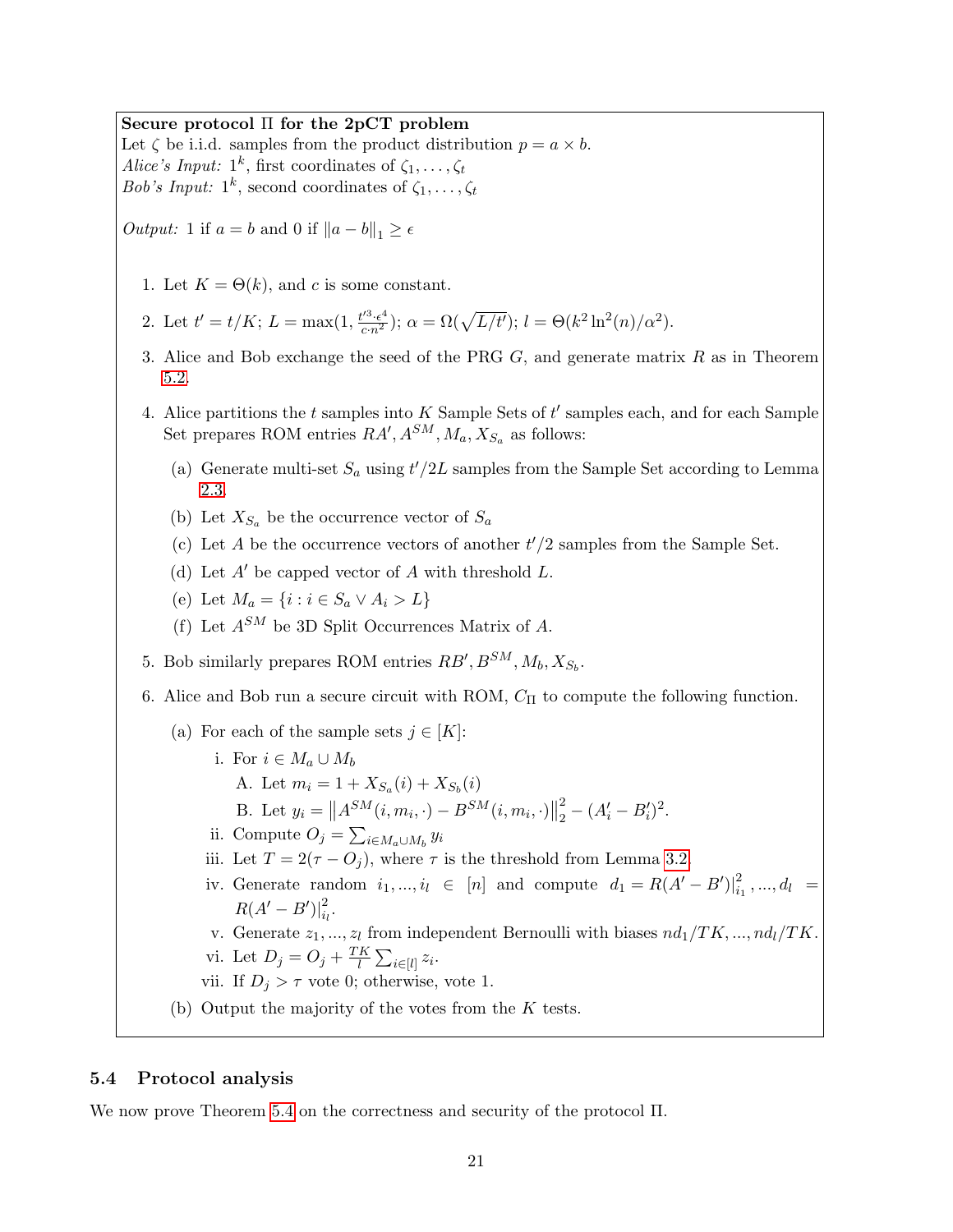Proof of Theorem [5.4.](#page-18-0) The proof proceeds in the following steps:

- 1. First we define a boolean function  $f(\zeta)$ .
- 2. We show that for  $p = a \times b$  such that  $a = b$  or  $||a b||_1 \ge \epsilon$ , the function  $f(\zeta) = g(p)$ , whenever  $\zeta \sim_{i.i.d} p$  except with negligible probability.
- 3. Finally, we show that the protocol  $\Pi$  is a secure computation of  $f(\zeta)$ .

We define  $f(\zeta)$  as follows:

## $f(\zeta)$

- 1. Partition the samples into K Sample Sets  $\zeta^1, \ldots, \zeta^K$  as per steps [4](#page-21-0) and [5](#page-21-1) of  $\Pi$ .
- 2. Compute the majority of the K test results, where a test does the following for each of the K Sample Sets  $\zeta^i$ :
	- (a) Generate multi-sets  $S_a$ ,  $S_b$  as in the protocol.
	- (b) Let  $S = S_a \oplus S_b$ .
	- (c) Generate  $A, B$  and calculate  $A', B', A<sub>S</sub>, B<sub>S</sub>$ .
	- (d) Let  $\Delta_1 = ||A_S B_S||_2^2 ||A' B'||_2^2$  $\frac{2}{2}$ .
	- (e) Let  $T = 2(\tau \Delta_1)$ .
	- (f) Generate  $z_1, ..., z_l$  from independent Bernoulli with bias  $||A' B'||_2^2$  $\frac{2}{2}/TK.$
	- (g) Let  $\Delta_2 = \frac{TK}{l}$  $\frac{K}{l} \sum_{i=1}^{l} z_i$ .
	- (h) If  $\Delta_1 + \Delta_2 \geq \tau$  vote 0; otherwise vote 1.

We now show that, whenever  $a = b$  or  $||a - b||_1 \ge \epsilon$ , we obtain  $\Pr_{\zeta_1...\zeta_t\sim_{i.i.d.} p}[f(\zeta) = g(p)] = 1 - neg(k)$ , for  $p = a \times b$ . We show  $f(\zeta^i)$  votes correctly for each Sample Set  $\zeta^i$ , with high probability. First, one can see that if  $||A' - B'||_2^2 \geq T$  then  $E[z_i] \geq 1/K$  and, by the Chernoff bound for  $l \geq \Omega(k^2)$ , we have that  $\Delta_2 \geq \tau - \Delta_1$  with  $1 - neg(k)$  probability; the test vote is 0 for this Sample Set. Similarly, if  $||A' - B'||_2^2 \le T/4$ , the test votes 1 with  $1 - neg(k)$  probability

Otherwise, when  $||A' - B'||_2^2 \in [T/4, T]$ , we have that  $\Delta_2$  is a  $(1 \pm \alpha/100 \ln(n))$ -factor approximation of  $||A' - B'||_2^2$  with  $1 - neg(k)$  probability, by the Chernoff bound for  $l = \Omega(k^2 \cdot \ln^2 n/\alpha^2)$ .

We now invoke Corollary [5.7,](#page-19-1) and obtain with high probability that:

$$
\left|\Delta_1 + \Delta_2 - \|A_S - B_S\|_2^2\right| = \left|\Delta_2 - \|A' - B'\|_2^2\right|
$$
  
\n
$$
\leq \alpha/100 \ln(n) \cdot \|A' - B'\|_2^2
$$
  
\n
$$
\leq \alpha \cdot \|A_S - B_S\|_2^2.
$$

It is left to show we have sufficient samples for the vote to be correct with high probability. For that we use Lemma [2.3](#page-8-1) to bound  $||a_S||_2$  and  $||b_S||_2$  as follows:

- 1. We note that  $|S_a| = |S_b| = t'/2L$ . Therefore,  $S_a$  and  $S_b$  contain subsets  $S'_a \subseteq S_a$  and  $S'_b \subseteq S_b$  of size Poi( $t'/4L$ ) each, with probability at least  $1 - 2\frac{(t'/4L)^2}{t'/4L}$  $t^{\prime}/4L)^2 \over t^{\prime}/4L} = 1 - 2t^{\prime}/4L = 1 - o(1).$
- 2. Therefore,  $\mathbb{E}\left[\left\|a_{S'_a}\right\|_2\right]$ ,  $\mathbb{E}\left[\left\|b_{S'_b}\right\|_2\right]$  $\big\|_2$  $\left[ \frac{1}{2} \leq \sqrt{4L/t'} \right]$  and we have both norms  $O(\sqrt{L/t'})$  with probability 0.99, by the Markov bound.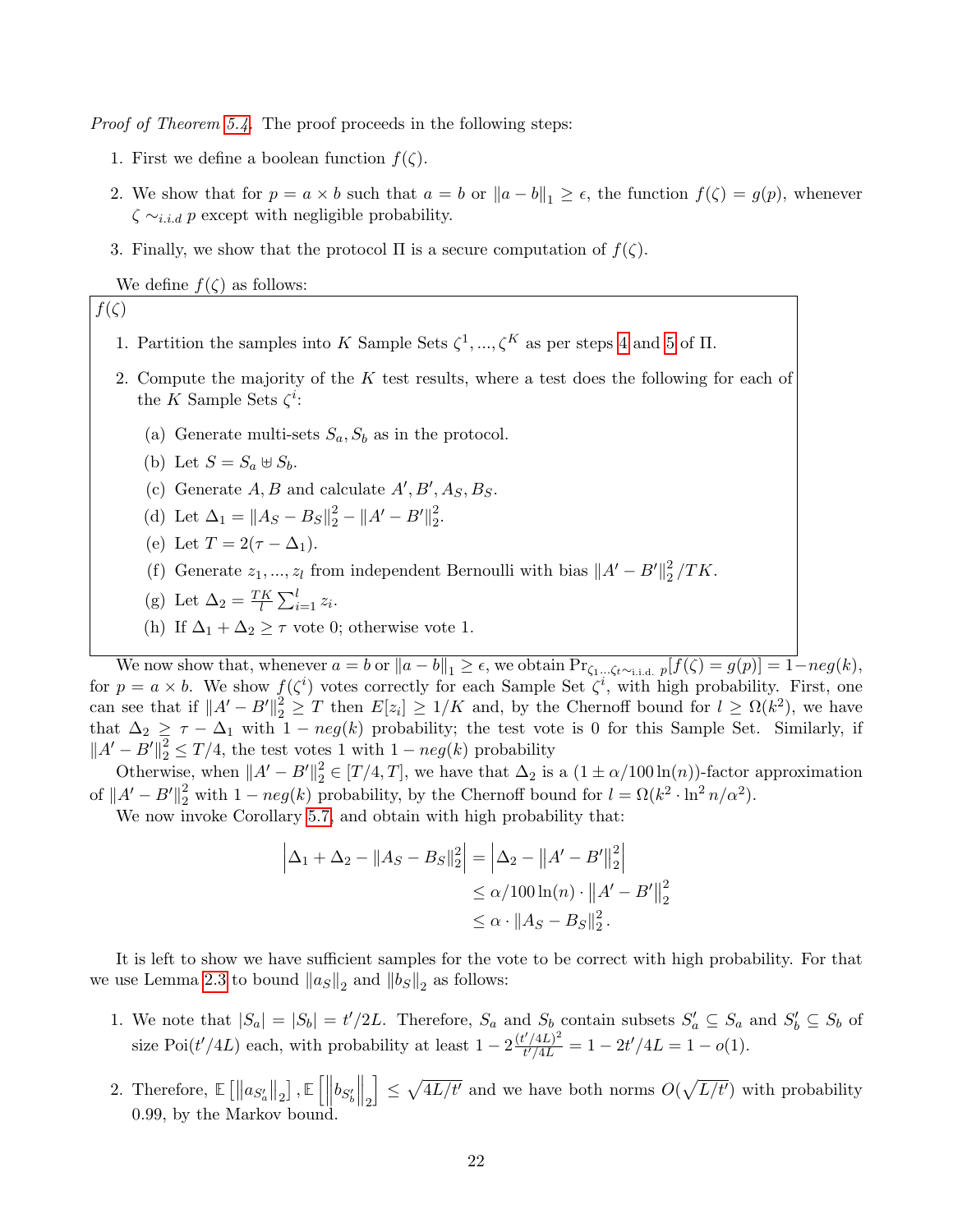- 3. Since  $S'_a, S'_b \subseteq S$ , then  $||a_S||_2$ ,  $||b_S||_2 = O(\sqrt{L/t'})$ .
- 4. Furthermore, as  $t' = \Omega(\sqrt{n}/\epsilon^2)$ , we have  $|S| = 2t'/L = O(n)$  by our choice of L.

From now on we assume all the above. According to Lemma [3.2](#page-9-0) and Fact [2.2,](#page-8-3) all we need to make From now on we assume an the above. According to Lemma 3.2 and Fact 2.2, an we need to make<br>the test successful with high probability is  $O(\sqrt{L/t} \cdot n/\epsilon^2) = O(t'/c + n/\sqrt{t'}\epsilon^2) = O(t'/c + n^{2/3}/\epsilon^{4/3})$ many samples (since  $t' \ge O(n^{2/3} \epsilon^{-4/3})$ ). By choosing c to be high enough constant,  $t'/2$  samples suffice to make the vote correct with high probability. Therefore majority vote over  $K$  sample sets amplify such probability to  $1 - neg(k)$ .

We'll now show  $\Pi$  is a secure computation for  $f(\zeta)$  for any  $\zeta$ . For correctness, we'll show that for all  $\zeta$ ,  $\mathbb{E}[\Pi(\zeta)] - \mathbb{E}[f(\zeta)] = neg(k)$ . This is sufficient, since both  $\Pi$  and f provide an output in  $\{0,1\}$  (so the output expectation is the same as the probability the output equals 1). We'll first show that for all sample sets  $\zeta^1, \ldots, \zeta^K : \Delta_1 \equiv O_j.$ 

**Lemma 5.9.** Let  $A_S$ ,  $B_S$  denote the occurrences vector of simulated samples from  $a_S$ ,  $b_S$  respectively, then we have for all sample sets  $||A' - B'||_2^2 + O_j \equiv ||A_S - B_S||_2^2$ 2

*Proof.* For any  $i \in [n]$ , let  $m_i = 1 + \{i \text{ multiplicity in } S\}$ . We have either:

- (i)  $i \notin M_a \cup M_b$ , and then:
	- (a)  $(A'_i B'_i)^2 = (A_i B_i)^2$  (since  $A_i, B_i \le L$ ).
	- (b)  $||A_S(i, \cdot) B_S(i, \cdot)||_2^2 = (A_i B_i)^2$  (since  $i \notin S$ ).
	- (c) i does not contribute to  $O_i$ .
- (ii)  $i \in M_a \cup M_b$ , and then:

(a) *i* contribution to  $O_j$  is  $y_i = ||A^{SM}(i, m_i, \cdot) - B^{SM}(i, m_i, \cdot)||$ 2  $\frac{2}{2} - (A'_i - B'_i)^2$ , and

$$
\left\|A^{SM}(i, m_i, \cdot) - B^{SM}(i, m_i, \cdot)\right\|_2^2 \equiv \left\|A_S(i, \cdot) - B_S(i, \cdot)\right\|_2^2.
$$

 $\Box$ 

Therefore, each i contribution to LHS and RHS are equivalent. This concludes the proof.

So we are left to show that  $Pr[D_j \ge \tau] - Pr[\Delta_1 + \Delta_2 \ge \tau] = neg(k)$ . If we have  $||A' - B'||_2 > T$ , then both events occurring with prob.  $1 - neg(k)$ . Otherwise, we use Theorem [5.2](#page-16-0) and obtain that:

- 1. With prob.  $1 neg(k)$ ,  $\forall i (RA'_i RB'_i)^2 \leq TK/n$ .
- 2.  $(1 2^{-\Theta(K)}) ||A' B'||_2^2 \le E_i[n(RA_i' RB_i')^2] \le ||A' B'||_2^2$ 2 .

Therefore, by linearity of expectations and the union bound we obtain that the distribution over the  $z_i$ differ by at most  $neg(k)$  between  $f(\zeta)$  and  $\Pi(\zeta)$ , and therefore the probability to output 0 differ by at most  $neq(k)$ .

Next, we show that the protocol  $\Pi$  is a secure computation of f. We note that the only communication in the protocol is sending is the random seed, followed by the secure circuit computation of the final output, which is indistinguishable from  $f(\zeta)$ . Moreover, as described above, either  $\Pr[f(\zeta) = \Pi(\zeta)] \ge 1 - neg(k)$ or the distribution over the  $z_i$  (for a given seed) differ by at most  $neg(k)$ . Thus, replacing the secure circuit  $C_{\Pi}$  with an oracle computing the output, the simulator (for either Alice or for Bob) outputs its input, a random seed for G, and the final output, to generate a distribution that is statistically close to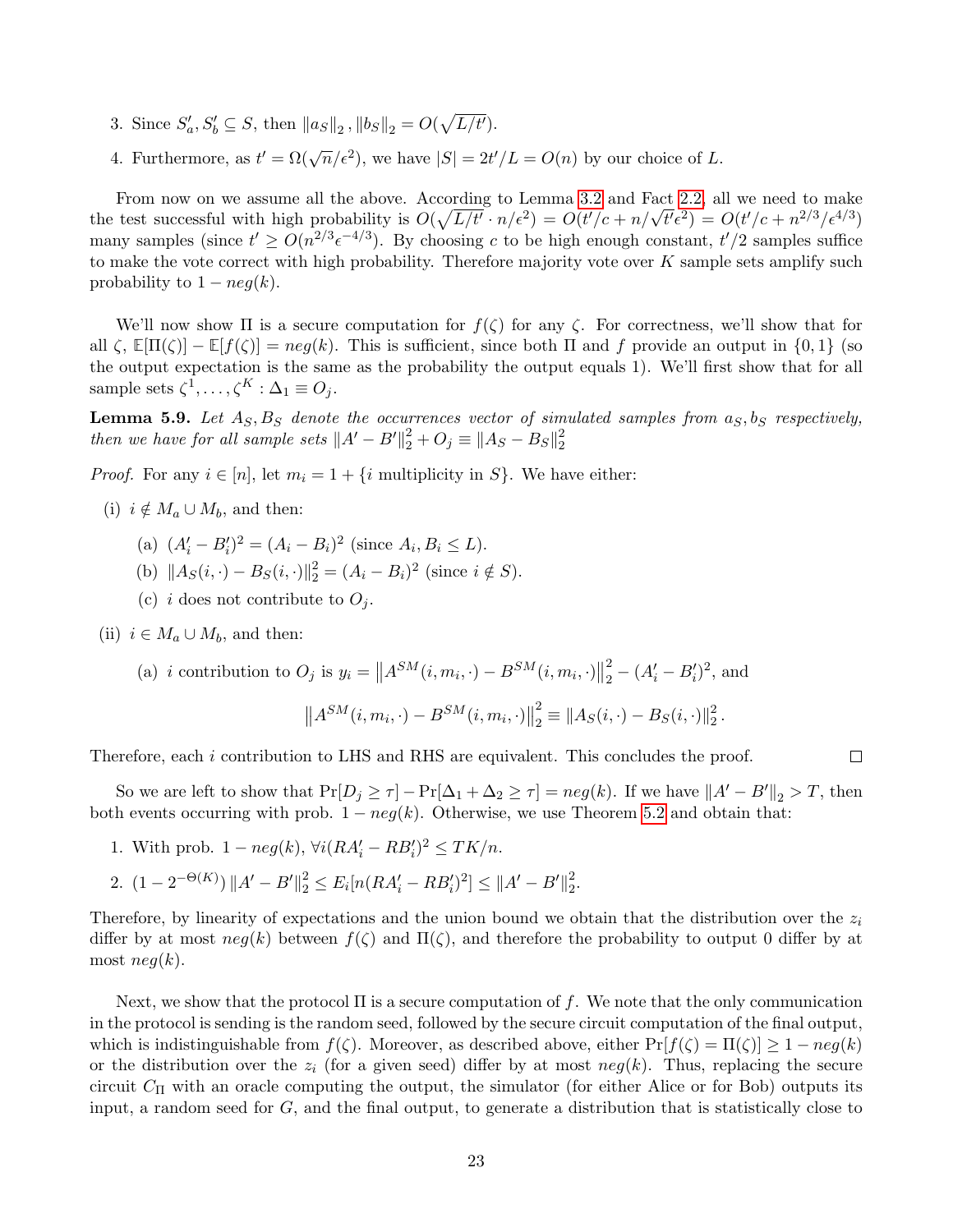that in the real-world.

Finally, we analyze the communication complexity of the protocol Π for 2pCT. To analyze the circuit size of  $C_{\Pi}$ , one can observe that:

- Computing  $O_j$  can be done with a circuit of size  $\tilde{O}(|M_a|+|M_b|) = \tilde{O}(t'/L) = \tilde{O}(\frac{n^2}{\epsilon^4 \cdot t})$  $\frac{n^2}{e^4 \cdot t^2} + 1$  (by computing each  $y_i$  in step 6(a) iusing  $\tilde{O}(1)$  computations).
- Next, computing  $D_j$  (with  $O_j$  as input) can be done with a circuit of size  $\tilde{O}(l) = \tilde{O}_k(\log^2 n \cdot 1/\alpha^2)$  $\tilde{O}_k(t'/L) = \tilde{O}_k(\frac{n^2}{t^2\epsilon})$  $\frac{n^2}{t^2\epsilon^4}+1$ ).
- Computing majority over K (sub-)circuits adds multiplicative factor of  $\Theta(k)$  to the circuit size.

Thus  $C_{\Pi}$  is of size  $\tilde{O}_k\left(\frac{n^2}{t^2\epsilon}\right)$  $\frac{n^2}{t^2\epsilon^4}+1$ , and the ROM consists of  $s \triangleq \text{poly}(n, t, 1/\epsilon, k)$  words of size  $r \triangleq$  $O(1)$  each. Therefore, the communication complexity of the secure computation of  $C_{\Pi}$  is  $|C_{\Pi}| \cdot T(r, s)$ , where  $T(r, s)$  is is the communication complexity of 1-out-of-s OT on words of size r. Finally, the total communication of the protocol  $\Pi$  additionally also includes the length of the seed for  $G$ .

Plugging in our OT and PRG assumptions, we obtain the required communication bound (using Theorem [5.1\)](#page-16-1).  $\Box$ 

# 6 Independence Testing: Communication and Security

In this section, we present our protocol for independence testing. To streamline the presentation, we give directly a secure protocol, noting that obtaining communication-efficiency is the main challenge for this problem. Overall, we prove the following theorem:

<span id="page-24-0"></span>**Theorem 6.1** (Independence, Secure). Fix a security parameter  $k > 1$ . Fix  $\epsilon \in (0, 2)$ ,  $1 \le m \le n$ , **Theorem 0.1** (independence, secure). For a security parameter  $\kappa > 1$ . For  $\epsilon \in (0, 2)$ ,  $1 \leq m \leq n$ ,<br>and let t be such that  $t \geq C \cdot k \cdot (n^{2/3}m^{1/3}\epsilon^{-4/3} + \sqrt{n}m/\epsilon^2)$ , for some (universal) constant  $C > 0$ , and assuming OT cryptographic assumption, there is a secure distribution testing protocol for  $2PT_{n,m,t,\epsilon}$ using  $\tilde{O}_k\left(\frac{n^2 \cdot m}{t^2 \epsilon^4}\right)$  $\frac{n^2 \cdot m}{t^2 \epsilon^4} + \frac{n \cdot m}{t \epsilon^4} + \frac{\sqrt{m}}{\epsilon^3}$  $\left(\frac{\sqrt{m}}{\epsilon^3}\right)$  bits of communication.

Note that similarly to 2pCT, our protocol for 2pIT obtains better communication than via the straight-forward approach of Alice sending its input to Bob, and Bob invoking standard independence testing algorithm. We show a matching lower bound on communication for  $t \to \infty$  in Section [7.](#page-30-1)

We start by providing some intuition behind our protocol, setting up some definitions along the way. As before, our protocol for 2pIT uses the framework of splitting the distributions to reduce the problem to testing an  $\ell_2$  distance. While it may seem tempting to reuse the sketching technique to estimate the  $\ell_2$  distance between the joint distribution and the product of its marginals, this technique does not help here as this distance cannot be approximated without first combining the samples from Alice and Bob. To overcome this inherent obstacle, we use an *alphabet reduction* technique. At a high level, our reduction samples a random rectangle R of the underlying split distribution alphabet, and tests its distance to the marginal product distribution. This concept helps us to improve communication in two ways. First, we obtain better communication as we need to deal with a smaller alphabet problem, and, second, we can use the additional samples for tighter  $\ell_2$  bound on the smaller alphabet product distribution. Each of these two improvements achieve linear improvement with more samples and therefore we hope for a quadratic improvement overall. The latter improvement is only effective while  $t \ll n$  samples, and hence the quadratic improvement kicks in only in that regime.

To formalize the alphabet-reduction idea, we start by making the following definition: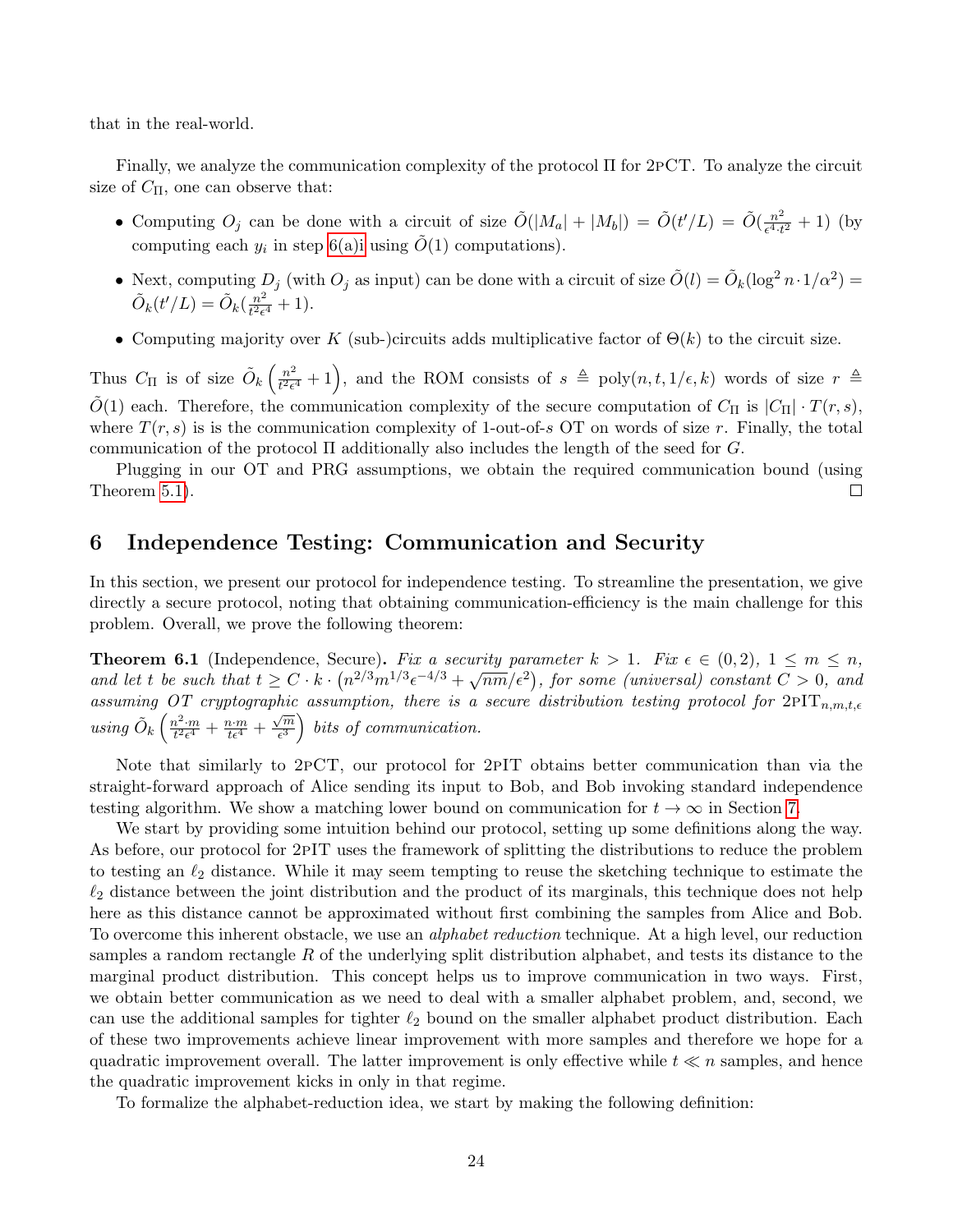**Definition 6.2.** Fix some distribution p over alphabet [n]. For  $\mathcal{U} \subseteq [n]$  let  $p_{|\mathcal{U}|}$  be the distribution p conditioned on the set U: i.e.,  $p_{|\mathcal{U}}$  is a distribution over alphabet U such that for any  $i \in \mathcal{U}$ ,  $p_{|\mathcal{U}}(j) =$  $p(j)/\sum_{i\in\mathcal{U}}p(i)$ .

Given joint distribution  $p = (a, b)$ , let  $S_a$ ,  $S_b$  be the multisets in [n], [m] of samples from a, b respectively. Define the multiset  $S \subset [n] \times [m]$  to be such that  $1 + \{\text{multiplicity of } (i, j) \text{ in } S\} = (1 + \{\text{multiplicity of } (i, j)\}$ of i in  $S_a$ })  $\cdot$  (1 + {multiplicity of j in  $S_b$ }).

Our idea is to sample a rectangle  $R = R_a \times R_b \subseteq [n + |S_a|] \times [m + |S_b|]$ , and test the closeness of the sub-distributions  $\hat{p} \triangleq (p_S)_{|R}$  and  $\hat{q} \triangleq (a_{S_a})_{|R_a} \times (b_{S_b})_{|R_b}$ . We would like R to satisfy the following properties:

- 1. If a is independent of b, denoted  $a \perp b$ , then  $\hat{p} = \hat{q}$ , and if a and b are  $\epsilon$ -far from being independent, then  $\hat{p}$  is at distance  $\Omega(\epsilon)$  from  $\hat{q}$ .
- 2. Pr<sub>i∼p</sub>[i ∈ R] is high enough, so that we have sufficient samples to test  $\hat{p}$  and  $\hat{q}$  for closeness.
- 3. R is sufficiently small to allow small communication.
- 4. The secure circuit can simulate samples from  $\hat{p}, \hat{q}$  using  $\tilde{O}(1)$  ROM look-ups per sample.

We obtain conditions (1) and (2) above by bounding the  $\ell_2$  norm of the underlying product distribution through splitting, and use such bound also as a bound over the variance of the  $\ell_1$  mass of  $\hat{p}$  and its distance from  $\hat{q}$ . We analyze such approach in Section [6.2.](#page-28-0) For condition (4), we only sample  $R_a \subseteq$  $[n+|S_a|]$  (assuming w.l.o.g.  $n \geq m$ ), and have  $R_b$  be the complete alphabet of Bob  $[m+|S_b|]$ . The final communication/sample trade-offs are obtained from the best trade-off between conditions (2) and (3).

In order to be able to look-up and "pair" Alice and Bob samples from some rectangle  $R$ , we need a method for storing a table of all indices for each letter. For this, we use the following definition:

**Definition 6.3.** Given t indexed samples  $X \in [n]^t$ , we define the Indices Set Vector  $\mathcal{I} \in (2^{[t]})^n$  such that  $\mathcal{I}(j) = \{i \in [t] : X_i = j\}.$ 

## 6.1 Full protocol description

In contrast to closeness testing, the main challenge for the 2pIT problem is designing a communicationefficient protocol, while adding security introduces relatively minor nuances. Hence, for ease of exposition, we present the secure version of our protocol directly.

Our overall protocol proceeds as follows at a high level. Alice and Bob first generate multi-sets  $S_a$ ,  $S_b$ . Alice then simulates one set of indexed samples from  $a_{S_a}$  (termed A) while Bob simulates two sets of samples from  $b_{S_b}$ . First set (termed  $B_p$ ) is obtained using the sample set corresponding to the set A, and the second one using a fresh independent sample set (termed  $B<sub>q</sub>$ ). Alice then prepares Indices Set Vector I of A. Next, a secure circuit with ROM samples a uniform subset U from  $[n + |S_a|]$ , looks up all of Alice's samples coming from  $U$ , and generates 2 joint sample sets: the first one by pairing each of Alice's samples A with the corresponding sample in  $B_p$  (thereby simulating samples from  $\hat{p}$  as defined above), and then by pairing each of Alice's samples A with an independent sample from  $B<sub>q</sub>$  (thereby simulating samples from  $\hat{q}$ ). Finally, those two sets are then being tested (directly) for closeness using Lemma [3.2.](#page-9-0)

We note that the set  $\mathcal{U}$ , together with the protocol's output can possibly compromise Bob's data, and therefore we need the secure circuit to compute  $\mathcal U$  (rather than Alice providing it to the circuit). One challenge with such approach though, is the set  $\mathcal U$  may be larger than the communication bound. Luckily, we only care about non-empty letters in  $\mathcal U$  which are (in expectation) of small size, and since we sample U uniformly from  $[n+|S_a|]$ , we can overcome the issue by sampling the non-empty letters of U from the non-empty letters of  $[n + |S_a|]$  (e.g. appears at least once in A). For this we need to define a distribution over the size of intersection of subsets chosen uniformly: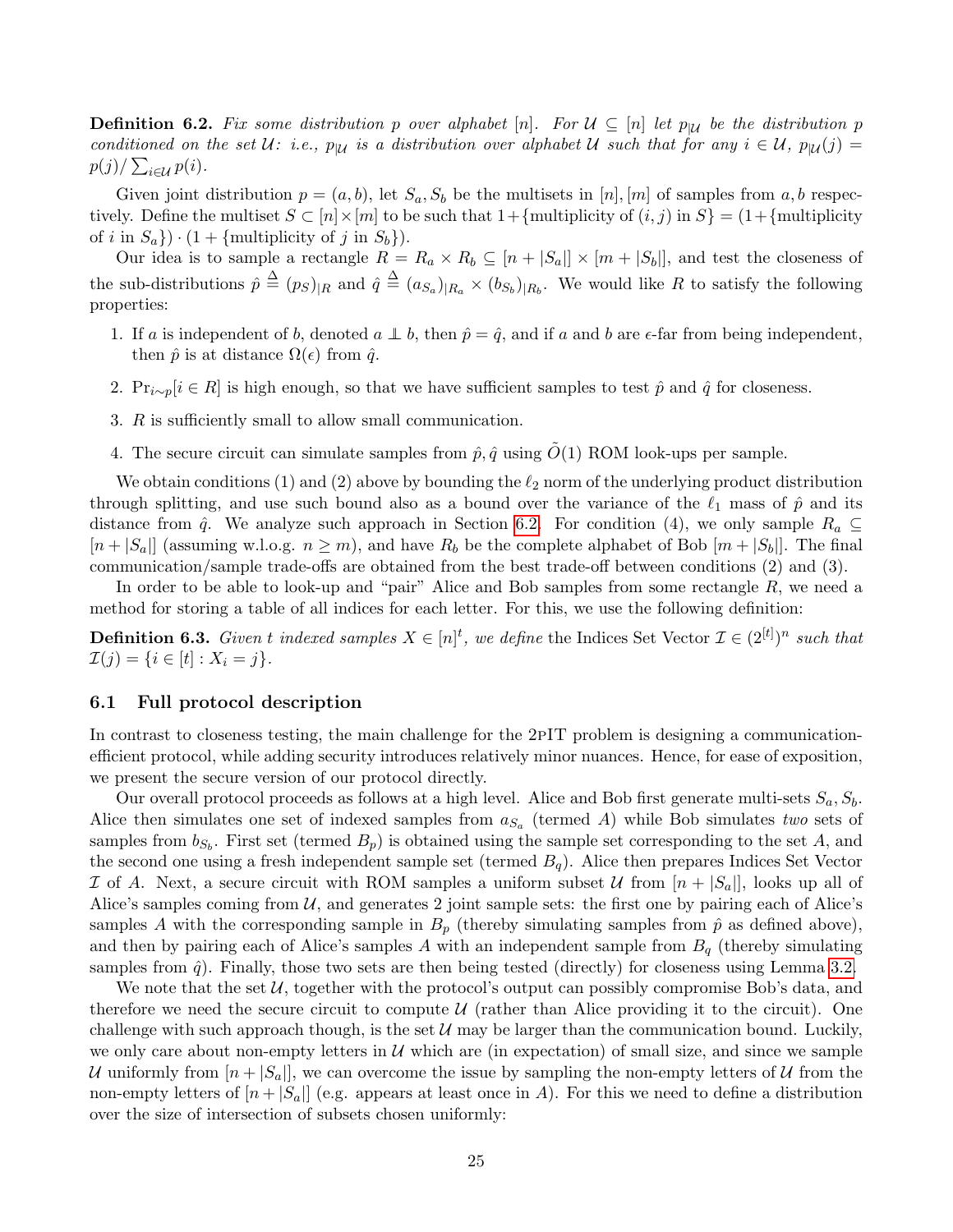**Definition 6.4.** For  $n \geq 1$ , and  $\alpha, \beta \leq n$ , we define a discrete distribution called Uniform Subset Intersection distribution  $\mu(n, \alpha, \beta)$  as follows: Fix S to be a set of size n, and  $S_1 \subseteq S$  of size  $\alpha$ . Then  $\mu(n, \alpha, \beta) \stackrel{\Delta}{\equiv} |S_1 \cap S_2|$ , where  $S_2 \subseteq S$  of size  $\beta$  is chosen uniformly at random.

<span id="page-26-0"></span>Claim 6.5. Let S be a finite set of size  $n \geq 1$ , and let  $S_1 \subseteq S$  of size  $\alpha$ . Let  $S_2$  be a uniform subset of S of size  $\beta$ . Finally, let  $S_3$  be uniform subset of  $S_1$  of size  $\mu(n, \alpha, \beta)$ . Then  $S_3 \equiv S_1 \cap S_2$ .

*Proof.* One observe that  $|S_3| = \mu(n, \alpha, \beta) \equiv |S_1 \cap S_2|$  by our definition of  $\mu$ . Furthermore, since  $S_2$  was chosen uniformly at random, then each element of  $S_1$  has equal and independent probability to be part of  $S_1 \cap S_2$ , and therefore  $S_1 \cap S_2$  is also a uniform subset of  $S_1$ .  $\Box$ 

We now present our protocol for 2PIT. As before, our protocol uses a secure circuit with ROM which will sample from Alice and Bob's input strings.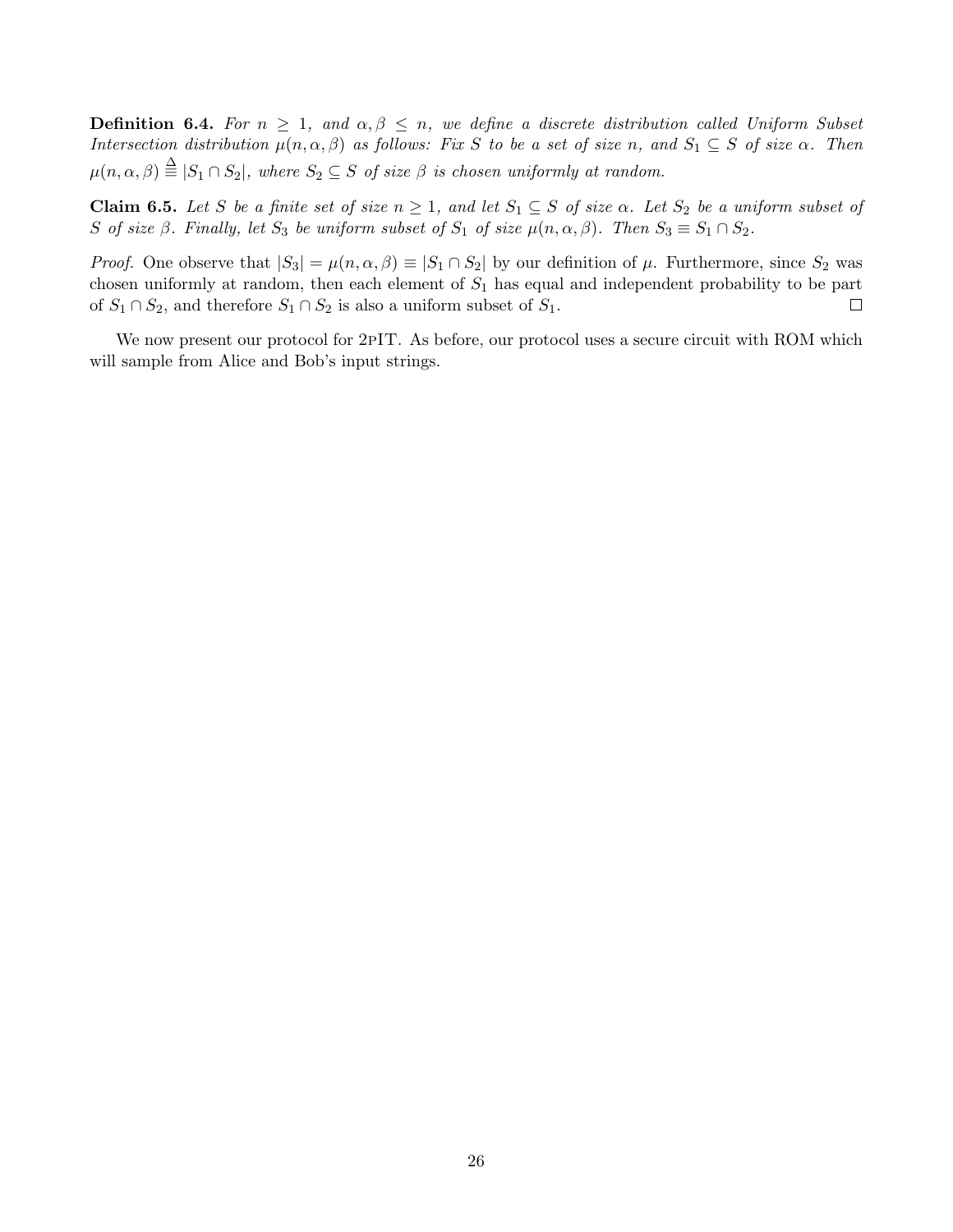Secure protocol Π for the 2pIT problem

Let  $\zeta_1, \ldots, \zeta_t$  be i.i.d. samples from the joint distribution  $p = (a, b)$ . Alice's Input:  $1^k$ , first coordinates of  $\zeta_1, \ldots, \zeta_t$ Bob's Input:  $1^k$ , second coordinates of  $\zeta_1, \ldots, \zeta_t$ 

Output: 1 if  $a \perp b$  and 0 if p is  $\epsilon$ -far from any product distribution.

1. Let  $K = \Theta(k)$ ;  $\epsilon' = \Omega(\epsilon)$ ;  $t' = \min\{t/3K, O(n \cdot \sqrt{m}/\epsilon)\}\;;\ l = O(\max\{\frac{n^3 \cdot m}{t'^3 \epsilon^4}\})$  $\frac{n^3 \cdot m}{t'^3 \epsilon^4}, \frac{n^2 \cdot m}{t'^2 \epsilon^4}$  $\frac{n^2\cdot m}{t'^2\epsilon^4}, \frac{1}{\epsilon^2}$  $\frac{1}{\epsilon^2}\}$ ).

- 2. Alice and Bob partition their samples into  $3K$  Sample Sets of  $t'$  samples each with corresponding indices termed  $A_1, \ldots, A_{3K}, B_1, \ldots, B_{3K}$ .
- 3. For  $i \in \{0, \ldots, K-1\}$  Alice prepares ROM entries termed  $A^i, \mathcal{I}^i, \Gamma^i$  as follows:
	- (a) Generate multi-set  $S_a^i$  using  $\min\{t', n\}$  samples from  $A_{3i+1}$  according to Lemma [2.3.](#page-8-1)
	- (b) Let  $A^i$  be  $A_{3i+2}$  recasted as being drawn from  $a_{S_a^i}$ .
	- (c) Let  $\mathcal{I}^i$  be the Indices Set Vector of  $A^i$ .
	- (d) Let  $\Gamma^i = \{\text{non-empty letters of } \mathcal{I}^i\}.$
- 4. For  $i \in \{0, \ldots, K-1\}$  Bob prepares ROM entries termed  $B_p^i, B_q^i$  as follows:
	- (a) Generate multi-set  $S_b^i$  using m samples from  $B_{3i+1}$  according to Lemma [2.3.](#page-8-1)
	- (b) Let  $B_p^i$  be  $B_{3i+2}$  recasted as being drawn from  $b_{S_b^i}$ .
	- (c) Let  $B_q^i$  be  $B_{3i+3}$  recasted as being drawn from  $b_{S_b^i}$ .
- 5. A secure circuit with  $ROM(A^i, B_p^i, B_q^i, \mathcal{I}^i, \Gamma^i)$  computes for each  $i \in \{0, ..., K-1\}$  the following vote, and then outputs the majority vote:
	- (a) Compute  $\lambda = \min\{\mu(n + |S_a^i|, |\Gamma^i|, l), 100t'l/n\}$
	- (b) Sample  $\mathcal{U}'$  uniformly from  $\Gamma^i$  of size  $\lambda$ .
	- (c) Let  $I^i = \bigcup_{j \in \mathcal{U}'} \mathcal{I}^i(j)$ .
	- (d) Compute  $I_p^i$ ,  $I_q^i$ ,  $J_p^i$ ,  $J_q^i$  as uniform disjoint subsets of  $I^i$  of size  $\min\{O(t'l/n), \lfloor |I^i|/4\rfloor\}$ each.
	- (e) Compute  $X_1^i = \{(A^i(j), B_p^i(j)) : j \in I_p^i\}.$
	- (f) Compute  $X_2^i = \{(A^i(j), B_p^i(j)) : j \in J_p^i\}.$
	- (g) Compute  $Y_1^i = \{(A^i(j), B^i_q(j)) : j \in I^i_q\}.$
	- (h) Compute  $Y_2^i = \{(A^i(j), B^i_q(j)) : j \in J^i_q\}.$
	- (i) Count collisions in  $X_1^i, Y_1^i$  and produce estimations of  $\|\hat{p}\|_2$ ,  $\|\hat{q}\|_2$  up to factor 2. Compute  $\chi^{i} = 1$  if they these estimations agree up to factor 4 and  $\chi^{i} = 0$  otherwise.
	- (j) Compute  $\Delta^i = \|X Y\|_2^2$  where X and Y are the occurrence vectors of  $X_2^i$  and  $Y_2^i$ .
	- (k) Vote  $\chi^i \wedge (\Delta^i \leq \tau)$ , where  $\tau$  is threshold from Lemma [3.2](#page-9-0)

<span id="page-27-0"></span>**Remark 6.6.** We note that one can obtain a non-secure, 1-round 1-way communication protocol by having Alice computing the set U of size  $l(sampled from [n+|S_a^i|])$ , and sending to Bob sufficiently many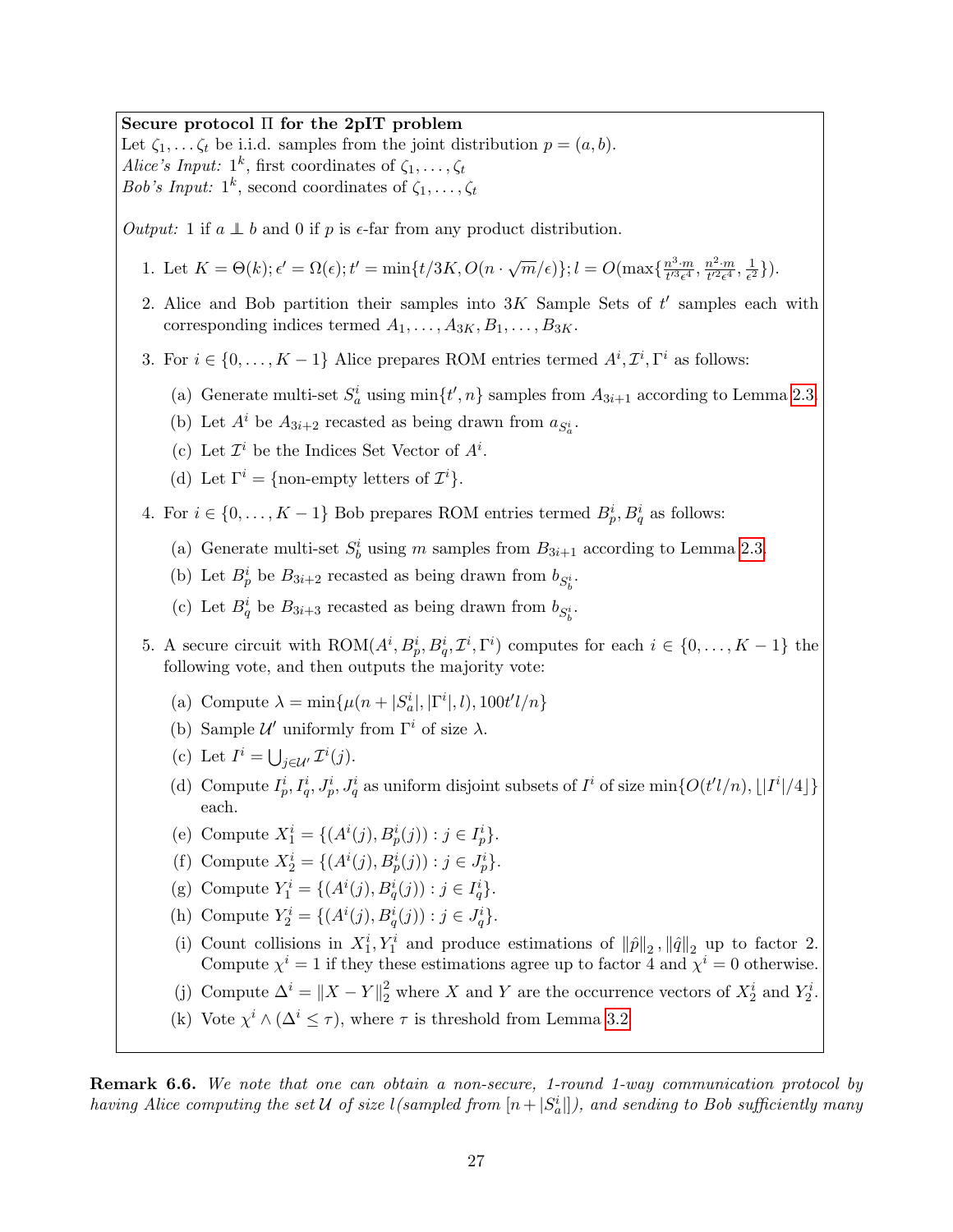samples coming from  $U$ , along with corresponding indices of such samples, while Bob performing the pairing and testing for closeness as per steps  $5.(e), \ldots, 5.(k)$  above.

## <span id="page-28-0"></span>6.2 Analysis setup: alphabet reduction

Before proceeding to the full protocol analysis, we first argue some auxiliary lemmas, regarding reducing the larger independence testing problem to a smaller closeness problem which requires less samples and therefore smaller communication than the original problem. The lemmas state show that sampling subdistributions from distributions with bounded  $\ell_2$  norms preserve some important properties.

We first show that if we sample sufficiently large sub-distribution  $p_{|\mathcal{U}}$  uniformly from some distribution p with bounded  $||p||_2^2$  $2<sub>2</sub>$ , then with high probability,  $p_{\mid \mathcal{U}}$  has density of the same magnitude as the fraction of the alphabet we are sampling from, and  $||p_{|\mathcal{U}}||$ 2  $\frac{2}{2}$  is similarly bounded.

<span id="page-28-1"></span>**Lemma 6.7.** Let p be some distribution over  $[n]$  such that  $||p||_2^2 \le U$ , and let U of size l be a uniformly random subset of [n]. For  $l \geq 100 \cdot U \cdot n$  we have with 0.95 probability:

1. 
$$
\sum_{i \in \mathcal{U}} p_i = \Theta(l/n);
$$

2.  $||p_{|\mathcal{U}}||$ 2  $\frac{2}{2} = O(U \cdot n/l).$ 

*Proof.* Note that the expectation of (1) is  $l/n$  and its variance is at most  $U \cdot l/n$  (roughly). Therefore, by the Chebyshev inequality and the lower bound on l, we have (1) with probability  $\geq 0.99$ . 2 For (2), we note that  $||p_{|U}||$  $\sum_{i=2}^{2} = \sum_{i\in\mathcal{U}} p_i^2 / (\sum_{i\in\mathcal{U}} p_i)^2$ . The numerator is  $O(U \cdot l/n)$  in expectation, and therefore for high enough constant  $O(U \cdot l/n)$  with 0.99 probability. The denominator is  $\Omega(l^2/n^2)$  by the above argument.  $\Box$ 

We now derive by a similar argument that such sampling process also preserves distances.

<span id="page-28-2"></span>**Lemma 6.8.** Let p be some distribution over  $[n]$  such that  $||p||_2^2 \le U$ , and let  $\Delta \in [0,2]^n$ . Let U of size l be a uniformly random subset of [n]. If  $\langle p, \Delta \rangle \ge \epsilon$  and  $l \ge O(U \cdot n/\epsilon^2)$ , then we have with 0.9 probability that:

$$
\frac{\sum_{i\in\mathcal{U}}p_i\cdot\Delta_i}{\sum_{i\in\mathcal{U}}p_i}=\Omega(\epsilon).
$$

*Proof.* By Lemma [6.7,](#page-28-1) the denominator is  $\Theta(l/n)$  with 0.95 probability. The expectation of the numerator is  $l\epsilon/n$  and its variance is at most  $U \cdot l/n$ . Therefore, for  $l \ge O(U \cdot n/\epsilon^2)$  (using high enough constant), the numerator is  $\Theta(l\epsilon/n)$  with probability 0.95 by the Chebyshev inequality.  $\Box$ 

Finally, we show that we can apply the above lemmas to obtain a reduction from testing a distribution  $p = [n] \times [m]$ , to testing closeness of a smaller sub-distribution (where we down-sample the letters from [n] and condition on those) to the product distribution.

<span id="page-28-3"></span>**Lemma 6.9.** Let p be a distribution on  $[n] \times [m]$  and let  $p_1, p_2$  be its marginals. Fix  $\epsilon < 2$ . Let  $\mathcal{U} \subset [n]$ be a random subset of size l, such that  $l \ge O(U \cdot n/\epsilon^2)$  where  $U = ||p_1||_2^2$ <sup>2</sup><sub>2</sub>. Define  $\hat{p} \triangleq p_{|\mathcal{U} \times [m]}$  and  $\hat{q} \triangleq p_{1|\mathcal{U}} \times p_2$ . There exists  $\epsilon' = \Omega(\epsilon)$  such that with 0.9 probability,

- 1. If p is a product distribution, then  $\hat{p} = \hat{q}$ .
- 2. If p is  $\epsilon$ -far from any product distribution, then  $\|\hat{p} \hat{q}\|_1 \geq \epsilon'$ .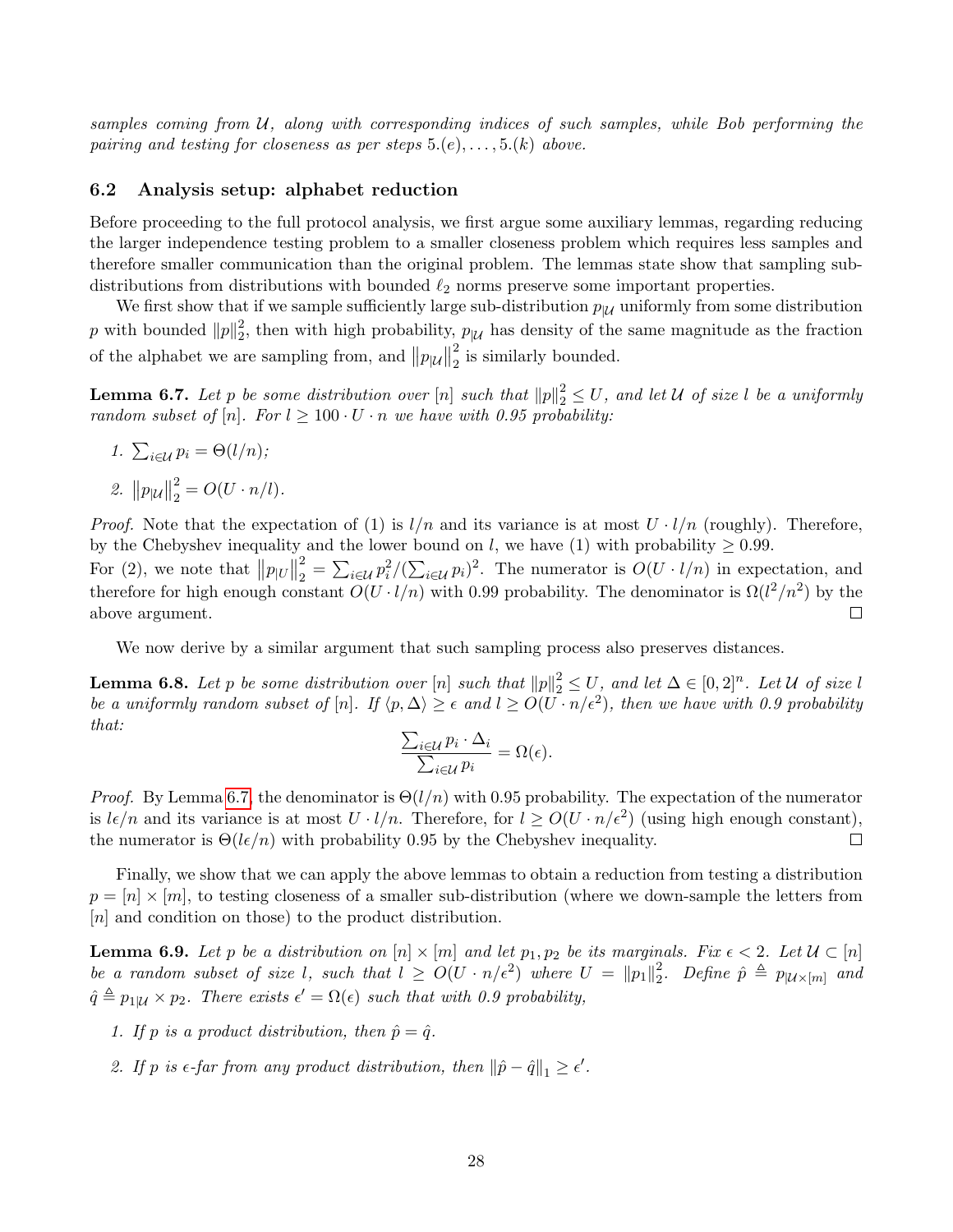*Proof.* We obtain (1) immediately from the fact  $p_{1|\mathcal{U}}$  and  $p_2$  are the marginals of  $\hat{p}$ .

For  $i \in [n]$ , let  $\Delta_i = ||p(i, *) - p_2||_1$ , where  $p(i, *)$  is the right-marginal of p conditioned on  $p_1 = i$ . Since  $p(i, j) = p(i, *)$   $(p_1, i)$ , we have that  $\langle p_1, \Delta \rangle = ||p - p_1 \times p_2||_1$ . If p is  $\epsilon$ -far from the product distribution, then  $\langle p_1, \Delta \rangle \geq \epsilon$ . We now invoke Lemma [6.8](#page-28-2) using  $p = p_1$ , and get that with 0.9 probability:

$$
||p_{[\mathcal{U}\times[m]}-p_{1|\mathcal{U}}\times p_2||_1=\frac{\sum_{i\in\mathcal{U}}p_1(i)\cdot\Delta_i}{\sum_{i\in\mathcal{U}}p_1(i)}=\Omega(\epsilon).
$$

 $\Box$ 

## 6.3 Analysis of the protocol

Proof of Theorem [6.1.](#page-24-0) The proof proceeds in the following steps:

- 1. First we define a boolean function  $f(\zeta)$ .
- 2. We show that for  $p = (a, b)$  such that  $a \perp b$  or p is  $\epsilon$ -far from any product distribution, the function  $f(\zeta) = g(p)$ , whenever  $\zeta \sim_{i.i.d} p$  except with negligible probability.
- 3. Finally, we show that the protocol  $\Pi$  is a secure computation of  $f(\zeta)$ .

For  $f(\zeta)$ , we define f to be the boolean function producing a bit by simulating steps  $(1), \ldots, (5)$  of Π(ζ) by Alice and Bob. Indeed, such simplification is possible for 2pIT since the protocol involves no communication outside of the secure circuit computation.

We now show that, whenever  $a \perp b$  or p is  $\epsilon$ -far from any product distribution, we obtain  $Pr_{\zeta_1...\zeta_t\sim_{i,i,d}} p[f(\zeta) =$  $g(p)$ ] = 1 – neg(k). We prove for each  $i \in \{0, ..., K-1\}$ , all the below happen with some high constant probability:

- 1.  $X_1^i, X_2^i$  are distributed as being drawn from  $\hat{p}$  and  $Y_1^i, Y_2^i$  are distributed as being drawn from  $\hat{q}$ .
- 2.  $\hat{p} = \hat{q}$  if  $a \perp b$  and  $\|\hat{p} \hat{q}\|_1 \ge \epsilon'$  if  $(a, b)$  are  $\epsilon$ -far from the product distribution.
- 3.  $X_1^i, Y_1^i$  contain sufficiently many samples to approximate  $\|\hat{p}\|_2$ ,  $\|\hat{q}\|_2$ , and  $X_2^i$  and  $Y_2^i$  contain sufficiently many samples to test the closeness of  $\hat{p}$  and  $\hat{q}$  according to Lemma [3.2.](#page-9-0)

For (1), we note that  $|\Gamma^i| \le t'$  and therefore  $\mathbb{E}[\mu(n+|S_a|,|\Gamma^i|,l)] \le t' \cdot l/n$  and we have  $\lambda = \mu(n+|S_a|,|\Gamma^i|,l)$ with 0.99 probability (by Markov). According to Claim [6.5,](#page-26-0) the process in which the circuit samples  $\mathcal{U}'$ from  $\Gamma^i$  simulates the process of sampling U of size l uniformly from  $[n+|S_a|]$  with  $\mathcal{U}' \equiv \Gamma^i \cap \mathcal{U}$ , and therefore  $X^i$  and  $Y^i$  are distributed as being drawn from  $\hat{p}$  and  $\hat{q}$ .

We obtain  $(2)$  with 0.9 probability immediately from Lemma [6.9.](#page-28-3)

For (3), let us denote  $t_{\text{MIN}}$  to be the samples required both to meet the conditions of Lemma [3.2,](#page-9-0) and to produce a constant factor approximation for  $\|\hat{p}\|_2$  and  $\|\hat{q}\|_2$ . Let us also denote  $t_{\bf REAL}$  to be the actual samples our protocol produces from  $\hat{p}, \hat{q}$  in steps  $5.(d), \ldots, 5.(h)$  above. Let  $\gamma = \min\{t', n\}$ . With  $1-o(1)$ probability,  $S_a$ ,  $S_b$  contain subsets  $S'_a \subseteq S_a$  and  $S'_b \subseteq S_b$  of sizes  $Poi(\gamma/2)$  and  $Poi(m/2)$  respectively. Therefore, according to Lemma [2.3](#page-8-1) and Lemma [6.7:](#page-28-1)

$$
\|\hat{q}\|_2^2 = \left\|a_{S_a|\mathcal{U}}\right\|_2^2 \cdot \|b_{S_b}\|_2^2 = O(\frac{n}{\gamma l}) \cdot O(\frac{1}{m}) = O(\frac{n}{\gamma lm})
$$

And therefore:

$$
t_{\text{MIN}} = O\left(l m \sqrt{\frac{n}{\gamma l m}} \cdot \epsilon^{-2} + \sqrt{l m}\right) = O\left(\sqrt{\frac{n l m}{\gamma \epsilon^4}}\right)
$$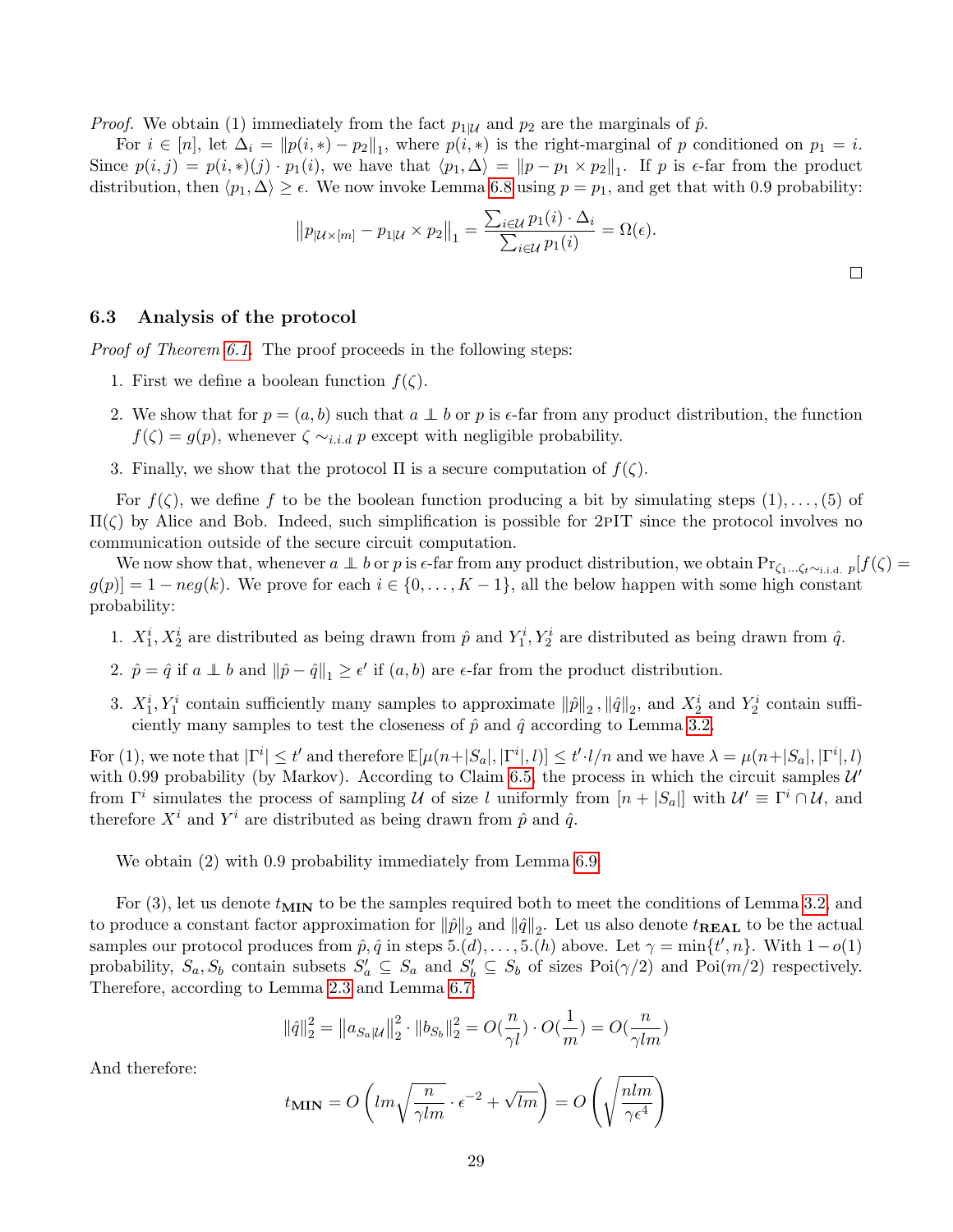On the other hand we have by Lemma [6.7](#page-28-1) with probability 0.95:

$$
t_{\textbf{REAL}} = \Omega\left(\frac{t'l}{n}\right)
$$

As a result, there exists some constant c for which we obtain  $t_{\text{REAL}} \ge t_{\text{MIN}}$  with probability  $0.95 - o(1)$ whenever  $l \geq \frac{cn^3m}{l^2\alpha\epsilon^4}$  $\frac{cn^3m}{t'^2\gamma\epsilon^4}=c\cdot\max\{\frac{n^3\cdot m}{t'^3\epsilon^4}$  $\frac{n^3 \cdot m}{t'^3 \epsilon^4}, \frac{n^2 \cdot m}{t'^2 \epsilon^4}$  $\frac{n^2 \cdot m}{t'^2 \epsilon^4}$ .

We note as well that  $\Delta^i$  is an exact computation of  $||X - Y||_2^2$  $\frac{2}{2}$  and therefore can also be considered  $(1 + \alpha)$  approximation of such quantity (for any  $\alpha$ ).

Last, we need to show l is properly defined, and in particular,  $l \leq n + |S_a|$ . Note that from the conditions of Theorem [6.1,](#page-24-0)  $t' \geq C \cdot O(\sqrt{nm}/\epsilon^2)$ . We thus set C to be a large enough constant such that  $l \leq n$  holds.

To sum up, we have shown (by the union bound) that for each  $i \in \{0, \ldots, K-1\}$ , the conditions of Lemma [3.2](#page-9-0) are met with probability  $0.85 - o(1)$ , and therefore  $f(\zeta)$  votes correctly with probability  $1/2 + \Omega(1)$ . The final majority output over K votes is therefore correct with  $1 - neg(k)$  probability as needed.

We'll now show  $\Pi$  is a secure computation for  $f(\zeta)$  for any  $\zeta$ . For correctness, we need show that for all  $\zeta$ ,  $\mathbb{E}[\Pi(\zeta)] - \mathbb{E}[f(\zeta)] = neg(k)$ . In fact, those are equal by our definition of f above.

Security follows immediately from the security of the secure circuit with ROM, as there is no additional communication or randomness in the protocol.

We now analyze the communication complexity of Π. We note all communication is invoked from the secure circuit in step  $(5)$  above. For each of the K (sub-)circuits producing a vote, the circuit first makes  $O(1)$  look-ups for each letter in  $\mathcal{U}'$ . The circuit then calculates the number of corresponding sample indices in  $\mathcal{I}^i$  and samples  $O(t'l/n)$  such indices. One can observe that such sampling process is possible using a circuit of size  $O(t'l/n)$  even with the (low-probability) scenario where there are  $\omega(t'l/n)$  such indices since the index sets are disjoint. For each sampled index (in  $I_p^i, I_q^i, J_p^i, J_q^i$ ), the circuit invokes  $\tilde{O}(1)$ calculations to produce collision count and occurrence vector squared distance. Therefore, the circuit size is bounded by  $\tilde{O}(\lambda + t'l/n) = \tilde{O}(t'l/n) = \tilde{O}(\frac{n^2 \cdot m}{t'^2 \epsilon^4})$  $\frac{n^2 \cdot m}{t^{\prime 2} \epsilon^4} + \frac{n \cdot m}{t^{\prime} \epsilon^4}$  $\frac{n \cdot m}{t' \epsilon^4} + \frac{\sqrt{m}}{\epsilon^3}$  $\left(\frac{\sqrt{m}}{\epsilon^3}\right)$ , and the overall circuit producing majority vote is just  $K$  times that:

$$
\tilde{O}_k\left(\frac{n^2\cdot m}{t^2\epsilon^4} + \frac{n\cdot m}{t\epsilon^4} + \frac{\sqrt{m}}{\epsilon^3}\right)
$$

By assuming OT, and invoking Theorem [5.1,](#page-16-1) we obtain the claimed complexity.

# <span id="page-30-1"></span>7 Independence Testing: Communication Lower Bound

We now show our lower bounds for 2PIT. We show that any one-way protocol requires  $\Omega(\sqrt{m})$  bits of communication (regardless of the security properties).

The lower bound result is obtained by reduction from the Boolean Hidden Hypermatching (BHH) problem from [\[VY11\]](#page-36-11). In the BHH problem, Alice is given  $x \in \{0,1\}^n$ , and Bob is given some complete matching M of [n] such that for all pairs  $(i, j)$  in the matching:  $i \oplus j = b \in \{0, 1\}$ . Bob's goal to output b correctly with 2/3 probability. For this problem, [\[VY11\]](#page-36-11) show that one-way communication complexity correctly<br>is  $\Omega(\sqrt{n})$ .

Using the above result, we now show the following:

<span id="page-30-0"></span>**Theorem 7.1.** For  $n, t \in \mathbb{N}$ , any one-way protocol for  $2PIT_{n,n,t,1,1/3}$  requires  $\Omega(\sqrt{n})$  bits of communication.

 $\Box$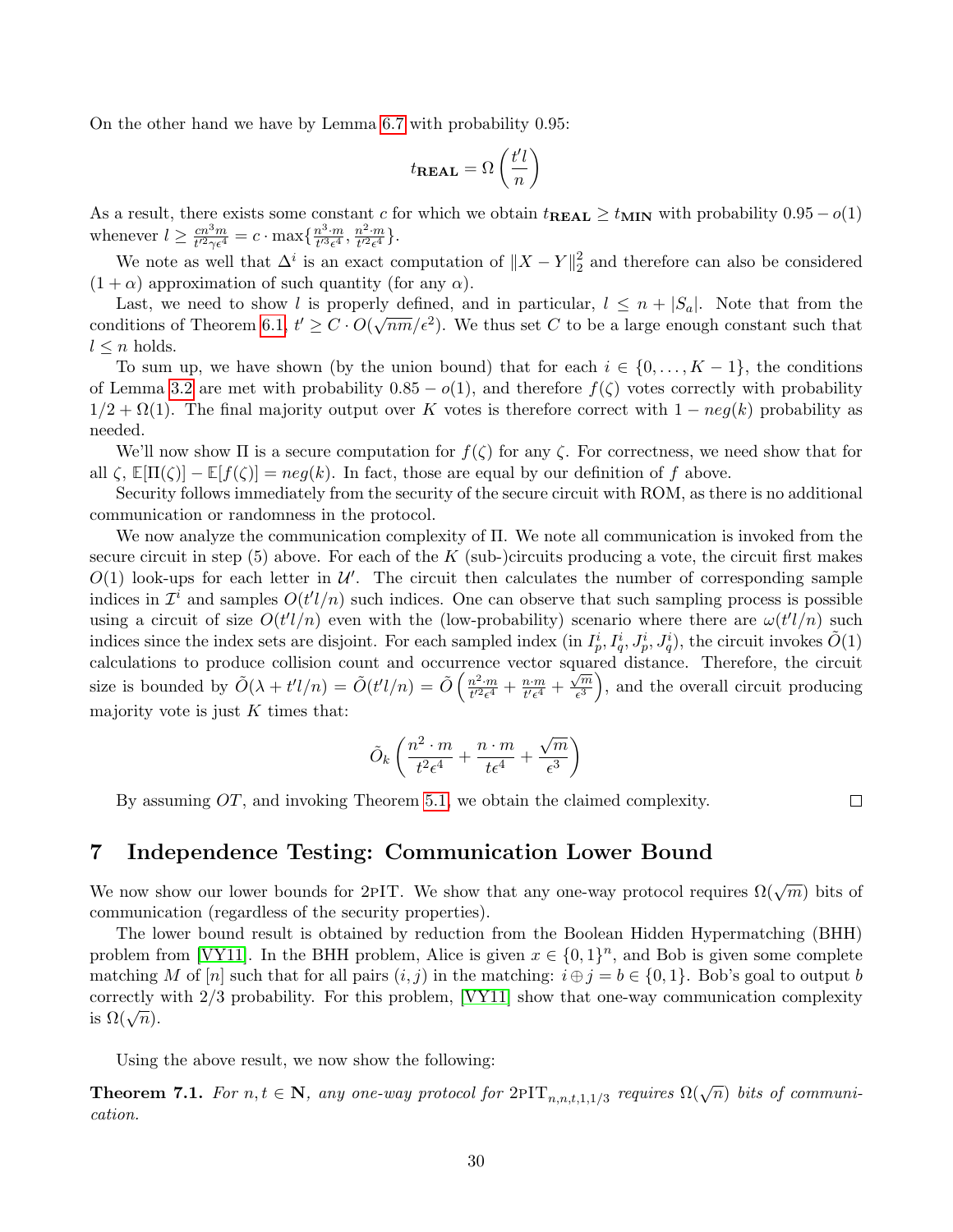*Proof of Theorem [7.1.](#page-30-0)* We show how, for given a BHH instance  $p^b = (x, M)$ , we can reduce it to the  $2PIT_{n,n,t,1}$  problem. Let  $r \in [n]^t$  be some common uniformly random string. In addition, for  $b \in \{0,1\}$ , let  $X_b = \{i \in [n] : x_i = b\}$ . For each  $i \in [t]$ , Alice, Bob each will generate an indexed sample  $(A_i, B_i)$ respectively as follows:

- 1. Let  $b' = x_{r(i)}$ ; Alice samples  $A_i$  uniformly from  $X_{b'}$ .
- 2. Bob samples  $B_i$  uniformly between  $r(i)$  and its pair in the matching M.

One can observe that for any  $i \in [t], j \in [n], \Pr[A_i = j] = \Pr[B_i = j] = 1/n, \text{ i.e., each of } A, B \text{ is }$ distributed uniformly at random from  $[n]$ . Thus, if the distributions of A and B are to be independent, it must be a distribution uniform over  $[n] \times [n]$ .

Now let us analyze the probability distribution of each pair  $(A_i, B_i)$ : for any  $i \in [t], j \in [n], k \in [n]$ , we have  $(A_i, B_i) = (j, k)$  iff the following precise conditions hold:

- 1.  $x_{r(i)} = x_i$ .
- 2.  $r(i)$  is either k or its pair in the matching M.
- 3. j was sampled by Alice.
- 4. k was sampled by Bob.

Events (3) and (4) are independent events which happen with probability  $2/n$  and  $1/2$  respectively conditioned on the first 2 events occurring.

For a  $p<sup>1</sup>$  instance (ie, when the output  $b = 1$ ), the probability of the first 2 events occurring is  $1/n$ for any  $(j, k)$  (as there is a single letter in [n] that supports both conditions), and therefore for any  $i \in [t], j \in [n], k \in [n]$ , we have  $Pr[(A_i, B_i) = (j, k)] = 1/n^2$ . Hence  $(A, B)$  are distributed as a product distribution.

On the other hand, for a  $p^0$  instance, the probability of the first 2 events occurring is  $2/n$  if  $x_j = x_k$ and 0 otherwise. Thus for any  $i \in [t], j \in [n], k \in [n]$ , we have that  $Pr[(A_i, B_i) = (j, k)]$  is either 0 or  $2/n^2$ . This means that we have an instance which is at distance 1 from the product distribution  $[n] \times [n]$ (and hence  $\Omega(1)$  from any distribution).  $\Box$ 

#### Acknowledgements

We thank Devanshi Nishit Vyas for her contribution to some of the initial work which led to this paper. We thank Clement Canonne for invaluable comments on an early draft of the manuscript. We thank Yuval Ishai for helpful discussions.

## References

- <span id="page-31-1"></span> $[A<sup>+</sup>98]$  S Amari et al. Statistical inference under multiterminal data compression. IEEE Transactions on Information Theory, 44(6):2300–2324, 1998.
- <span id="page-31-2"></span>[AAK+07] Noga Alon, Alexandr Andoni, Tali Kaufman, Kevin Matulef, Ronitt Rubinfeld, and Ning Xie. Testing k-wise and almost k-wise independence. In Proceedings of the Symposium on Theory of Computing (STOC), pages 496–505, 2007.
- <span id="page-31-0"></span>[AC86] Rudolf Ahlswede and Imre Csiszár. Hypothesis testing with communication constraints. IEEE transactions on information theory, 32(4), 1986.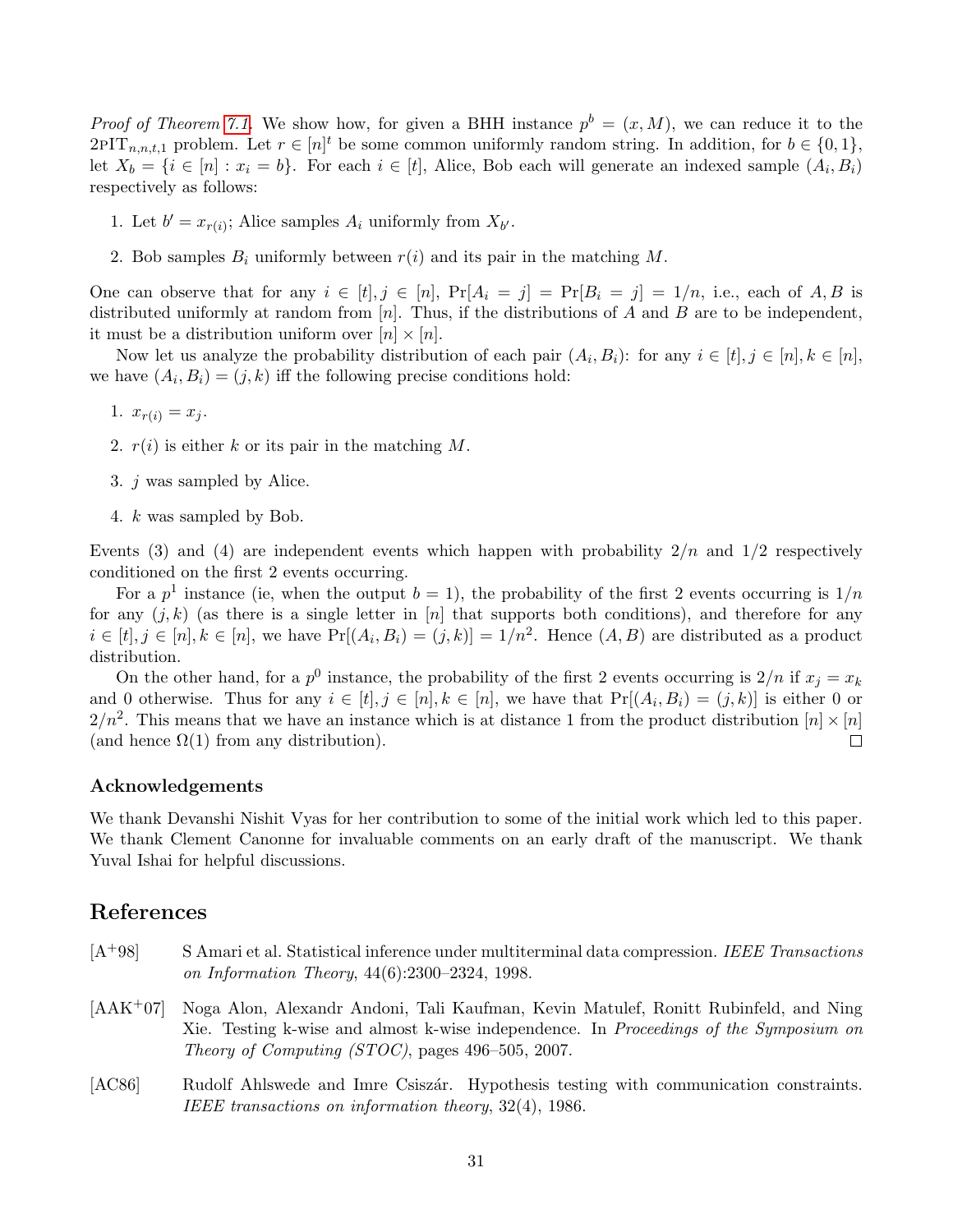- <span id="page-32-13"></span>[ACFT18] Jayadev Acharya, Clément L. Canonne, Cody Freitag, and Himanshu Tyagi. Test without trust: Optimal locally private distribution testing. CoRR, abs/1808.02174, 2018.
- <span id="page-32-11"></span>[ACT18] Jayadev Acharya, Clément L. Canonne, and Himanshu Tyagi. Distributed simulation and distributed inference.  $CoRR$ , abs/1804.06952, 2018.
- <span id="page-32-2"></span>[ADJ+11] Jayadev Acharya, Hirakendu Das, Ashkan Jafarpour, Alon Orlitsky, and Shengjun Pan. Competitive closeness testing. In Proceedings of the 24th Annual Conference on Learning Theory, pages 47–68, 2011.
- <span id="page-32-3"></span>[ADJ+12] Jayadev Acharya, Hirakendu Das, Ashkan Jafarpour, Alon Orlitsky, Shengjun Pan, and Ananda Suresh. Competitive classification and closeness testing. In Conference on Learning Theory, pages 22–1, 2012.
- <span id="page-32-8"></span>[ADK15] Jayadev Acharya, Constantinos Daskalakis, and Gautam C Kamath. Optimal testing for properties of distributions. In Advances in Neural Information Processing Systems, pages 3591–3599, 2015.
- <span id="page-32-5"></span>[ADR17] Maryam Aliakbarpour, Ilias Diakonikolas, and Ronitt Rubinfeld. Differentially private identity and closeness testing of discrete distributions. CoRR, abs/1707.05497, 2017.
- <span id="page-32-1"></span>[AJOS14] Jayadev Acharya, Ashkan Jafarpour, Alon Orlitsky, and Ananda Theertha Suresh. Sublinear algorithms for outlier detection and generalized closeness testing. In Information Theory (ISIT), 2014 IEEE International Symposium on, pages 3200–3204. IEEE, 2014.
- <span id="page-32-6"></span>[AMS99] Noga Alon, Yossi Matias, and Mario Szegedy. The space complexity of approximating the frequency moments. J. Comp. Sys. Sci., 58:137–147, 1999. Previously appeared in STOC'96.
- <span id="page-32-4"></span>[ASZ17] Jayadev Acharya, Ziteng Sun, and Huanyu Zhang. Differentially private testing of identity and closeness of discrete distributions. CoRR, abs/1707.05128, 2017.
- <span id="page-32-14"></span>[Bar88] Andrew D Barbour. Stein's method and poisson process convergence. Journal of Applied Probability, 25(A):175–184, 1988.
- <span id="page-32-9"></span>[BBM12] Eric Blais, Joshua Brody, and Kevin Matulef. Property testing lower bounds via communication complexity. Computational Complexity, 21(2):311–358, 2012.
- <span id="page-32-10"></span>[BCG16] Eric Blais, Clément Louis Canonne, and Tom Gur. Alice and bob show distribution testing lower bounds (they don't talk to each other anymore.). In Electronic Colloquium on Computational Complexity (ECCC), volume 23, page 1, 2016.
- <span id="page-32-12"></span>[BCNW08] Amos Beimel, Paz Carmi, Kobbi Nissim, and Enav Weinreb. Private approximation of search problems. SIAM J. Comput., 38(5):1728–1760, 2008.
- <span id="page-32-7"></span>[BFF+01] T. Batu, L. Fortnow, E. Fischer, R. Kumar, R. Rubinfeld, and P. White. Testing random variables for independence and identity. In Proceedings of the 42Nd IEEE Symposium on Foundations of Computer Science, FOCS '01, pages 442–, Washington, DC, USA, 2001. IEEE Computer Society.
- <span id="page-32-0"></span>[BFR+00] Tugkan Batu, Lance Fortnow, Ronitt Rubinfeld, Warren D Smith, and Patrick White. Testing that distributions are close. In Foundations of Computer Science, 2000. Proceedings. 41st Annual Symposium on, pages 259–269. IEEE, 2000.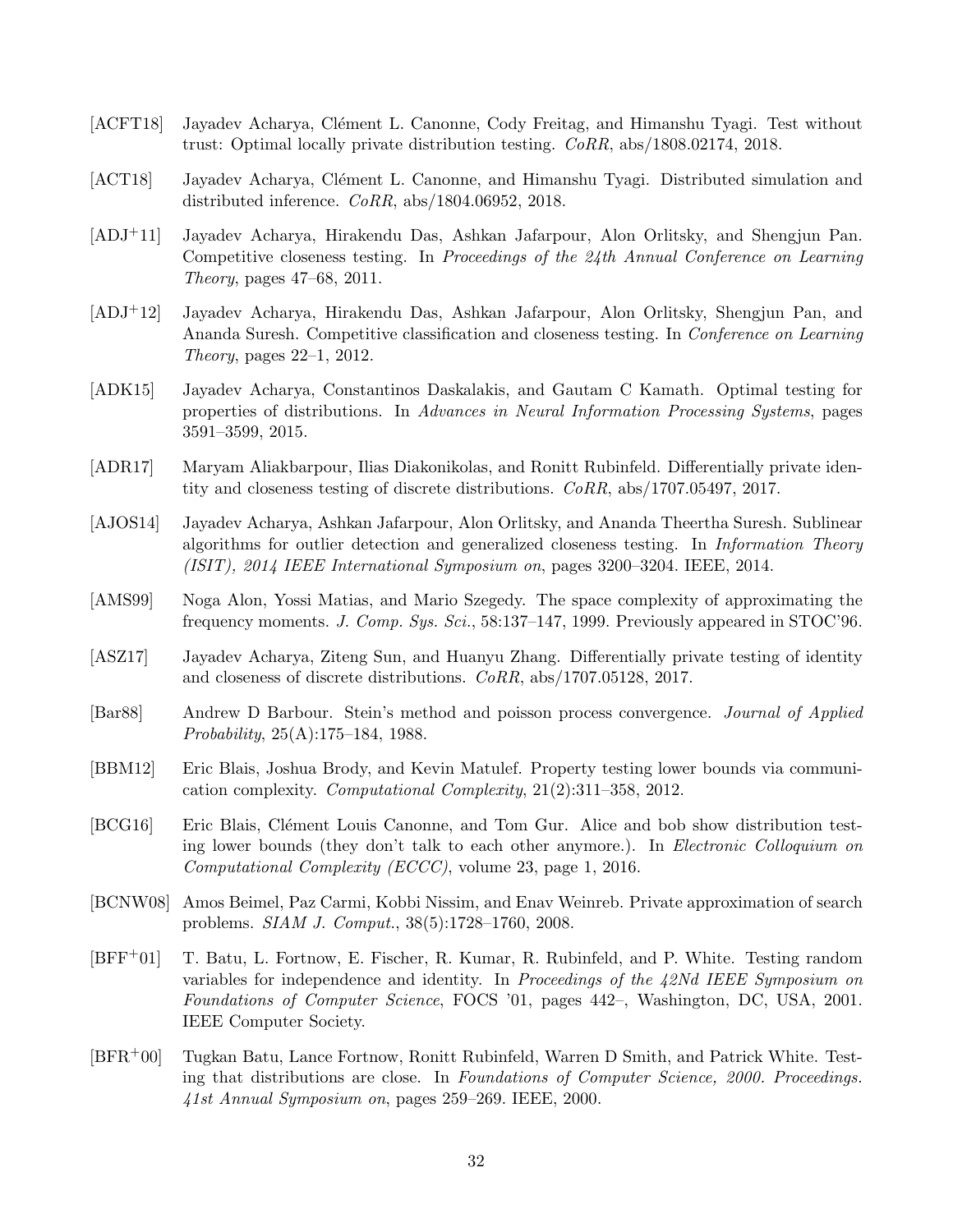- <span id="page-33-0"></span>[BFR<sup>+</sup>13] Tuğkan Batu, Lance Fortnow, Ronitt Rubinfeld, Warren D Smith, and Patrick White. Testing closeness of discrete distributions. Journal of the ACM (JACM), 60(1):4, 2013.
- <span id="page-33-11"></span>[BGI16] Elette Boyle, Niv Gilboa, and Yuval Ishai. Breaking the circuit size barrier for secure computation under DDH. In CRYPTO (1), volume 9814 of Lecture Notes in Computer Science, pages 509–539. Springer, 2016.
- <span id="page-33-12"></span>[BGI17] Elette Boyle, Niv Gilboa, and Yuval Ishai. Group-based secure computation: Optimizing rounds, communication, and computation. In  $EUROCRYPT (2)$ , volume 10211 of Lecture Notes in Computer Science, pages 163–193, 2017.
- <span id="page-33-9"></span>[BGM+16] Mark Braverman, Ankit Garg, Tengyu Ma, Huy L Nguyen, and David P Woodruff. Communication lower bounds for statistical estimation problems via a distributed data processing inequality. In Proceedings of the forty-eighth annual ACM symposium on Theory of Computing, pages 1011–1020. ACM, 2016.
- <span id="page-33-3"></span>[BHH11] Sergey Bravyi, Aram W Harrow, and Avinatan Hassidim. Quantum algorithms for testing properties of distributions. IEEE Transactions on Information Theory, 57(6):3971–3981, 2011.
- <span id="page-33-10"></span>[BHN09] Amos Beimel, Renen Hallak, and Kobbi Nissim. Private approximation of clustering and vertex cover. Computational Complexity, 18(3):435–494, 2009.
- <span id="page-33-6"></span>[BKR04] Tugkan Batu, Ravi Kumar, and Ronitt Rubinfeld. Sublinear algorithms for testing monotone and unimodal distributions. In Proceedings of the thirty-sixth annual ACM symposium on Theory of computing, pages 381–390. ACM, 2004.
- <span id="page-33-8"></span>[BO10] Vladimir Braverman and Rafail Ostrovsky. Measuring independence of datasets. In Proceedings of the forty-second ACM symposium on Theory of computing, pages 271–280. ACM, 2010.
- <span id="page-33-14"></span>[Bra18] Zvika Brakerski. Fundamentals of fully homomorphic encryption – a survey. Electronic Colloquium on Computational Complexity (ECCC), 125, 2018.
- <span id="page-33-2"></span>[BV15] Bhaswar Bhattacharya and Gregory Valiant. Testing closeness with unequal sized samples. In Advances in Neural Information Processing Systems, pages 2611–2619, 2015.
- <span id="page-33-13"></span>[Can00] Ran Canetti. Security and composition of multiparty cryptographic protocols. J. Cryptology, 13(1):143–202, 2000.
- <span id="page-33-5"></span>[Can15] Clément L Canonne. A survey on distribution testing: Your data is big. but is it blue? In Electronic Colloquium on Computational Complexity (ECCC), volume 22, pages 1–9, 2015.
- <span id="page-33-4"></span>[CDK17] Bryan Cai, Constantinos Daskalakis, and Gautam Kamath. Priv'it: Private and sample efficient identity testing. arXiv preprint arXiv:1703.10127, 2017.
- <span id="page-33-1"></span>[CDVV14] Siu-On Chan, Ilias Diakonikolas, Gregory Valiant, and Paul Valiant. Optimal algorithms for testing closeness of discrete distributions. In Proceedings of the twenty-fifth annual ACM-SIAM symposium on Discrete algorithms, pages 1193–1203. Society for Industrial and Applied Mathematics, 2014.
- <span id="page-33-7"></span>[CMVW16] Michael Crouch, Andrew McGregor, Gregory Valiant, and David P Woodruff. Stochastic streams: Sample complexity vs. space complexity. In LIPIcs-Leibniz International Proceedings in Informatics, volume 57. Schloss Dagstuhl-Leibniz-Zentrum fuer Informatik, 2016.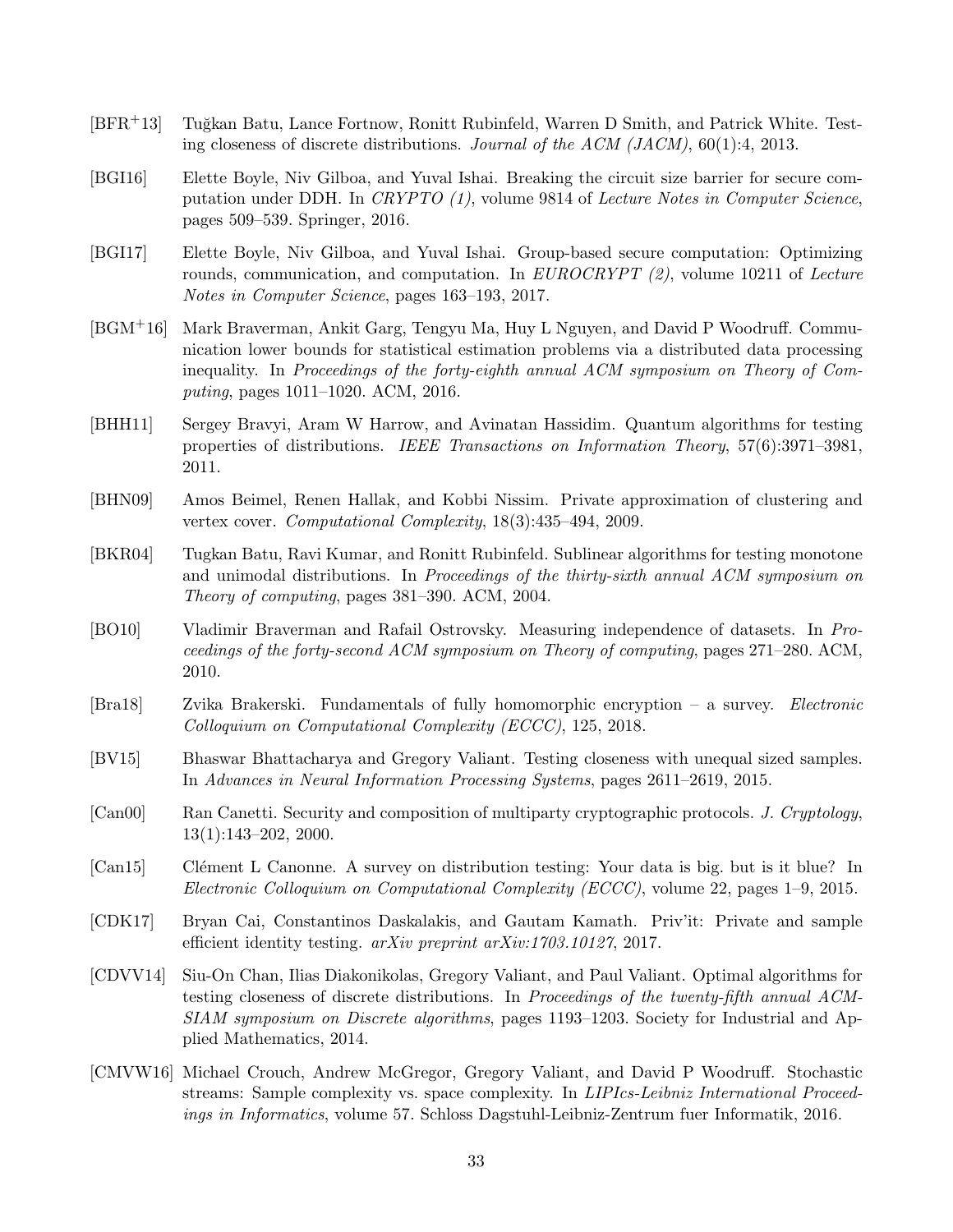- <span id="page-34-5"></span>[Cov69] Thomas M Cover. Hypothesis testing with finite statistics. The Annals of Mathematical Statistics, 40(3):828–835, 1969.
- <span id="page-34-11"></span>[CR12] Amit Chakrabarti and Oded Regev. An optimal lower bound on the communication complexity of gap-hamming-distance. SIAM Journal on Computing, 41(5):1299–1317, 2012.
- <span id="page-34-8"></span>[DGL+17] I. Diakonikolas, E. Grigorescu, J. Li, A. Natarajan, K. Onak, and L. Schmidt. Communication-efficient distributed learning of discrete distributions. In Advances in Neural Information Processing Systems, 2017. To appear.
- <span id="page-34-2"></span>[DGPP16] Ilias Diakonikolas, Themis Gouleakis, John Peebles, and Eric Price. Collision-based testers are optimal for uniformity and closeness. arXiv preprint arXiv:1611.03579, 2016.
- <span id="page-34-3"></span>[DHS15] Ilias Diakonikolas, Moritz Hardt, and Ludwig Schmidt. Differentially private learning of structured discrete distributions. In Advances in Neural Information Processing Systems, pages 2566–2574, 2015.
- <span id="page-34-1"></span>[DK16] Ilias Diakonikolas and Daniel M Kane. A new approach for testing properties of discrete distributions. In Foundations of Computer Science (FOCS), 2016 IEEE 57th Annual Symposium on, pages 685–694. IEEE, 2016.
- <span id="page-34-9"></span>[DS18] Yuval Dagan and Ohad Shamir. Detecting correlations with little memory and communication. 2018.
- <span id="page-34-10"></span>[FIM+06] Joan Feigenbaum, Yuval Ishai, Tal Malkin, Kobbi Nissim, Martin J. Strauss, and Rebecca N. Wright. Secure multiparty computation of approximations. ACM Trans. Algorithms, 2(3):435–472, July 2006.
- <span id="page-34-12"></span>[Gen09] Craig Gentry. Fully homomorphic encryption using ideal lattices. In STOC, pages 169–178. ACM, 2009.
- <span id="page-34-15"></span>[GMW86] Oded Goldreich, Silvio Micali, and Avi Wigderson. How to prove all np-statements in zeroknowledge, and a methodology of cryptographic protocol design. In Advances in Cryptology - CRYPTO '86, Santa Barbara, California, USA, 1986, Proceedings, pages 171–185, 1986.
- <span id="page-34-13"></span>[Gol01] Oded Goldreich. The Foundations of Cryptography - Volume 1, Basic Techniques. Cambridge University Press, 2001.
- <span id="page-34-14"></span>[Gol04] Oded Goldreich. The Foundations of Cryptography - Volume 2, Basic Applications. Cambridge University Press, 2004.
- <span id="page-34-6"></span>[Gol16] Oded Goldreich. The uniform distribution is complete with respect to testing identity to a fixed distribution. In Electronic Colloquium on Computational Complexity (ECCC), volume 23, page 1, 2016.
- <span id="page-34-4"></span>[Gol17] Oded Goldreich. Introduction to property testing (working draft). 2017. [www.wisdom.](www. wisdom. weizmann. ac. il/~oded/PDF/pt-v3.pdf) [weizmann.ac.il/~oded/PDF/pt-v3.pdf](www. wisdom. weizmann. ac. il/~oded/PDF/pt-v3.pdf).
- <span id="page-34-0"></span>[GR00] Oded Goldreich and Dana Ron. On testing expansion in bounded-degree graphs. ECCC  $7(20), 2000.$
- <span id="page-34-7"></span>[GRT18] Sumegha Garg, Ran Raz, and Avishay Tal. Extractor-based time-space lower bounds for learning. In Proceedings of the 50th Annual ACM SIGACT Symposium on Theory of Computing, pages 990–1002. ACM, 2018.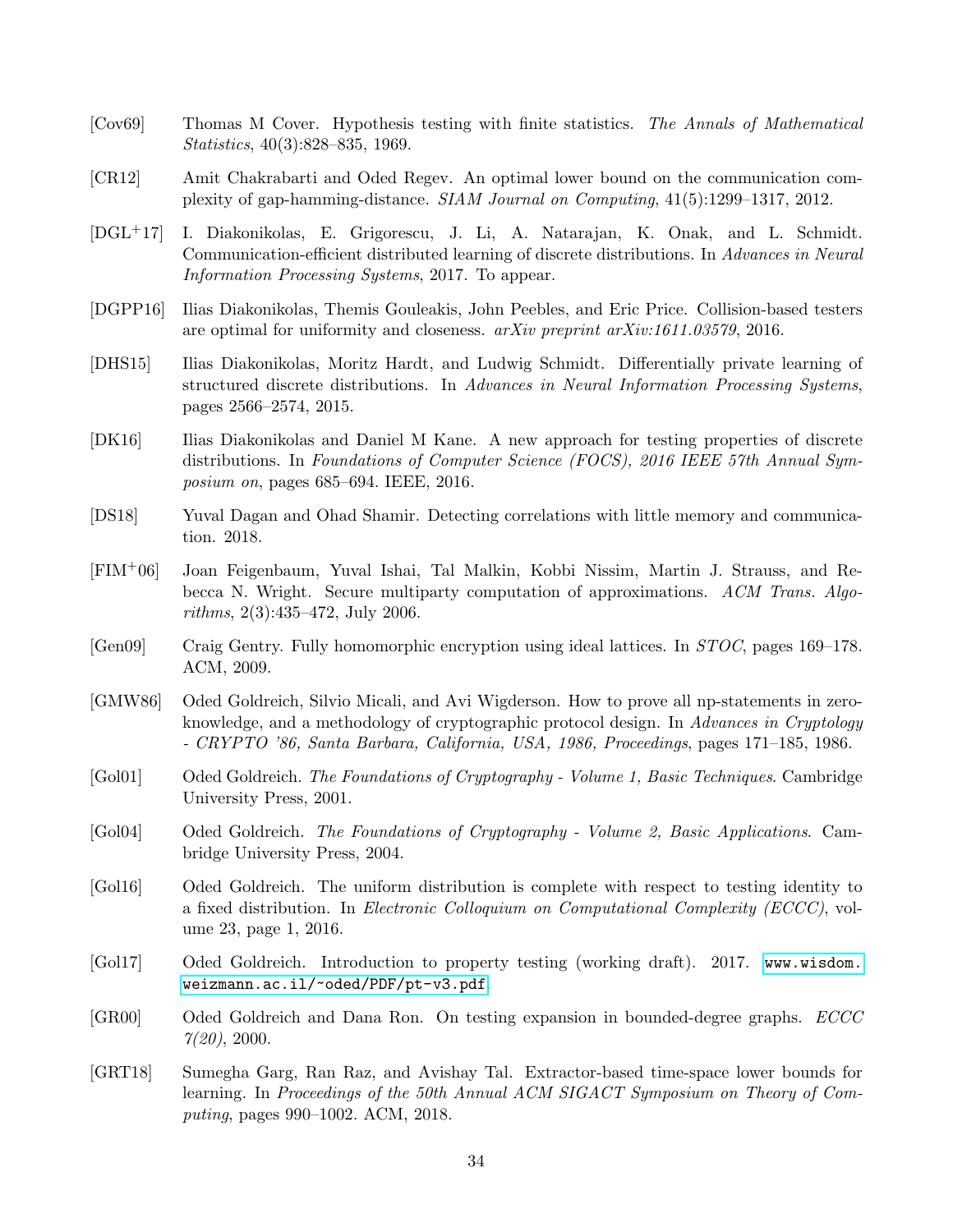- <span id="page-35-0"></span>[Gut89] Michael Gutman. Asymptotically optimal classification for multiple tests with empirically observed statistics. IEEE Transactions on Information Theory, 35(2):401–408, 1989.
- <span id="page-35-2"></span>[Han87] Te Han. Hypothesis testing with multiterminal data compression. IEEE transactions on information theory, 33(6):759–772, 1987.
- <span id="page-35-1"></span>[HC70] Martin E Hellman and Thomas M Cover. Learning with finite memory. The Annals of Mathematical Statistics, pages 765–782, 1970.
- <span id="page-35-9"></span>[HKKN01] Shai Halevi, Robert Krauthgamer, Eyal Kushilevitz, and Kobbi Nissim. Private approximation of np-hard functions. In STOC, pages 550–559. ACM, 2001.
- <span id="page-35-6"></span>[IM08] Piotr Indyk and Andrew McGregor. Declaring independence via the sketching of sketches. In Proceedings of the nineteenth annual ACM-SIAM symposium on Discrete algorithms, pages 737–745. Society for Industrial and Applied Mathematics, 2008.
- <span id="page-35-11"></span>[IMSW09] Yuval Ishai, Tal Malkin, Martin J. Strauss, and Rebecca N. Wright. Private multiparty sampling and approximation of vector combinations. Theor. Comput. Sci.,  $410(18):1730-$ 1745, 2009.
- <span id="page-35-3"></span>[Ind06] Piotr Indyk. Stable distributions, pseudorandom generators, embeddings and data stream computation. J. ACM, 53(3):307–323, 2006. Previously appeared in FOCS'00.
- <span id="page-35-10"></span>[IW06] Piotr Indyk and David Woodruff. Polylogarithmic private approximations and efficient matching. In Proceedings of the Third Conference on Theory of Cryptography, TCC'06, pages 245–264, Berlin, Heidelberg, 2006. Springer-Verlag.
- <span id="page-35-12"></span>[KMSZ08] Joe Kilian, André Madeira, Martin J. Strauss, and Xuan Zheng. Fast private norm estimation and heavy hitters. In TCC, volume 4948 of Lecture Notes in Computer Science, pages 176– 193. Springer, 2008.
- <span id="page-35-15"></span>[KOR00] Eyal Kushilevitz, Rafail Ostrovsky, and Yuval Rabani. Efficient search for approximate nearest neighbor in high dimensional spaces. SIAM J. Comput., 30(2):457–474, 2000. Preliminary version appeared in STOC'98.
- <span id="page-35-7"></span>[KRT17] Gillat Kol, Ran Raz, and Avishay Tal. Time-space hardness of learning sparse parities. In Proceedings of the 49th Annual ACM SIGACT Symposium on Theory of Computing, pages 1067–1080. ACM, 2017.
- <span id="page-35-4"></span>[LRR13] Reut Levi, Dana Ron, and Ronitt Rubinfeld. Testing properties of collections of distributions. Theory of Computing, 9(8):295–347, 2013.
- <span id="page-35-5"></span>[LRR14] Reut Levi, Dana Ron, and Ronitt Rubinfeld. Testing similar means. SIAM J. Discrete Math., 28(4):1699–1724, 2014.
- <span id="page-35-8"></span>[MM17] Dana Moshkovitz and Michal Moshkovitz. Mixing implies lower bounds for space bounded learning. In Conference on Learning Theory, pages 1516–1566, 2017.
- <span id="page-35-13"></span>[MNS11] Ilya Mironov, Moni Naor, and Gil Segev. Sketching in adversarial environments. SIAM J. Comput., 40(6):1845–1870, 2011.
- <span id="page-35-14"></span>[NN01] Moni Naor and Kobbi Nissim. Communication complexity and secure function evaluation. CoRR, cs.CR/0109011, 2001.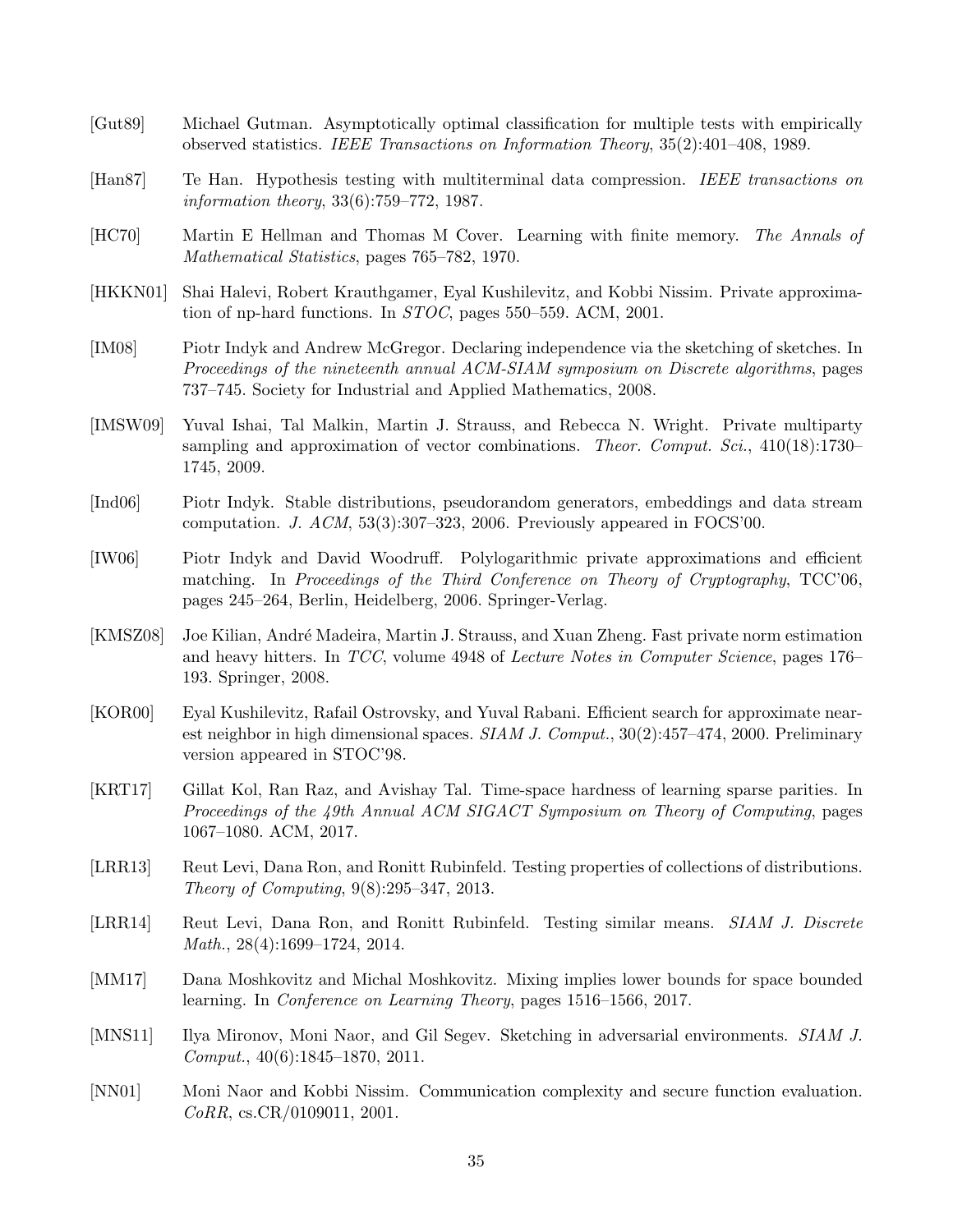- <span id="page-36-7"></span>[Raz16] Ran Raz. Fast learning requires good memory: A time-space lower bound for parity learning. In Foundations of Computer Science (FOCS), 2016 IEEE 57th Annual Symposium on, pages 266–275. IEEE, 2016.
- <span id="page-36-8"></span>[Raz17] Ran Raz. A time-space lower bound for a large class of learning problems. In Foundations of Computer Science (FOCS), 2017 IEEE 58th Annual Symposium on, pages 732–742. IEEE, 2017.
- <span id="page-36-4"></span>[Rub06] Ronitt Rubinfeld. Sublinear time algorithms. In International Congress of Mathematicians, volume 3, pages 1095–1110, 2006.
- <span id="page-36-3"></span>[Rub12] Ronitt Rubinfeld. Taming big probability distributions. XRDS: Crossroads, The ACM Magazine for Students, 19(1):24–28, 2012.
- <span id="page-36-5"></span>[RX10] Ronitt Rubinfeld and Ning Xie. Testing non-uniform k-wise independent distributions over product spaces. Automata, Languages and Programming, pages 565–581, 2010.
- <span id="page-36-6"></span>[RX13] Ronitt Rubinfeld and Ning Xie. Robust characterizations of k-wise independence over product spaces and related testing results. Random Structures & Algorithms,  $43(3):265-312$ , 2013.
- <span id="page-36-0"></span>[Sha11] Ofer Shayevitz. On rényi measures and hypothesis testing. In *Information Theory Proceedings* (ISIT), 2011 IEEE International Symposium on, pages 894–898. IEEE, 2011.
- <span id="page-36-10"></span>[She12] Alexander A. Sherstov. The communication complexity of gap hamming distance. Theory of Computing, 8(1):197–208, 2012.
- <span id="page-36-9"></span>[She18] Or Sheffet. Locally private hypothesis testing. In ICML, 2018.
- <span id="page-36-1"></span>[Unn12] Jayakrishnan Unnikrishnan. On optimal two sample homogeneity tests for finite alphabets. In Information Theory Proceedings (ISIT), 2012 IEEE International Symposium on, pages 2027–2031. Ieee, 2012.
- <span id="page-36-2"></span>[Val11] Paul Valiant. Testing symmetric properties of distributions. SIAM Journal on Computing, 40(6):1927–1968, 2011. Previously in STOC'08.
- <span id="page-36-11"></span>[VY11] Elad Verbin and Wei Yu. The streaming complexity of cycle counting, sorting by reversals, and other problems. In Proceedings of the twenty-second annual ACM-SIAM symposium on Discrete Algorithms, pages 11–25. SIAM, 2011.
- <span id="page-36-12"></span>[Yao82] Andrew Chi-Chih Yao. Protocols for secure computations (extended abstract). In 23rd Annual Symposium on Foundations of Computer Science, Chicago, Illinois, USA, 3-5 November 1982, FOCS '82, pages 160–164, 1982.

## <span id="page-36-13"></span>A Lower bound for Exact GHD for two-way communication protocols

We prove Lemma [4.2](#page-11-2) here. We first prove the following claim.

<span id="page-36-14"></span>**Claim A.1.** Let  $n \geq 1$  be even. Let  $\beta = \beta(n) = \sqrt{n/2}/4$ , and  $\gamma = O(n)$ √  $\overline{\log n}$ ). Consider a two-way communication protocol A that, with probability at least 0.9, for  $x, y \in \{0, 1\}^n$  with  $||x||_1 = ||y||_1 = n/2$ , can distinguish between the case when  $||x - y||_1 = n/2$  versus  $||x - y||_1 - n/2 \in [\beta, \gamma\beta]$ . Then A must exchange at least  $\Omega(n/\log n)$  bits of communication.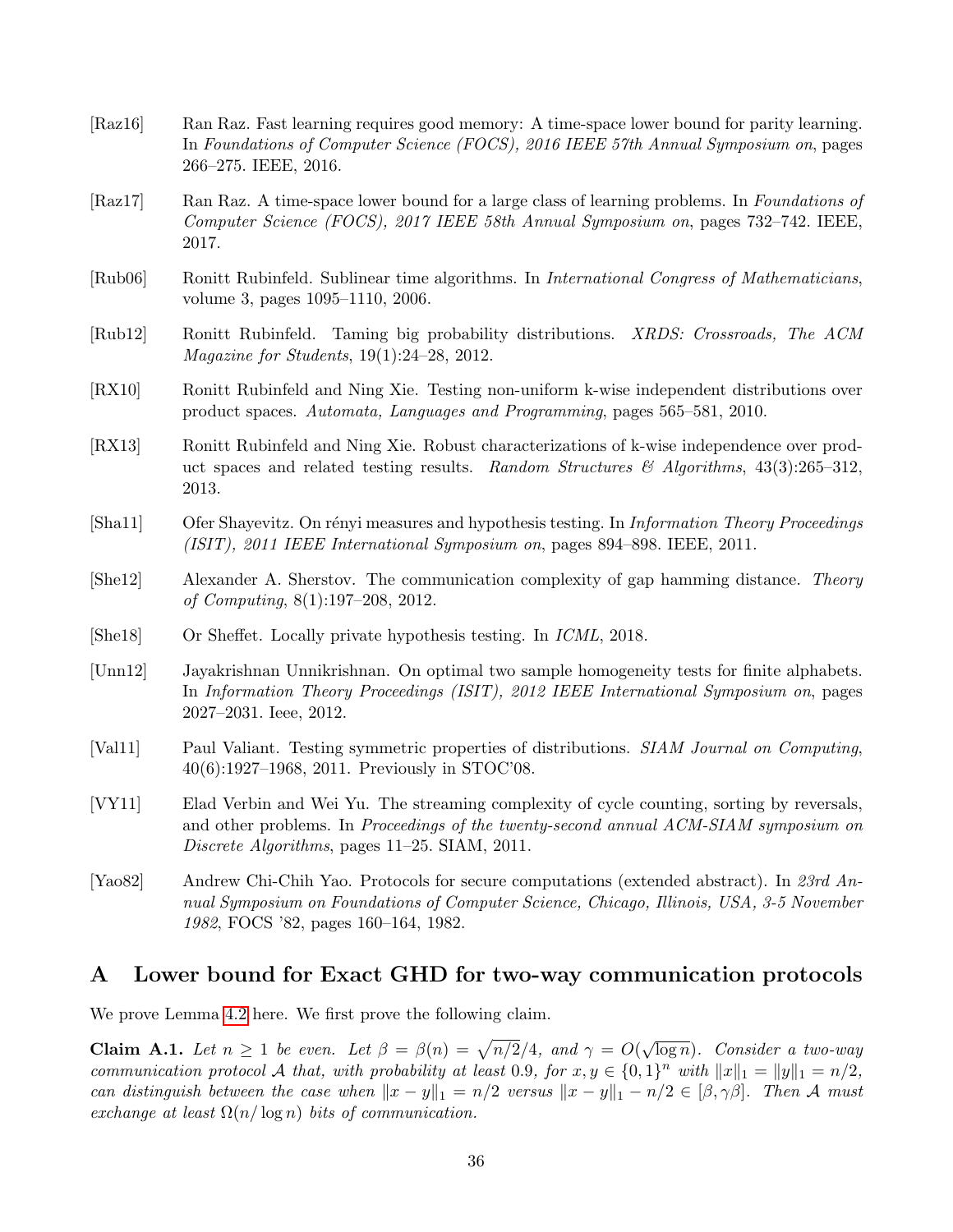Proof. We will first prove a lower bound for a related distributional problem, and then show a reduction from this distributional problem. Consider the distributional problem where, for random  $x, y \in \{0, 1\}^{n/2}$ , a deterministic communication protocol  $D$  satisfies the following:

- if  $||x y||_1 = n/4$ , the protocol outputs -1 with probability at least  $1 1/100\sqrt{n}$ ;
- if  $\|x y\|_1 n/4 \ge \beta(n)/2$ , the protocol outputs +1 with probability at least  $1 1/100\sqrt{n}$ .

We will now show that any such  $\mathcal D$  must use at least  $\Omega(n)$  bits. We use the results of [\[She12\]](#page-36-10). Let  $\mu$  be the (joint) distribution on x, y which are uniformly random from  $\{0,1\}^{n/2}$ . Now define  $f_{n/2}(x, y)$ to be the partial function solved by the above assumed protocol  $\mathcal{D}$ : −1 if  $||x - y||_1 = n/4$ , and +1 if  $\|x - y\|_1 - n/4 \ge \beta(n)/2$ . Theorem 3.3 from [\[She12\]](#page-36-10) guarantees that, for any combinatorial rectange R with  $\mu(R) \geq 2^{-\delta n}$ , for small  $\delta > 0$ , we have that  $Pr_{(x,y)\in R}[||x-y||_1 - n/4| \geq \beta] \geq 1/4$ , for  $\beta(n) =$  $\sqrt{n/2}/4$ . We now use the corruption bound (Theorem 2.3 from [\[She12\]](#page-36-10)). In particular, we have that  $\mu(R \cap f_{n/2}^{-1})$  $\frac{n-1}{n/2}(+1)) \geq 1/4 \geq 1/4 \cdot \mu(R) \cdot \mu(R \cap f_{n/2}^{-1})$  $\mu_{n/2}^{-1}(-1)$ ). Also,  $\mu(f_{n/2}^{-1})$  $\frac{\sqrt{-1}}{n/2}(-1)$   $\approx \frac{\sqrt{2}}{\sqrt{\pi n}}$  $\frac{\sqrt{2}}{\pi n/2}$ . Hence we conclude that the communication complexity of  $D$  is at least

$$
\delta n + \log \left( \mu(f_{n/2}^{-1}(-1)) - \frac{1/100\sqrt{n}}{1/4} \right) = \Omega(n),
$$

where we used the fact that the failure probability of the protocol is  $\xi = 1/100\sqrt{n} \ll \mu(f_n)^{-1/2}$  $\binom{n-1}{n/2}(-1)$ .

It remains to show that the claimed  $A$  exists, then there's also a protocol  $D$ . In particular, suppose  $A$ exists. Then consider input strings  $x, y \in \{0,1\}^{n/2}$  to  $\mathcal{D}$ , chosen from the uniform distributon  $\mu$ . Consider string x' formed as x, followed by the negation of x; note that  $||x'|| = n/2$ . Similarly, construct y'. Note that  $||x'||_1 = ||y'||_1 = n/2$ , and that  $||x'-y'||_1 = 2 \cdot ||x-y||_1$ . With probability at least  $1-1/n$ , we also have that  $||x'-y'||_1 = 2||x-y||_1 \in [n/2-O(\sqrt{n \log n}), n/2+O(\sqrt{n \log n})]$ , i.e.,  $||x'-y'||_1-n/2 \in [-\gamma\beta(n), \gamma\beta(n)]$ . Hence Alice and Bob can run the protocol A, on inputs  $x', y'$ , to distinguish whether  $||x' - y'||_1 = n/2$ or  $||x'-y'||_1 - n/2 \in [\beta(n), \gamma(\beta(n)];$  note that this is precisely equivalent to distinguishing between  $||x - y||_1 = n/4$  versus  $||x - y||_1 - n/4 \in [\beta(n)/2, \gamma(\beta(n)/2)].$ 

This is not enough though, as  $f_{n/2}(x, y) = +1$  also when  $||x-y||_1 \leq n/4 - \beta(n)/2$ . Thus, Alice and Bob will instead run the protocol A on  $x', y'$ , as well as on inputs  $x'$  and negation of y'. Thus, if  $||x-y||_1 = n/4$ , then A will return −1 both times, with probability at least 0.8. If  $||x - y||_1 - n/4 \in [\beta/2, \gamma\beta/2]$ , then A will return +1 at least once, with probability at least 0.9. Hence, we say  $||x - y||_1 = n/4$  iff A returns −1 both times.

The above reduction gives a 0.8 probability of success. We can amplify this to  $1-o(1/\sqrt{n})$  by running  $O(\log n)$  independent copies of the (randomized) protocol reduction from above, and taking the median answer. This way we obtain a randomized protocol with success probability at least  $1 - o(1/\sqrt{n})$  in solving problem  $f_{n/2}$ . We can further extract a deterministic protocol  $D$  that also achieves a success probability of  $1 - o(1/\sqrt{n}).$ 

Overall, we conclude that since  $\mathcal{D}$  has  $\Omega(n)$  communication, the protocol  $\mathcal{A}$  must have  $\Omega(\frac{n}{\log n})$  communication, since the reduction uses  $2 \cdot O(\log n)$  copies of A.

 $\Box$ 

We are now ready to prove Lemma [4.2.](#page-11-2)

*Proof of Lemma [4.2.](#page-11-2)* Assume the contrapositive: that for each interval [l, r] with  $r/l = 2$  and  $l \in$ Froot of Lemma 4.2. Assume the contrapositive: that for each interval  $\lbrack t, r \rbrack$  with  $r/t = 2$  and  $t \in [\Theta(\sqrt{n}), \Theta(\sqrt{n \log n})]$ , there exists a protocol  $A_{[l,r]}$  which can distinguish  $\lVert x - y \rVert_1 = n/2$  versus  $\lVert x - y \rVert_1 = n/2$  $y||_1 - n/2 \in [l, r]$  with constant probability, using only  $\leq C$  communication bits. For each such protocol, we can obtain boosted protocol  $A'_{[l,r]}$  whose failure probability is  $o(1/\log \log n)$  and communication complexity is  $O(C \log \log \log n)$  — as usual, by running  $O(\log \log \log n)$  independent copies of the protocol and taking the majority answer.